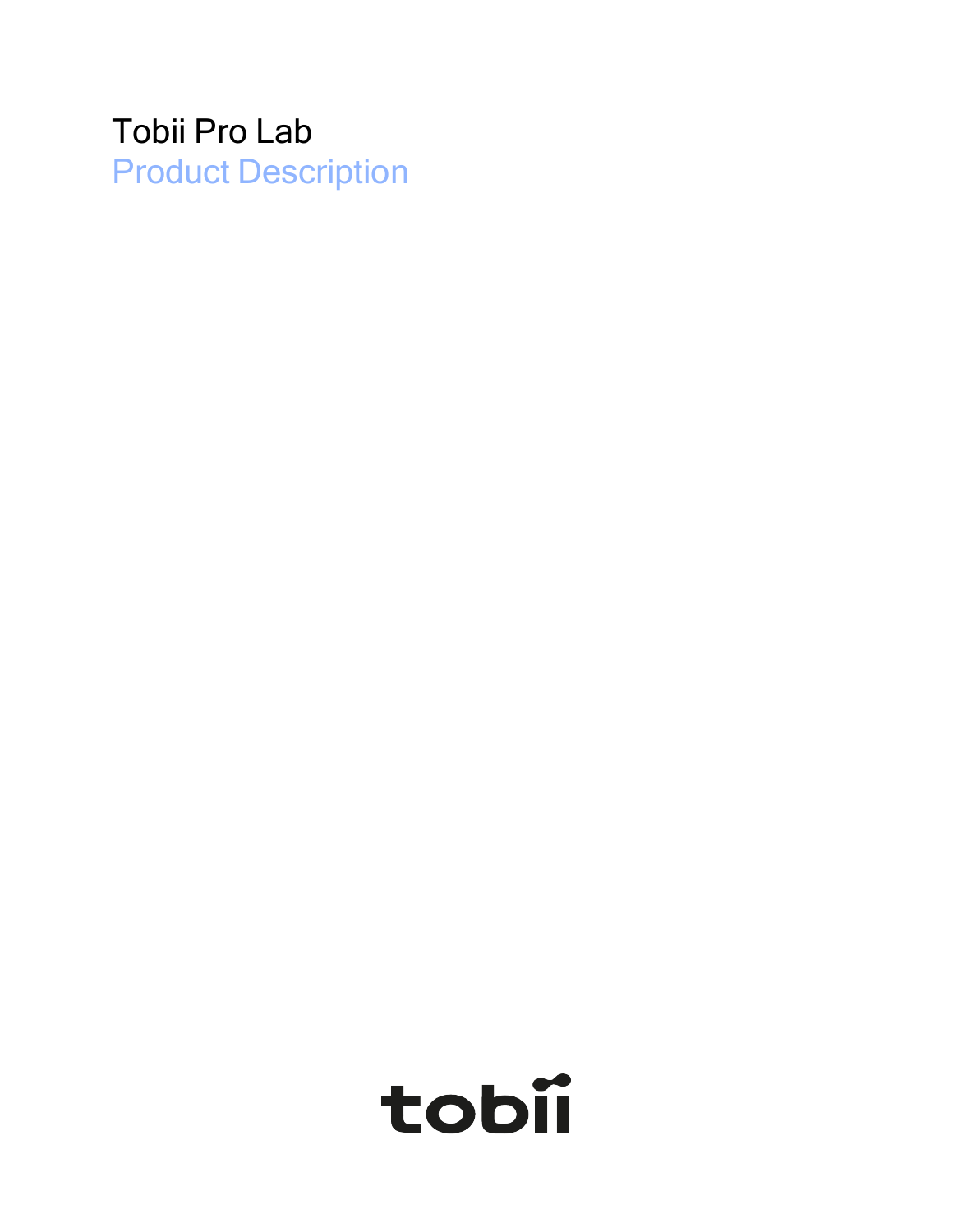#### Tobii Pro Lab Product Description

v 1.194 June 2022 All rights reserved. Copyright © Tobii AB (publ)

The information contained in this document is proprietary to Tobii AB. Any reproduction in part or whole without prior written authorization by Tobii AB is prohibited.

Products that are referred to in this document may be either trademarks and/or registered trademarks of the respective owners. The publisher and the author make no claim to these trademarks.

While every precaution has been taken in the preparation of this document, the publisher and the author assume no responsibility for errors or omissions, or for damages resulting from the use of information contained in this document or from the use of programs and source code that may accompany it. In no event shall the publisher and the author be liable for any loss of profit or any other commercial damage caused or alleged to have been caused directly or indirectly by this document.

Content subject to change without notice.

Please visit Tobii [Connect](https://connect.tobiipro.com/) for updated versions of this document.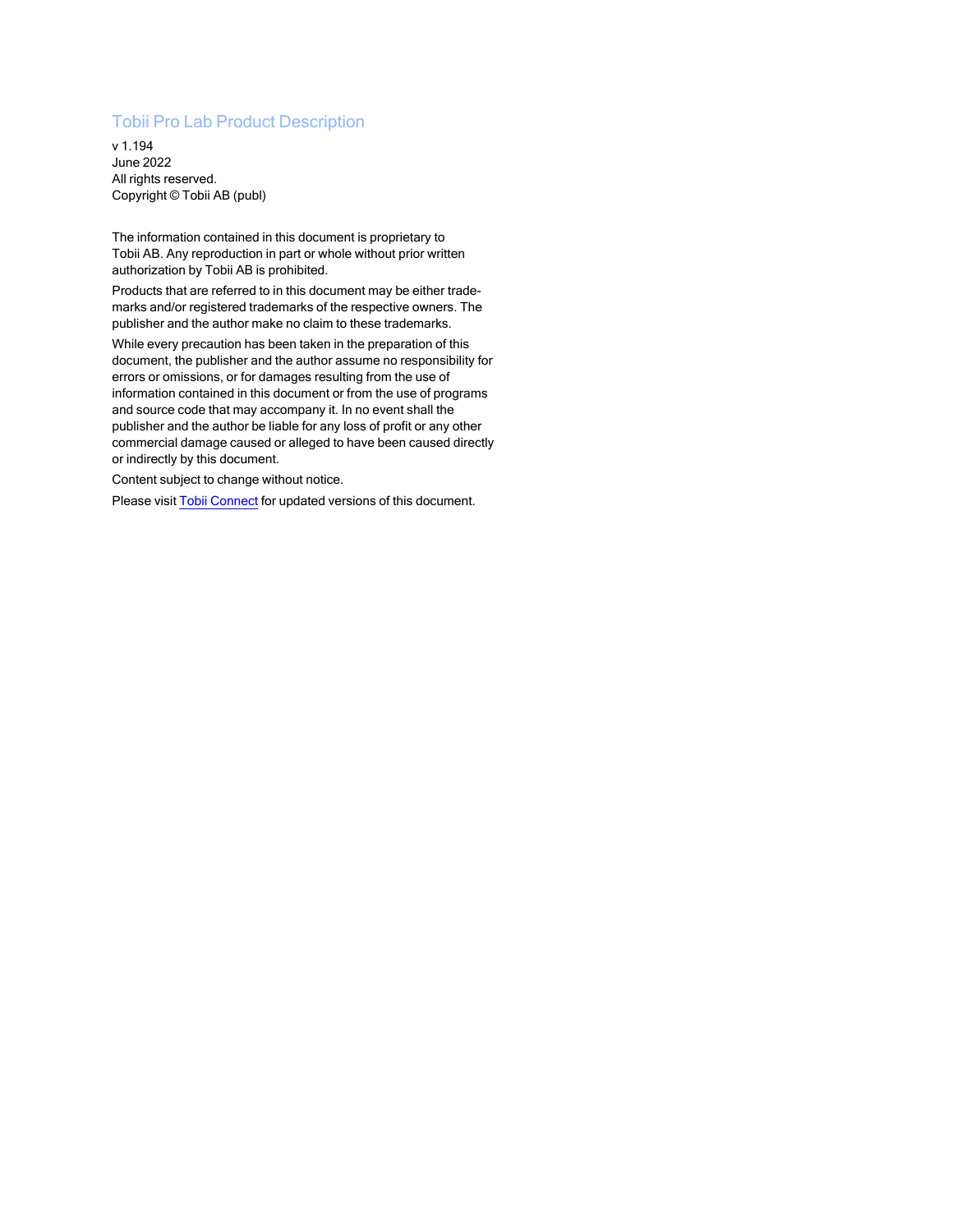# Table of Contents

| 2 Metrics<br>3 Data export | 1 Introduction |  |
|----------------------------|----------------|--|
|                            |                |  |
|                            |                |  |
|                            |                |  |
|                            |                |  |
|                            |                |  |
|                            |                |  |
|                            |                |  |
|                            |                |  |
|                            |                |  |
|                            |                |  |
|                            |                |  |
|                            |                |  |
|                            |                |  |
|                            |                |  |
|                            |                |  |
|                            |                |  |
|                            |                |  |
|                            |                |  |
|                            |                |  |
|                            |                |  |
|                            |                |  |
|                            |                |  |
|                            |                |  |
|                            |                |  |
|                            |                |  |
|                            |                |  |
|                            |                |  |
|                            |                |  |
|                            |                |  |
|                            |                |  |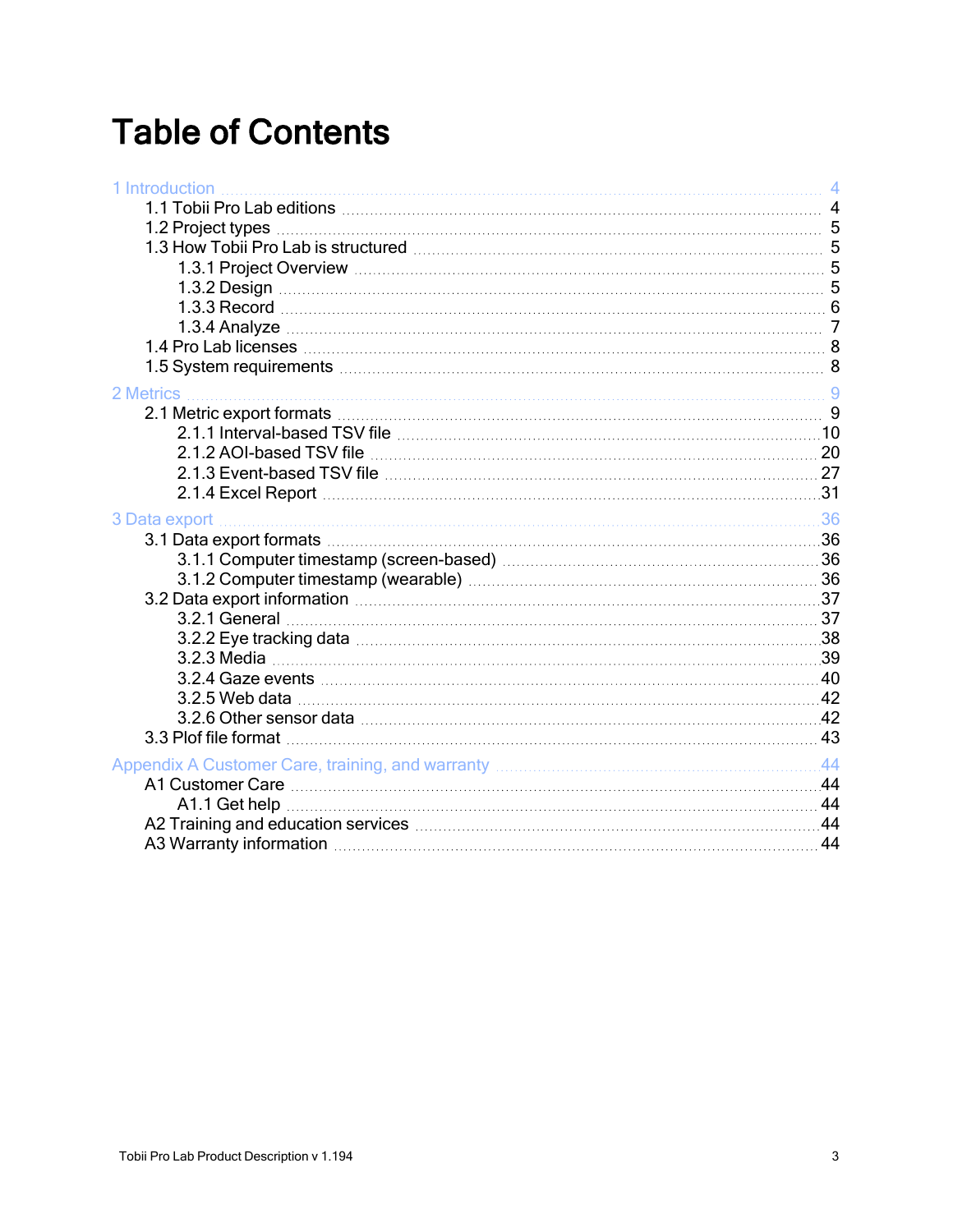# <span id="page-3-0"></span>1 Introduction

Tobii Pro Lab provides a comprehensive platform for the recording and analysis of eye gaze data, which helps in the interpretation of human behavior, consumer responses, and psychology. Combining simple preparation for testing procedures and advanced tools for visualization and analysis, eye-tracking data is easily processed for useful comparison, interpretation, and presentation. A broad range of studies are supported, from usability testing and market research, to psychology and oculomotor physiological experiments. Pro Lab's intuitive workflow, along with its advanced analysis tools, enables large and small studies in a timely and cost-efficient way without the need for extensive training.

In addition to offering powerful analysis tools, Tobii Pro Lab is also designed to work with other software commonly used for recording and analyzing data. This is done by synchronizing with recording software using TTL, as well as by enabling data exports in standardized formats, for example for Microsoft Excel, Matlab, and SPSS.

### <span id="page-3-1"></span>1.1 Tobii Pro Lab editions

Tobii Pro Lab is available in three editions: Full Edition, Screen-Based Edition, and Analyzer Edition.

The editions have different combinations of enabled modules (Design, Record, Analysis) and compatible hardware (screen-based and wearable).

- The Screen-Based Edition contains all three modules and works with Tobii Pro Screenbased hardware. The featured project types are Screen-based and Scene Camera. In addition, External Presenter projects created with the Full Edition can be opened.
- The Analyzer Edition contains only the Analyzer module and features the Glasses project type to create new projects and import data recorded with Tobii Pro Glasses 2 & Tobii Pro Glasses 3. This edition opens Screen-based, Scene Camera, and External Presenter projects recorded with either the Full or Screen-based Edition.
- The Full Edition contains all modules (Design, Record, Analyze) and works with all Tobii Pro hardware; screen-based and wearable. It opens and creates all project types: Screenbased, Glasses, Scene Camera, and External Presenter.
- Tobii Pro Lab is continuously being developed and refined. Please visit [tobiipro.com](http://www.tobiipro.com/) 60 for the most recent specifications for the software and for the latest version of this document.
- VR 360 was discontinued in releases after version 1.162. This was the last version to G) support the VR 360 project type. For more information, read System [requirements](https://connect.tobiipro.com/s/article/System-requirements-for-Tobii-Pro-and-VR) for Tobii Pro Lab and [VR-capable](https://connect.tobiipro.com/s/article/System-requirements-for-Tobii-Pro-and-VR) setups on Tobii Pro [Connect](https://connect.tobiipro.com/).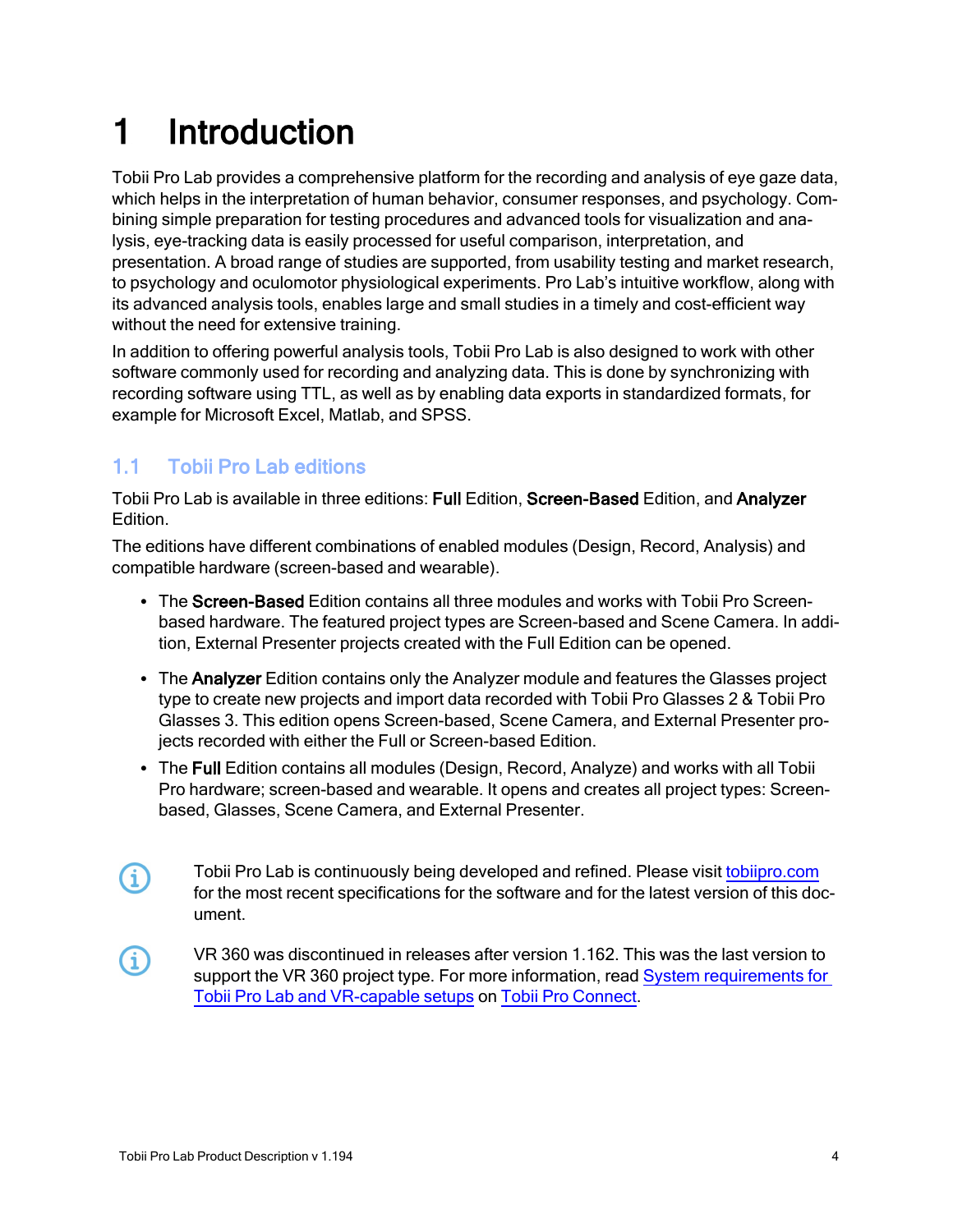## <span id="page-4-0"></span>1.2 Project types

**G** 

Ω

Data about study layout, stimuli, participants, and recordings is stored in Tobii Pro Lab projects. There are four kinds of projects:

- Screen project: when stimuli is presented on a screen by Tobii Pro Lab and gaze data is captured using a screen-based eye tracker
- Glasses projects: when data is collected by Tobii Pro Glasses 2 or Tobii Pro Glasses 3
- Scene Camera projects: when you use an external video camera to record events in the real world
- External Presenter projects: when you use third-party software such as E-Prime together with Tobii Pro Lab
	- In Glasses projects, only the Project Overview and Analyze module are available.
		- Each project can contain many recordings, participants, timelines, snapshots, mapped data, and events, etc.

#### <span id="page-4-1"></span>1.3 How Tobii Pro Lab is structured

Tobii Pro Lab software has three modules: the Design module, the Record module, and the Analyze module, all of which are accompanied by a Project Overview tab. Depending on which edition (license) of Tobii Pro Lab you use, available modules and functions vary. Access to the modules also varies depending on what kind of project you are working on.

<span id="page-4-2"></span>The following tables show you which features are available with each edition.

#### 1.3.1 Project Overview

Regardless of whether you use a screen-based or a wearable eye tracker, the Project Overview section provides information about the elements of your project, such as what recordings are in it and what Events are associated with the recordings. It also provides quick access to some analysis tools.

Project Overview is included in all licences.

#### <span id="page-4-3"></span>1.3.2 Design

You can create experiments in the Design module based on Timelines containing different stimuli. You can edit stimuli presentation settings like display position, background color, presentation time and stimulus advancement methods, (i.e. end on a mouse click or key press to adapt your experiment). In this module, you also get a preview of what the stimuli will look like on the screen. The table below shows the features available for each edition of Tobii Pro Lab.



The Design module works with selected screen-based eye trackers from Tobii. It does not work with Tobii Pro Glasses 2 and Tobii Pro Glasses 3.

The table below shows the Design module features available for each edition of Tobii Pro Lab.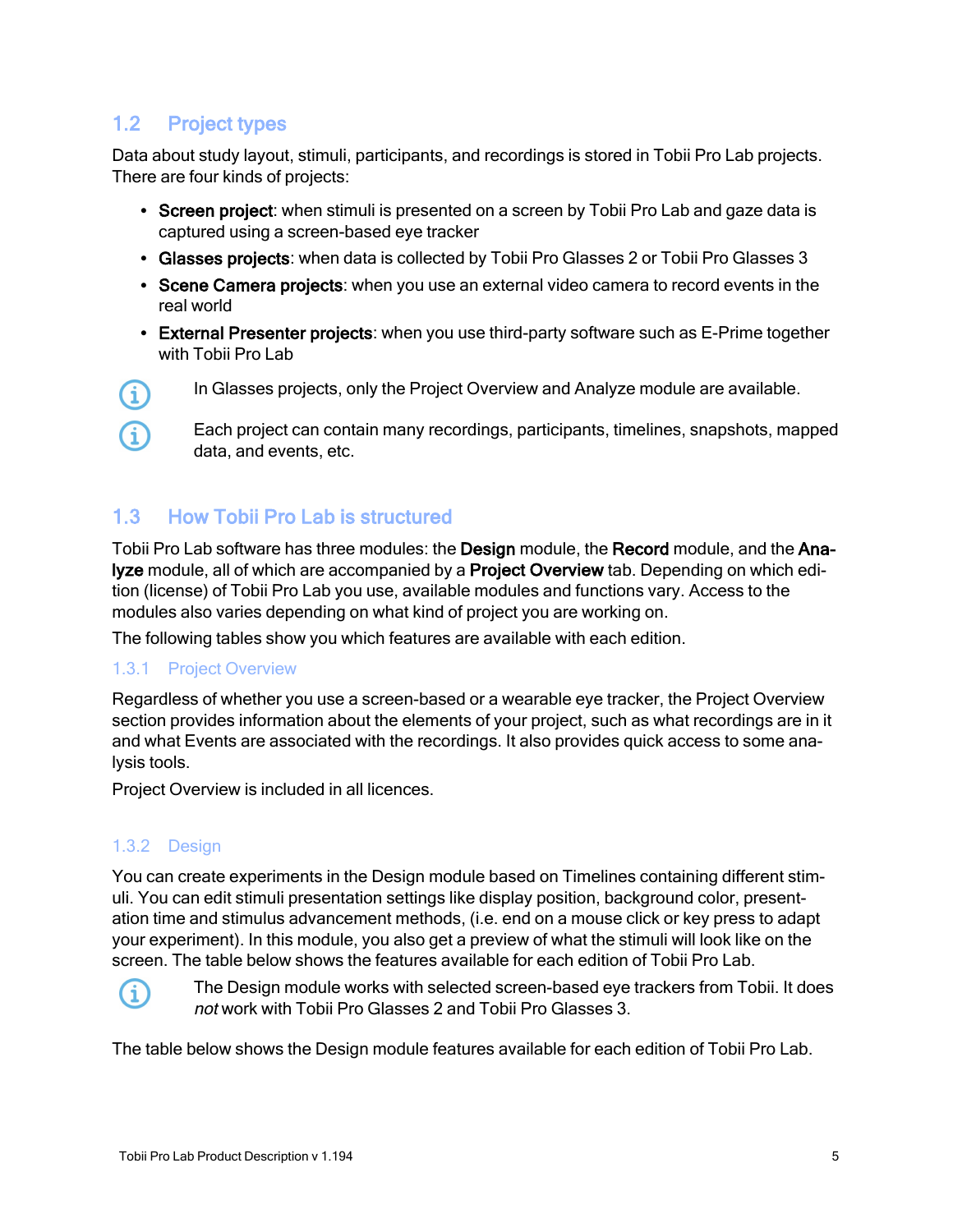| Feature                                                                                                                                                                             | Screen-<br>based | Analyzer | Full |
|-------------------------------------------------------------------------------------------------------------------------------------------------------------------------------------|------------------|----------|------|
| Design experiments with multiple timelines or<br>use hierarchical structures with randomized<br>presentation (shuffled order, randomized<br>sampling), and repetitions with stimuli |                  |          |      |
| Add text stimuli with automatic Area of Interest<br>definitions                                                                                                                     |                  |          |      |
| Batch editing of stimuli settings                                                                                                                                                   |                  |          |      |
| Use multiple stimuli advance options, either<br>alone or in combination (advance on time, key<br>press, mouse click)                                                                |                  |          |      |
| Configure stimulus onset markers (TTL) for syn-<br>chronization purposes                                                                                                            |                  |          |      |
| Designate a gaze trigger zone to advance to<br>next stimulus when viewed.                                                                                                           |                  |          |      |

#### <span id="page-5-0"></span>1.3.3 Record

The Record module lets you configure eye trackers from Tobii and to present different stimuli, with high timing accuracy. You can read more about this in the Tobii Pro Learning article [Stim](https://www.tobiipro.com/learn-and-support/learn/steps-in-an-eye-tracking-study/design/stimulus-presentation-timing-in-pro-lab/)ulus [presentation](https://www.tobiipro.com/learn-and-support/learn/steps-in-an-eye-tracking-study/design/stimulus-presentation-timing-in-pro-lab/) timing in Tobii Pro Lab. You can validate a calibration, record eye tracking data, mouse clicks and key presses, as well as Galvanic Skin Response (GSR) data from Shimmer3 devices. The participant camera with audio lets you record the participant. The Record module turns into a Moderator view during live viewing of the track status, stimuli displayed, and gaze data.



The Record module works with selected screen-based eye trackers from Tobii Pro. It does not work with Tobii Pro Glasses 2 and Tobii Pro Glasses 3.

The table below shows the Record module features available for each edition of Tobii Pro Lab.

| Feature                                                                                      | Screen-l<br>based | Analyzer | <b>Full</b> |
|----------------------------------------------------------------------------------------------|-------------------|----------|-------------|
| Scene camera project (support for real world experiments using<br>screen based eye trackers) |                   |          |             |
| <b>External Presenter project</b>                                                            |                   |          |             |
| Configure eye tracker settings                                                               |                   |          |             |
| Define experiment participants                                                               |                   |          |             |
| Calibrate eye tracker (regular and infant calibration)                                       |                   |          |             |
| Numeric calibration results (accuracy and precision values)                                  |                   |          |             |
| Present image and video stimuli                                                              |                   |          |             |
| Record eye tracking, mouse, and keyboard data                                                |                   |          |             |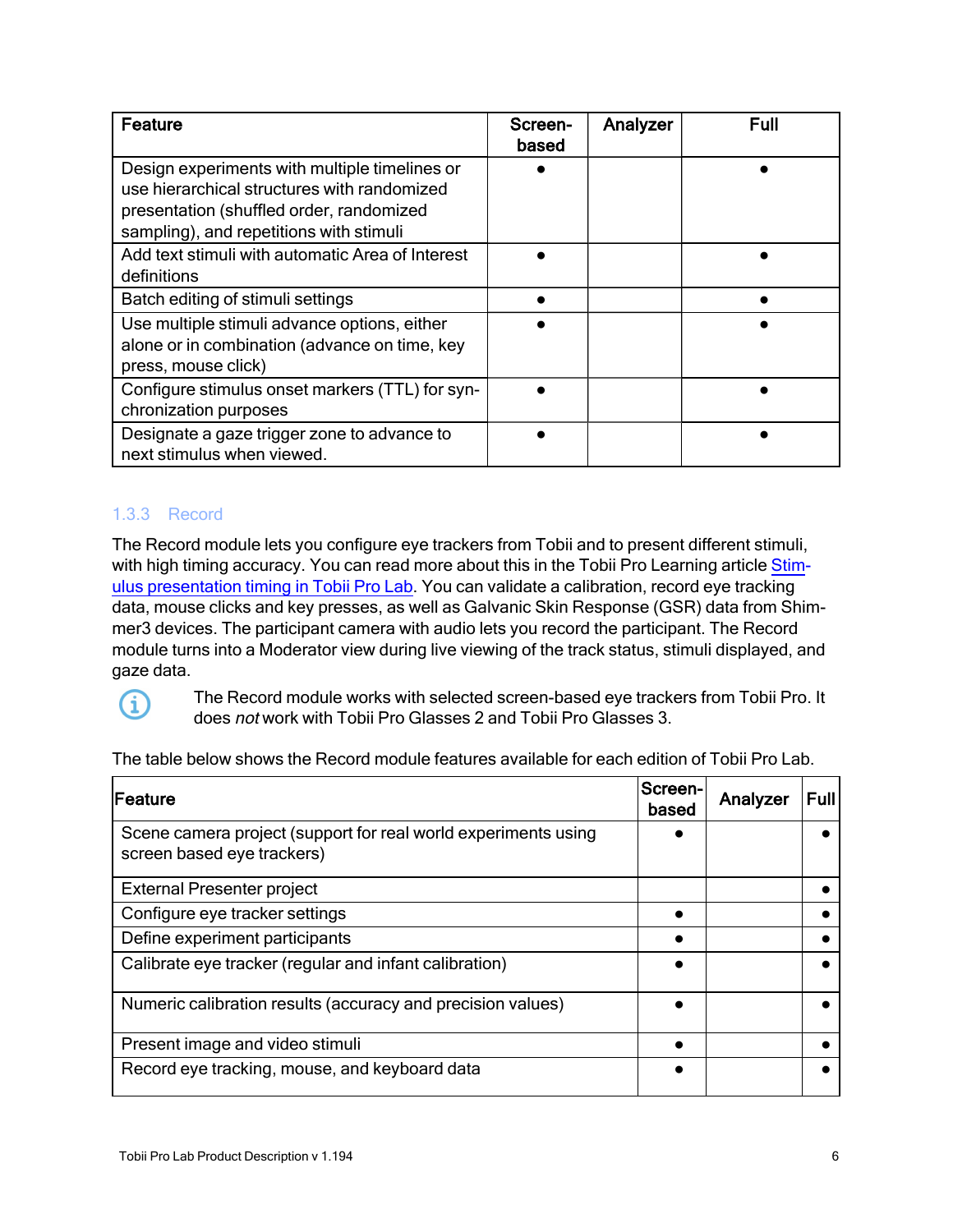| <b>IFeature</b>                                                                                                                | <b>Screen-I</b><br>based | Analyzer | Full |
|--------------------------------------------------------------------------------------------------------------------------------|--------------------------|----------|------|
| Recording of galvanic skin response data from Shimmer3 GSR+<br>sensors                                                         |                          |          |      |
| Moderator view: track status, stimuli displayed and gaze data live                                                             |                          |          |      |
| Send stimulus onset markers (TTL) for synchronization purposes                                                                 |                          |          |      |
| Receive TTL-in markers and the value for synchronization (available<br>for Pro Spectrum and Tobii Pro TX300 eye trackers only) |                          |          |      |
| Participant camera                                                                                                             |                          |          |      |
| Present webpages and make screen recordings                                                                                    |                          |          |      |

#### <span id="page-6-0"></span>1.3.4 Analyze

The Analyze module enables you to replay, visualize and analyze your recorded data. It provides data-filtering features, visualizations and the ability to export data for presentations and for further processing in third-party software. In addition, it also provides assisted and manual mapping.

The list below shows the Analyze module features. They are available for all editions of Pro Lab unless otherwise noted.

#### Analyze module features:

- Replay of recordings
- Import Tobii Pro Glasses recordings\*
- Manual mapping onto Snapshot images
- Assisted mapping onto Snapshot images
- Create and edit static and dynamic Areas of Interest (AOIs) on images and videos
- Add Areas of Interest on text stimulus (character, word, sentence)
- AOI Tags and Grouping by tags
- Log Events for behavioral coding
- Times of Interest: define time intervals based on recording and logged Events
- Selecting a frame as background and pairing it with Time of Interest (Screen and Scene camera projects only)
- Plot gaze x and y coordinates as well as eye movement velocity over time
- Metrics Visualizations let you plot how metrics are affected by experiment conditions (AOI) tag groups, stimulus variables, or participant variables)
- Plot and visualize galvanic skin response (GSR) data over time (together with gaze video replay and eye movements)\*\*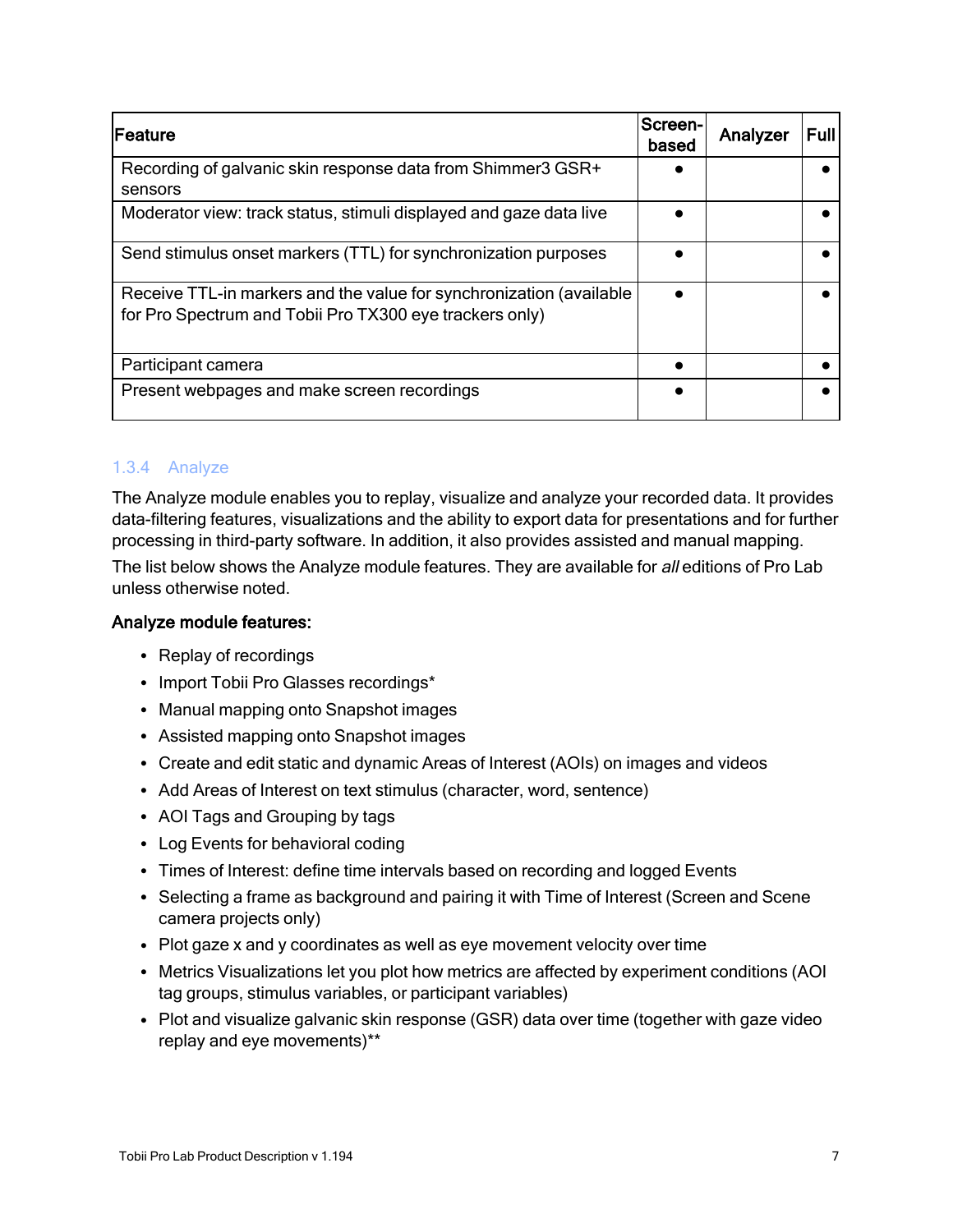- GSR data analysis: noise reduction filters and detection of Skin Conductance Responses (SCRs) and Event Related SCRs\*\*
- Static Heat Map Visualizations on images
- Static Gaze Plot Visualizations on images
- Video export of recordings and recording segments
- Export eye tracking metrics
- Export Event and time interval based metrics
- Export GSR metrics\*\*
- Export binned metrics
- Export visualizations as images (.png and .jpg)
- Export numeric calibration results (accuracy and precision values)
- Export calibration results as images (.png format)
- Recording data to text file  $(.tsv)$

\*not available for Screen, Scene Camera, and External presenter projects

\*\*not available for Glasses projects

#### <span id="page-7-0"></span>1.4 Pro Lab licenses

In order to use Pro Lab, you need to have a license for it. Pro Lab has two different licenses: a perpetual license and a subscription–based license.

A perpetual license grants you one year of free upgrades. One– to four–year upgrade contracts are available for perpetual licenses.

A subscription license provides you with access to the latest software versions as soon as they become available.

Each license is associated with a specific edition of the software: Full Edition, Screen-Based Edition, or Analyzer Edition. The different editions provide access to different modules and features in the software. Read more about Tobii Pro Lab [editions](#page-3-1).



A license can only be active on one computer at a time. If you attempt to use a license that is already active on another computer, you will be asked to first deactivate the license on the other computer.

#### <span id="page-7-1"></span>1.5 System requirements

For the most up-to-date information about Pro Lab's software system requirements, please read Minimum System [Requirements](https://www.tobiipro.com/product-listing/software/tobii-pro-lab/system-requirements/) for Tobii Pro on [tobiipro.com](https://www.tobiipro.com/).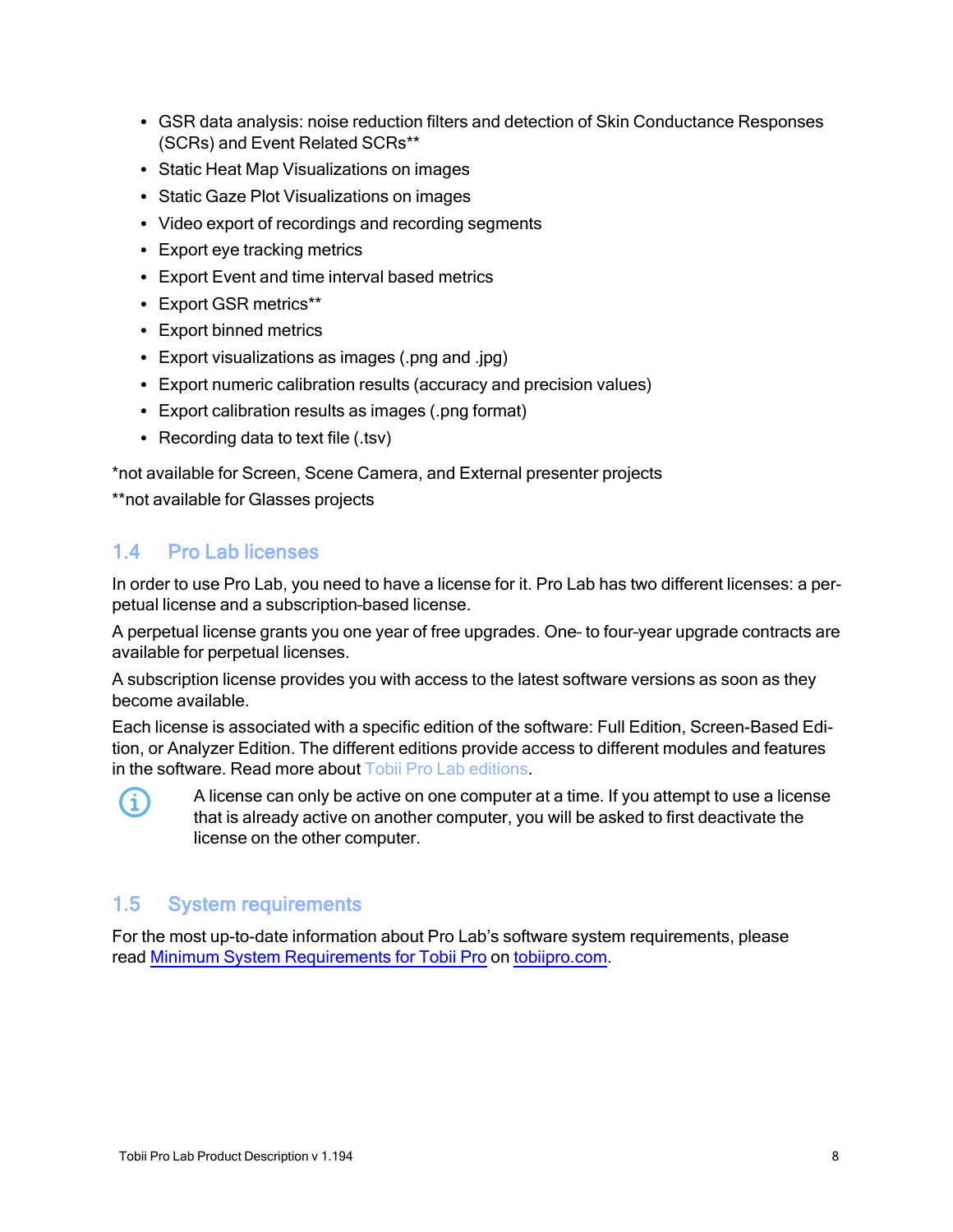# <span id="page-8-0"></span>2 Metrics

To set up a successful eye tracking study you need to define and calculate the appropriate measures for your research question. In addition to choosing the right eye tracking measure, you need to define where and when to calculate this measure, i.e. the Areas of Interest (AOI) that are associated with operationalization of your research question. You also should calculate Times of Interest (TOI), the intervals of the recording when your stimulus or behavior of interest are predicted to occur. Some examples are: the duration of the exposure of a stimulus on the screen, a section of a trial, the time between when a stimulus appears on the screen and when a participant presses a key on the keyboard, the moment someone enters a supermarket aisle and places a product in the shopping basket, etc.

In Pro Lab, the term "metric" is used to define the different measures that are calculated from the recording data. These measures can be exported in different table/file formats that can either be used to get an overview of the data and extract summary statistics, or to organize the data for further processing in statistical software platforms such as R or SPSS.

For best practice, and unless your study is an explorative one, measures should be defined during the planning and design phase of the study.

#### <span id="page-8-1"></span>2.1 Metric export formats

There are four kinds of Metric export formats in Pro Lab:

#### Interval-based TSV file

Use this format when you want to analyze your data at the TOI interval level. If you want to analyze the metrics data in a statistical analysis software, like R/SPSS/MATLAB etc. This format can be interpreted by the user, but is also especially designed for use in analysis software with meta information and metrics in a column format where the rows contain calculations for the actual Times of Interval.

#### AOI-based TSV file

This format is preferred for an analysis where you want to have AOI as a grouping factor and thus the AOI name as its own column and gaze metric in their own columns. Every AOI for every interval for every recording gets its own row.

#### Event-based TSV file

Use this format when you want to analyze individual events during an interval. Each fixation and saccade will generate a row in the report and the selected metrics will be shown as columns. Like the Interval-based TSV file it is formatted to be easily to import and analyze in statistical analysis software.

#### Excel report (.xlsx)

This format is compatible with most spreadsheet software such as Microsoft Excel (2007 and newer), Google Sheets, OpenOffice.org, etc. In this file, each metric is saved in a separate spreadsheet. Each image, Snapshot, or Time of Interest has its own table in the spreadsheet.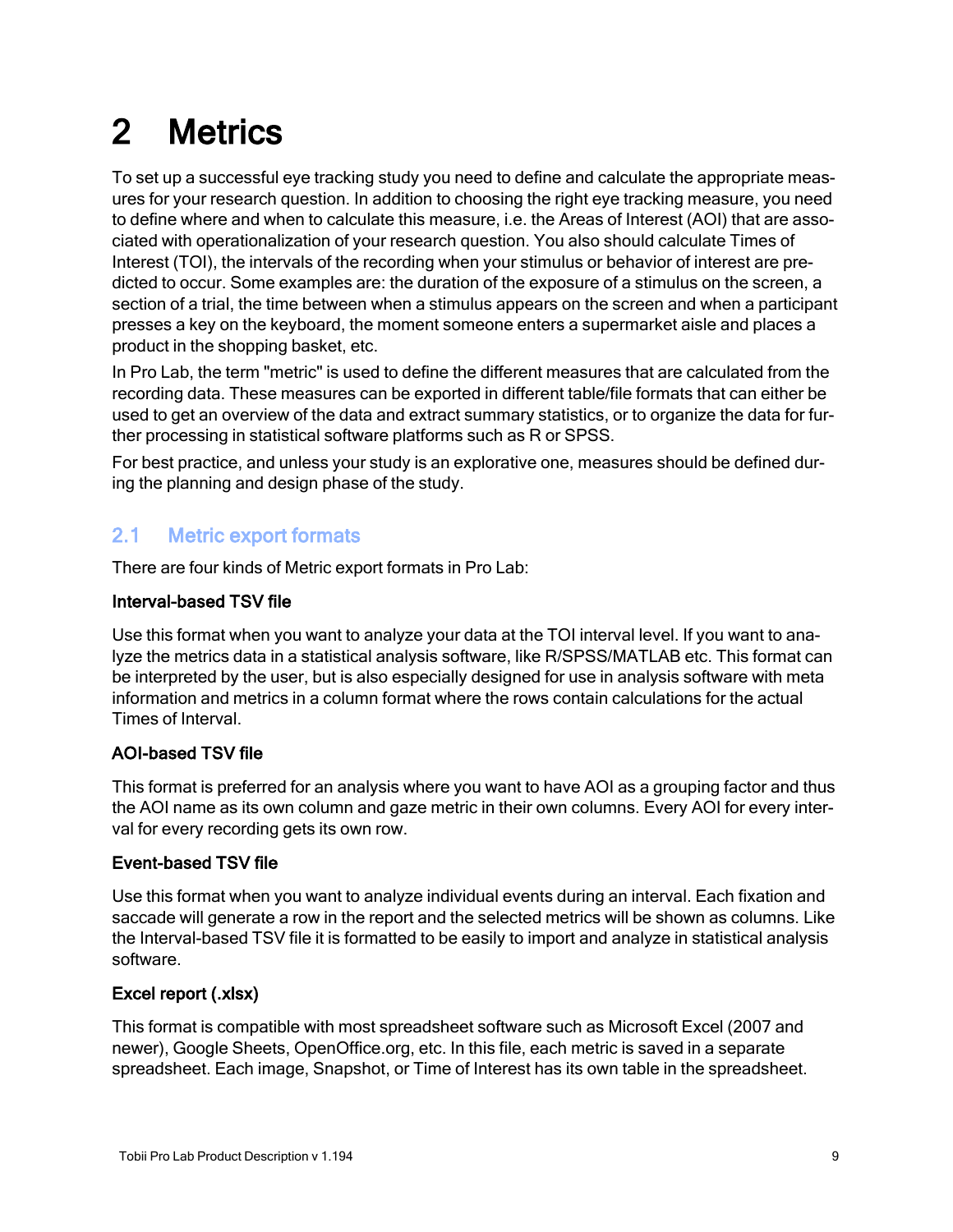The data in this export is highly aggregated and is intended to use "as is." It is therefore not the best choice for further analysis in statistical software platforms such as R or SPSS.

#### General information about export metrics

The metrics available for export in the file formats are shown in the tables below. An interval corresponds to one occurrence of a specific TOI. A TOI can occur multiple times during a recording which means there are multiple intervals. Event-based metrics format where one row corresponds to one eye-movement event, as identified by the Gaze Filter in the top-right corner of the Metrics Export view. Currently, only fixations are supported.

#### <span id="page-9-0"></span>2.1.1 Interval-based TSV file

The metrics available for export in the Interval-based TSV file formats are shown in the table below.

An interval corresponds to one occurrence of a specific time of interest. The interval start is defined as the starting event for the TOI. The interval end is defined as the ending event for the TOI. A specific TOI can occur multiple times during a recording which means there are multiple intervals.



Byte Order Marks (BOM) flags are removed in .tsv files. If you have scripts that rely on this flag, be sure to update them.

| <b>Metric name</b>    | <b>Description</b>                        | Format |
|-----------------------|-------------------------------------------|--------|
| Recording name        | Recording name                            |        |
| Participant           | Participant                               |        |
| Participant variables | Variable value, or values, of the par-    |        |
|                       | ticipant. One column for each participant |        |
|                       | variable.                                 |        |
| Timeline name         | Timeline name                             |        |
| <b>TOI</b>            | The name of the current Time of Interest. |        |
| Interval              | The interval number of the current TOI    |        |
|                       | interval.                                 |        |
| Media                 | The name of the media presented to the    |        |
|                       | participant.                              |        |
| Stimulus variables    | Stimulus variable value or values of the  |        |
|                       | stimulus. One column for each Stimulus    |        |
|                       | variable.                                 |        |

#### **General**

#### General (Binning turned on)

| Metric name    | <b>Description</b> | Format |
|----------------|--------------------|--------|
| Recording name | Recording name     |        |
| Participant    | Participant        |        |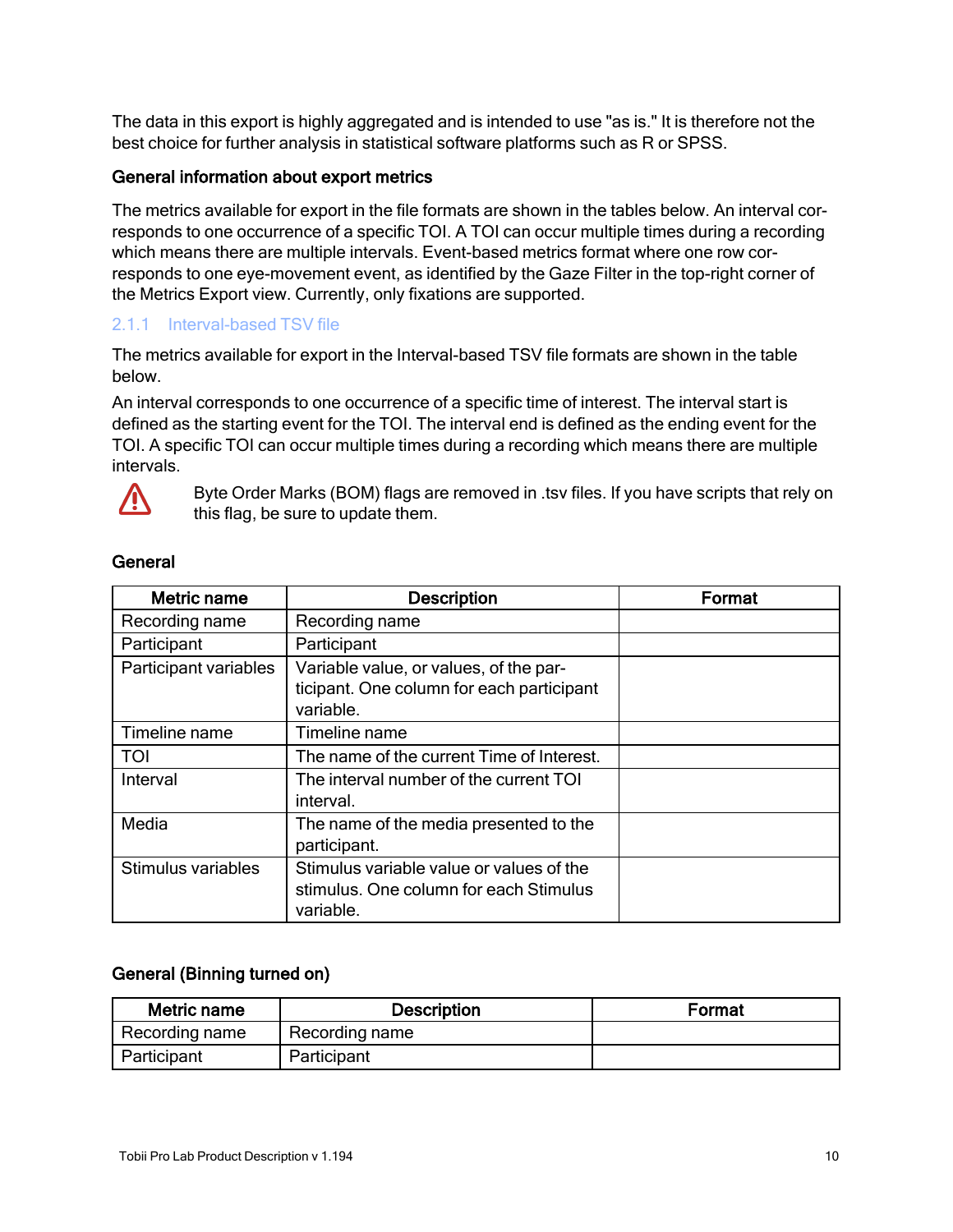| <b>Metric name</b>    | <b>Description</b>                                                                                 | Format       |
|-----------------------|----------------------------------------------------------------------------------------------------|--------------|
| Participant variables | Variable value, or values, of the par-<br>ticipant. One column for each par-<br>ticipant variable. |              |
| Timeline name         | Timeline name                                                                                      |              |
| <b>TOI</b>            | The name of the current Time of<br>Interest.                                                       |              |
| Interval              | The interval number of the current TOI<br>interval.                                                |              |
| <b>Bin</b>            | The index of the current bin in the inter-<br>val.                                                 |              |
| <b>Bin duration</b>   | The duration of the current bin.                                                                   | Milliseconds |
| Media                 | The name of the media presented to the<br>participant.                                             |              |
| Stimulus variables    | Stimulus variable value or values of the<br>stimulus. One column for each Stimulus<br>variable.    |              |

#### Interval metrics

| Metric name          | <b>Description</b>             | Format       |
|----------------------|--------------------------------|--------------|
| Duration of interval | The duration of an interval.   | Milliseconds |
| Start of interval    | The start time of an interval. | Milliseconds |

#### Interval metrics (Binning turned on)

| Metric name          | <b>Description</b>             | Format       |
|----------------------|--------------------------------|--------------|
| Duration of interval | The duration of an interval.   | Milliseconds |
| Start of interval    | The start time of an interval. | Milliseconds |

#### Event metrics

Events can also be used in measures. Event metrics allow you to measure behavior and calculate statistics based on your event coding scheme.

| Metric name             | <b>Description</b>                     | Format       |
|-------------------------|----------------------------------------|--------------|
| <b>Number of Events</b> | The number of Events, including Cus-   | Count        |
|                         | tom Events and Logged live Events, for |              |
|                         | an interval.                           |              |
| Time to first Event     | The time to the first Event, including | Milliseconds |
|                         | <b>Custom Events and Logged live</b>   |              |
|                         | Events, for an interval.               |              |
| Last key press          | The last registered key press in the   |              |
|                         | interval.                              |              |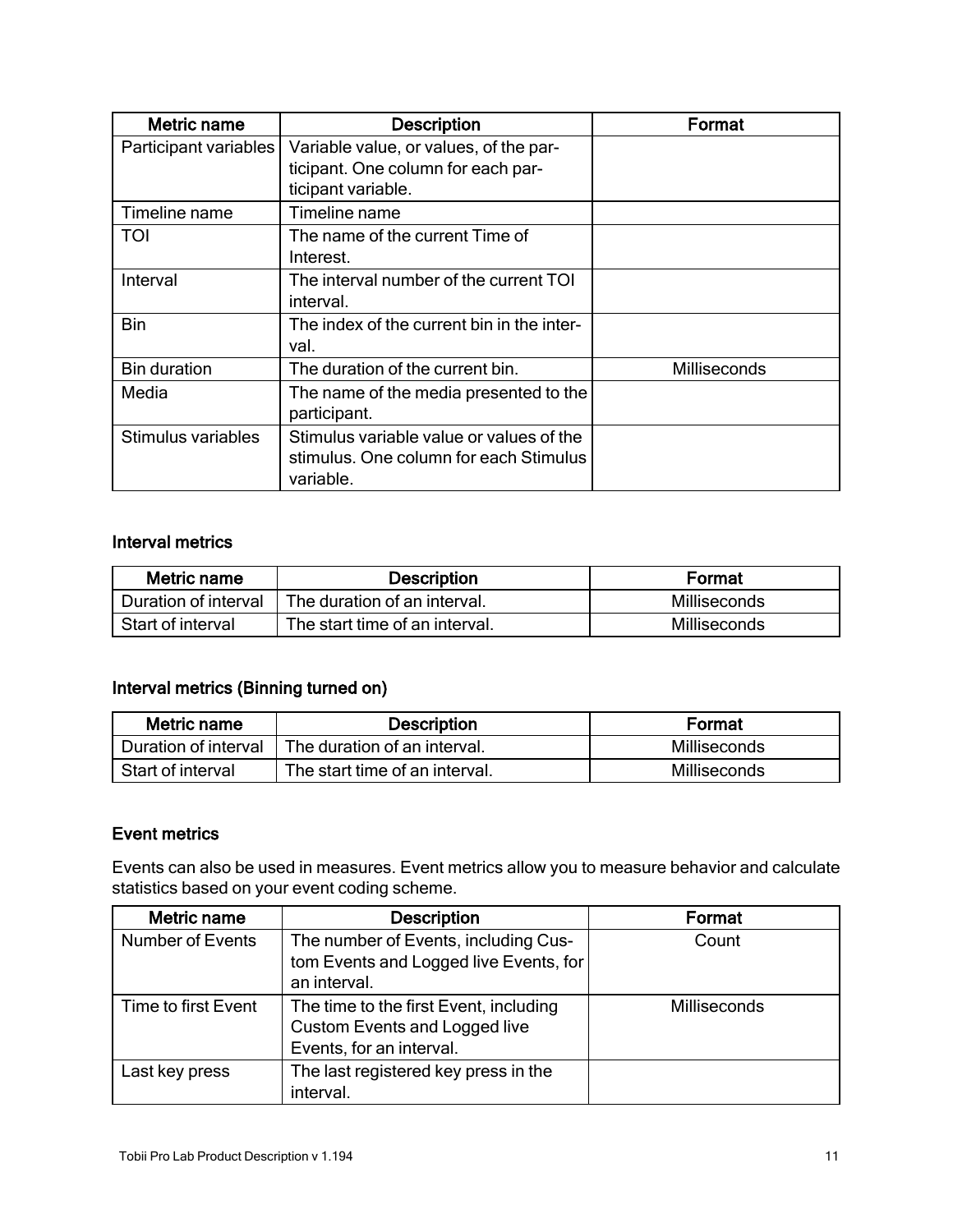#### Event metrics (Binning turned on)

| Metric name             | <b>Description</b>                        | Format        |
|-------------------------|-------------------------------------------|---------------|
| Event occurred          | Any Event, including Custom Events        | <b>Binary</b> |
|                         | and Logged live Events, occurs during a   |               |
|                         | bin, indicated be1/0, for each event      |               |
|                         | type.                                     |               |
| <b>Number of Events</b> | The number of Events, including Cus-      | Count         |
|                         | tom Events and Logged live Events, for    |               |
|                         | a bin.                                    |               |
| Last key press          | The last registered key press in the bin. |               |

#### AOI Fixation metrics

AOI fixations correspond to fixations that fall within an AOI. The fixations are defined based on the gaze filter you use (e.g. if you use the Raw gaze filter, every valid eye tracking sample is a fixation). AOI fixation metrics allow you to measure statistics based on the fixations within an AOI. They present as an interval (or an occurrence) of the TOI in separate rows in the exported spreadsheet.

| <b>Metric</b><br>name                        | <b>Description</b>                                                         | Format              |
|----------------------------------------------|----------------------------------------------------------------------------|---------------------|
| Total dur-<br>ation of fix-<br>ations        | The total duration of the fixations inside an AOI<br>during an interval.   | Milliseconds        |
| Average<br>duration of<br>fixations          | The average duration of the fixations inside an<br>AOI during an interval. | Milliseconds        |
| <b>Minimum</b><br>duration of I<br>fixations | The duration of the shortest fixation inside an<br>AOI during an interval. | <b>Milliseconds</b> |
| Maximum<br>duration of<br>fixations          | The duration of the longest fixation inside an AOI<br>during an interval.  | Milliseconds        |
| Number of<br>fixations                       | The number of fixations occurring in an AOI dur-<br>ing an interval.       | Count               |
| Time to<br>first fix-<br>ation               | The time to the first fixation inside an AOI during<br>an interval.        | Milliseconds        |
| Duration of<br>first fix-<br>ation           | The duration of the first fixation inside an AOI<br>during an interval.    | Milliseconds        |
| Last AOI<br>viewed                           | The last AOI fixated during an interval.                                   |                     |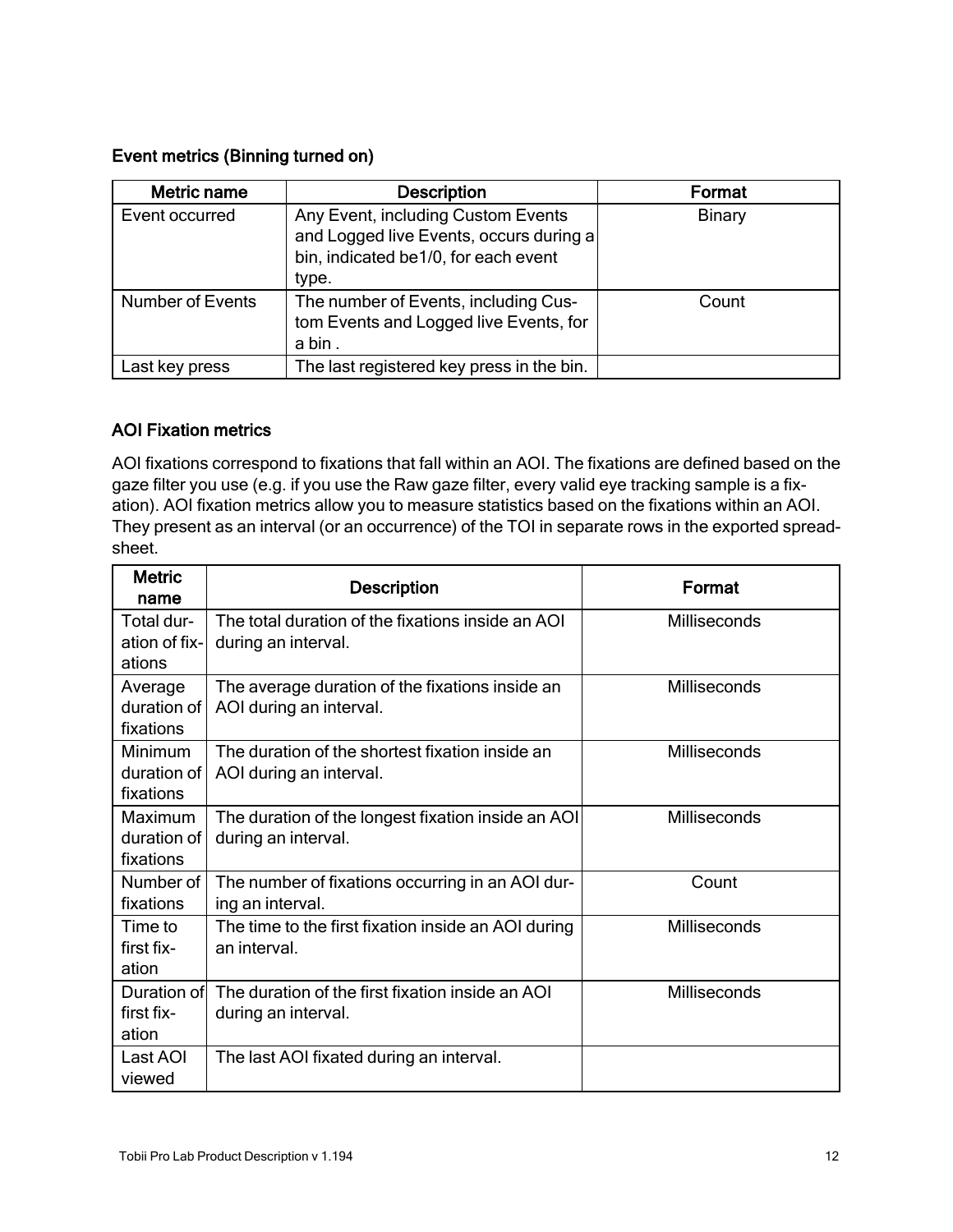| <b>Metric</b><br>name          | <b>Description</b>                                                              | Format             |
|--------------------------------|---------------------------------------------------------------------------------|--------------------|
| AOI at<br>interval<br>end      | The AOI fixated at the end of an interval.                                      |                    |
| Average<br>pupil dia-<br>meter | The average pupil diameter of all fixation<br>samples in an AOI in an interval. |                    |
| Average<br>eye open-<br>ness   | The average eye openness of all fixation<br>samples in an AOI in an interval.   | <b>Millimeters</b> |

#### AOI Fixation metrics (Binning turned on)

| <b>Metric</b><br>name | <b>Description</b>                                                     | Format             |
|-----------------------|------------------------------------------------------------------------|--------------------|
|                       | Fixation hit Any fixation hits inside an<br>AOI, indicated by 1/0, for | <b>Binary</b>      |
|                       | each bin.                                                              |                    |
| Total dur-            | The total duration of the fix-                                         | Milliseconds       |
| ation of fix-l        | ations inside an AOI during a                                          |                    |
| ations                | bin.                                                                   |                    |
| Number of I           | The number of fixations                                                | Count              |
| fixation              | inside an AOI that starts in                                           |                    |
| starts                | the bin.                                                               |                    |
| Average               | The average pupil diameter                                             | <b>Millimeters</b> |
| pupil dia-            | of all fixation samples in an                                          |                    |
| meter                 | AOI in a bin.                                                          |                    |
| Average               | The average eye openness                                               | Millimeters        |
| eye open-             | of all fixation samples in an                                          |                    |
| ness                  | AOI in a bin.                                                          |                    |

#### AOI Fixation metrics (exclude partial fixations)

These metrics exclude fixations that don't fulfill the criteria for whole fixations (see previous section).

| Metric name             | <b>Description</b>                                       | Format              |
|-------------------------|----------------------------------------------------------|---------------------|
| Total duration of whole | The total duration of the fixations inside an AOI during | Milliseconds        |
| fixations               | an interval.                                             |                     |
| Average duration of     | The average duration of the fixations inside an AOI      | <b>Milliseconds</b> |
| whole fixations         | during an interval.                                      |                     |
| Minimum duration of     | The duration of the shortest fixation inside an AOI dur- | Milliseconds        |
| whole fixations         | ing an interval.                                         |                     |
| Maximum duration of     | The duration of the longest fixation inside an AOI dur-  | <b>Milliseconds</b> |
| whole fixations         | ing an interval.                                         |                     |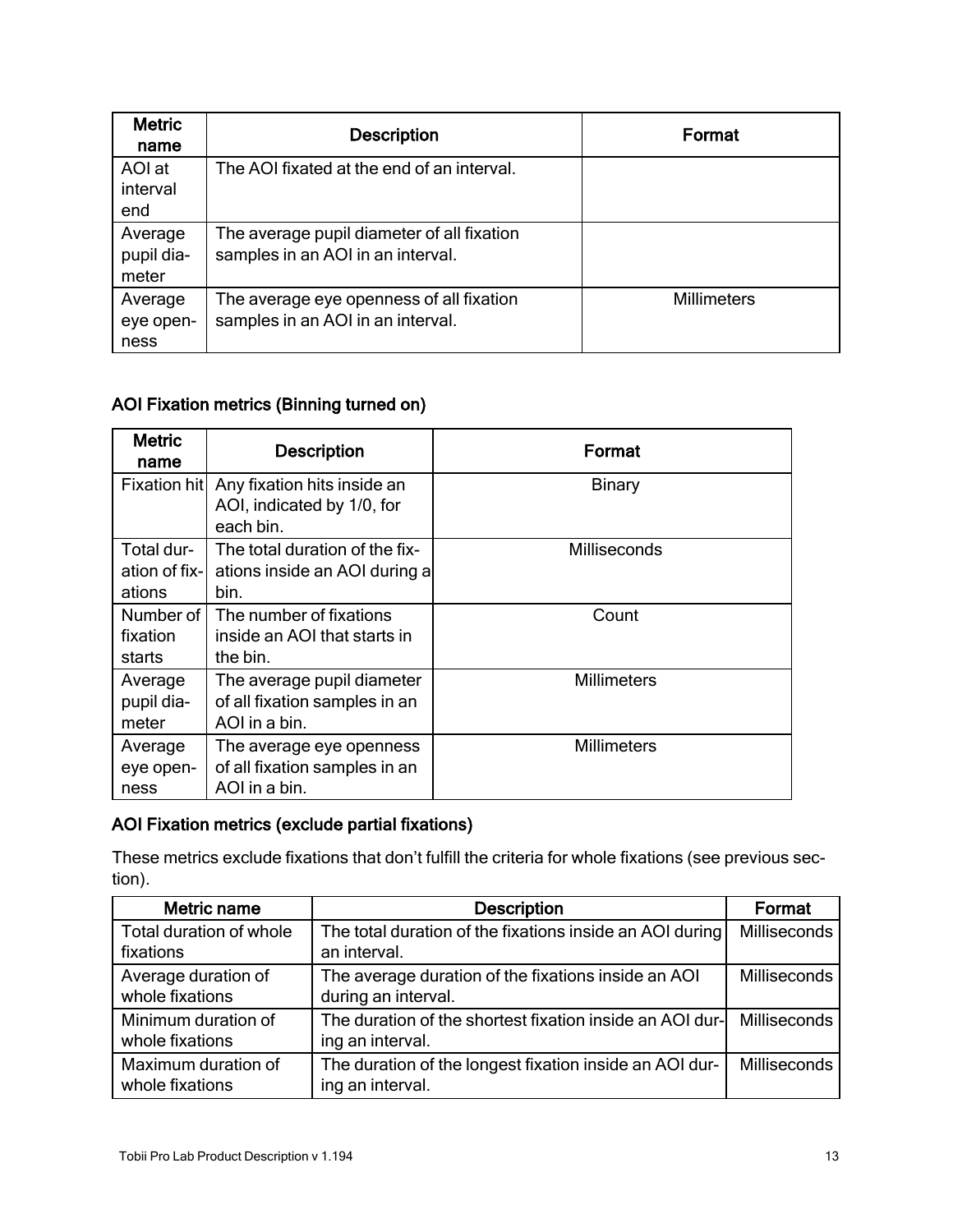| Metric name                  | <b>Description</b>                                     | Format              |
|------------------------------|--------------------------------------------------------|---------------------|
| Number of whole fix-         | The number of fixations occurring in an AOI during an  | Number              |
| ations                       | interval.                                              |                     |
| Time to first whole fix-     | The time to the first fixation inside an AOI during an | <b>Milliseconds</b> |
| ation                        | interval.                                              |                     |
| Duration of first whole fix- | The duration of the first fixation inside this area of | Milliseconds        |
| ation                        | interest during an interval.                           |                     |
| Average whole fixation       | The average pupil diameter of all whole fixation       | <b>Millimeters</b>  |
| pupil diameter               | samples in an AOI in this interval.                    |                     |
| Average whole-fixation       | The average eye openness of all whole-fixation         | <b>Millimeters</b>  |
| eye openness                 | samples in an AOI in this interval.                    |                     |

#### AOI Fixation metrics (exclude partial fixations) (Binning turned on)

| <b>Metric name</b>   | <b>Description</b>                            | Format             |
|----------------------|-----------------------------------------------|--------------------|
| Whole fixation hit   | Any fixation hits inside an AOI, indicated by | <b>Binary</b>      |
|                      | 1/0, for each bin.                            |                    |
| Total duration of    | The total duration of the fixations inside an | Milliseconds       |
| whole fixations      | AOI during a bin.                             |                    |
| Number of whole fix- | The number of fixations inside an AOI that    | Count              |
| ation starts         | starts in the bin.                            |                    |
| Average whole fix-   | The average pupil diameter of all whole fix-  | <b>Millimeters</b> |
| ation pupil diameter | ation samples in an AOI in this bin.          |                    |
| Average whole-fix-   | The average eye openness of all whole-fix-    | <b>Millimeters</b> |
| ation eye openness   | ation samples in an AOI in this bin.          |                    |

#### AOI Visit metrics

An AOI visit corresponds to all the data between the start of the first fixation inside and AOI to the end of the last fixation in the same AOI. From the first fixation inside the AOI until the last fixation inside the AOI, all data is considered as part of the AOI visit (even saccades, blinks or invalid gaze data).

AOI visit metrics allow you to measure statistics based on visits inside an AOI (e.g. calculating revisiting rate of an AOI).

| Metric name    | <b>Description</b>                                     | Format       |
|----------------|--------------------------------------------------------|--------------|
|                | Total duration The total duration of the Visits inside | Milliseconds |
| of Visit       | an AOI during an interval.                             |              |
| Average dur-   | The average duration of the Visits                     | Milliseconds |
| ation of Visit | inside an AOI during an interval.                      |              |
|                | Minimum dur- The duration of the shortest Visit        | Milliseconds |
| ation of Visit | inside an AOI during an interval.                      |              |
|                | Maximum dur- The duration of the longest Visit         | Milliseconds |
| ation of Visit | inside an AOI during an interval.                      |              |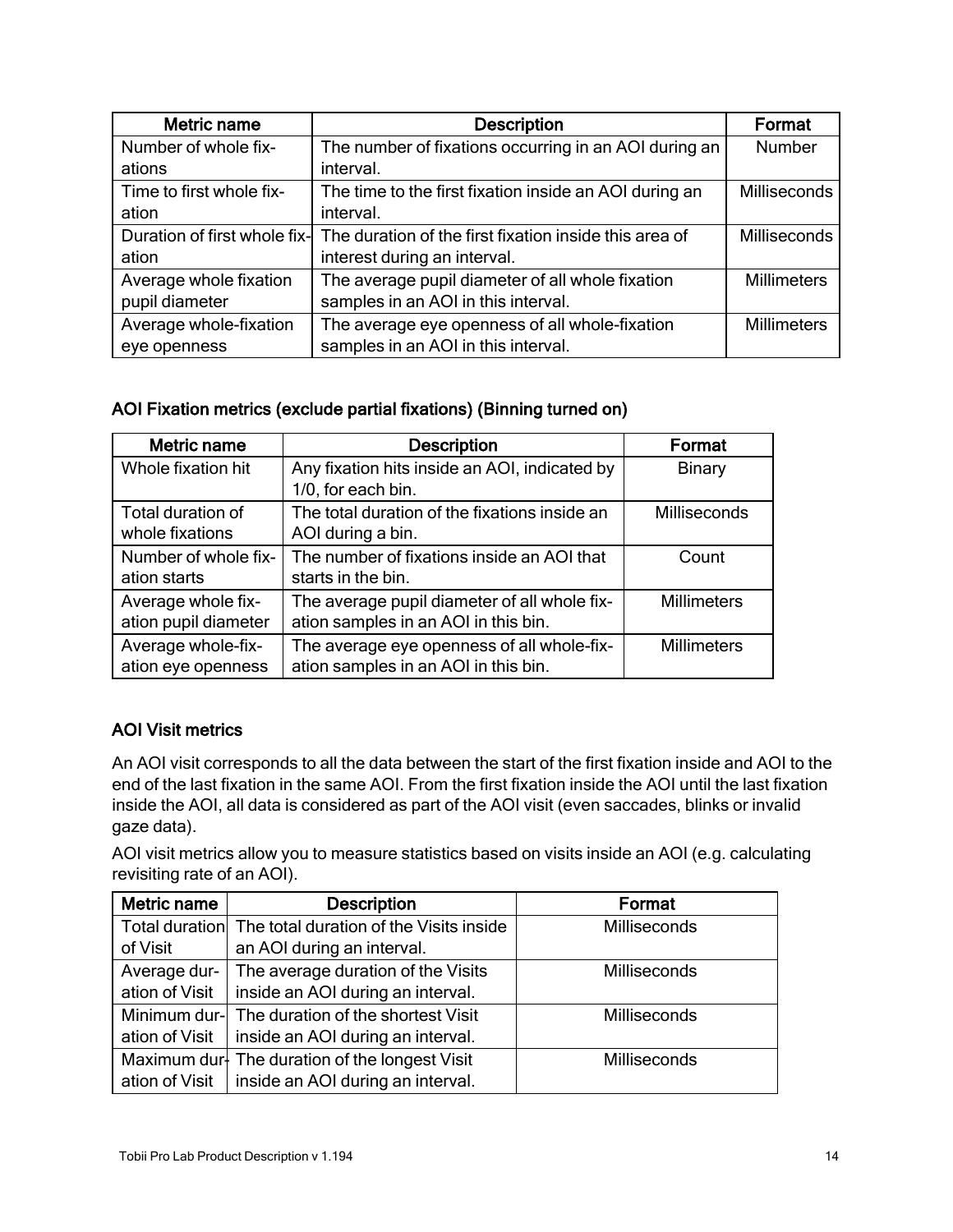| Metric name   | <b>Description</b>                      | Format       |
|---------------|-----------------------------------------|--------------|
| Number of     | The number of Visits occurring in an    | Count        |
| <b>Visits</b> | AOI during an interval.                 |              |
| Time to first | Time in milliseconds to the first Visit | Milliseconds |
| <b>Visit</b>  | inside an AOI during an interval.       |              |
| Duration of   | The duration of the first Visit inside  | Milliseconds |
| first Visit   | an AOI during an interval.              |              |

#### AOI Visit metrics (Binning turned on)

| Metric name                       | <b>Description</b>                                                | Format              |
|-----------------------------------|-------------------------------------------------------------------|---------------------|
| Visit hit                         | Any Visit hits inside an AOI, indicated by 1/0, for<br>each bin.  | <b>Binary</b>       |
| Total duration of<br><b>Visit</b> | The total duration of the Visits inside an AOI dur-<br>ing a bin. | <b>Milliseconds</b> |
| Number of Visit<br>starts         | The number of Visits inside an AOI that starts in<br>the bin.     | Count               |

#### AOI Glance metrics

All data is considered to be part of the AOI glance (even saccades, blinks or invalid gaze data) from the first saccade leading into the AOI until the last fixation inside the AOI.

| Metric name          | <b>Description</b>                                            | Format              |
|----------------------|---------------------------------------------------------------|---------------------|
| Total duration of    | The total duration of the Glances inside an AOI during an     | <b>Milliseconds</b> |
| Glances              | interval.                                                     |                     |
| Average duration of  | The average duration of the Glances inside an AOI during      | <b>Milliseconds</b> |
| Glances              | an interval.                                                  |                     |
| Minimum duration of  | The duration of the shortest Glance inside an AOI during      | <b>Milliseconds</b> |
| Glances              | an interval.                                                  |                     |
| Maximum duration of  | The duration of the longest Glance inside an AOI during       | <b>Milliseconds</b> |
| Glances              | an interval.                                                  |                     |
| Number of Glances    | The number of Glances occurring in an AOI during an           | Count               |
|                      | interval.                                                     |                     |
| Time to first Glance | Time in milliseconds to the first Glance inside this area of  | <b>Milliseconds</b> |
|                      | interest during an interval.                                  |                     |
| Duration of first    | The duration of the first Glance inside this area of interest | Milliseconds        |
| Glance               | during an interval.                                           |                     |

#### AOI Glance metrics (Binning turned on)

| Metric name | <b>Description</b>                                                | Format |
|-------------|-------------------------------------------------------------------|--------|
| Glance hit  | Any Glance hits inside an AOI, indicated by 1/0, for<br>each bin. | Binary |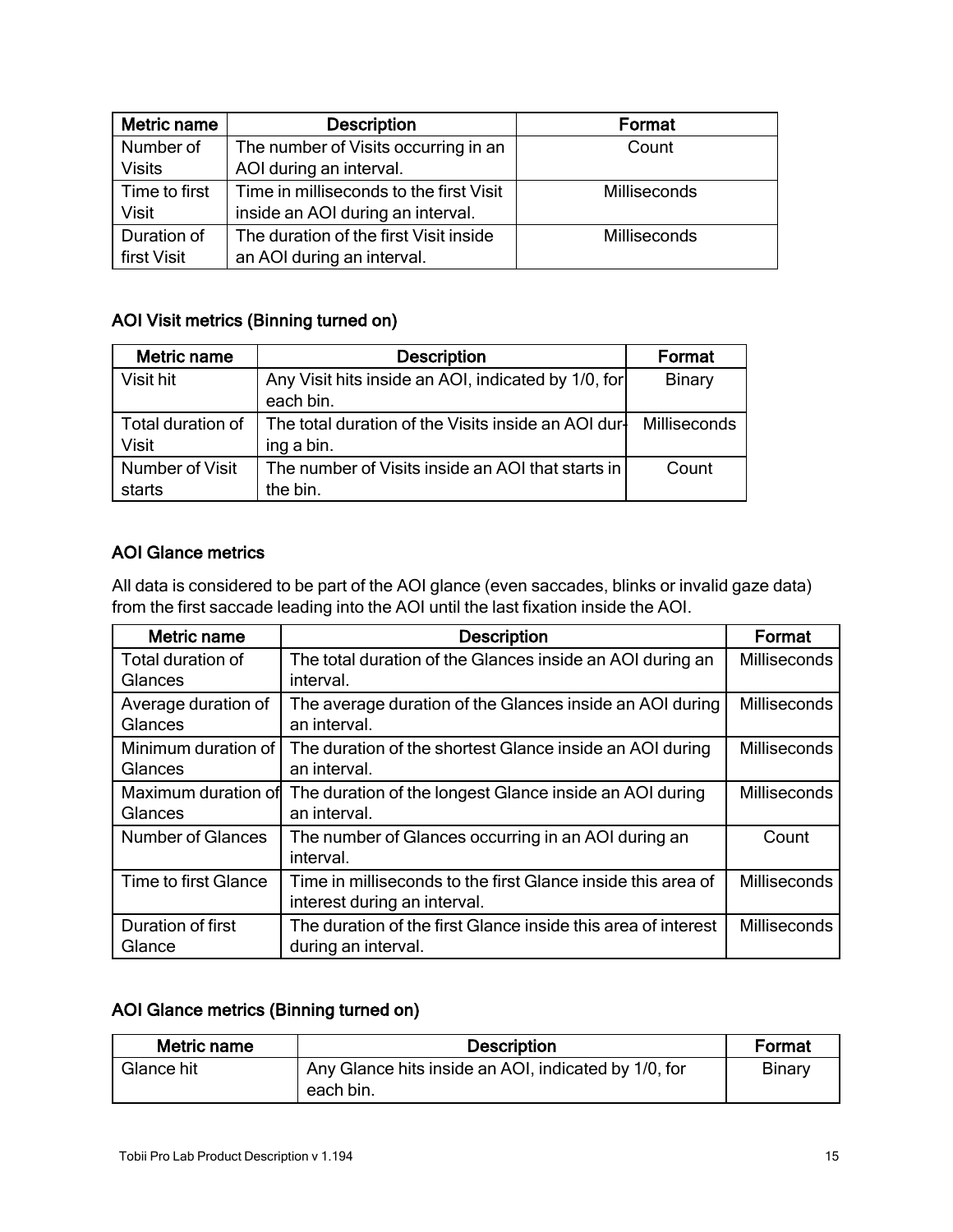| Metric name                       | <b>Description</b>                                               | Format       |
|-----------------------------------|------------------------------------------------------------------|--------------|
| Total duration of<br>Glances      | The total duration of the Glances inside an AOI during a<br>bin. | Milliseconds |
| <b>Number of Glance</b><br>starts | The number of Glances inside an AOI that starts in the<br>bin.   | Count        |

#### AOI Click metrics

(i)

All AOI Click metrics are based on the primary (left or right, depending on the Windows settings) button clicks only. By default, it is most commonly the left button.

A mouse click itself is a combination of two events - MouseEvent Down & MouseEvent Up where both have their timestamps and position. (Read Screen [project-specific](../../../../../../Content/Pro Lab/Pro Lab_UserManual/Replay tools.htm#MouseEvents) Event groups: for more information.)There are two sets of metrics related to mouse clicks:

- Clicks: computed based on MouseEvent Down events only
- Clicks & Releases: takes both MouseEvent Down & MouseEvent Up events into account

Click & Release in Pro Lab counts only if both events spatially happened inside an AOI or a group of AOIs labeled by the same tag in case of AOI tag selection (even if MouseEvent Up and MouseEvent Down events happened in two different AOIs labeled by the same tag) and MouseEvent Down event occurred in a TOI interval.

All Click & Release temporal (time) metrics are computed (in milliseconds)based on the timestamp of the MouseEvent Down event.

Metric name  $\qquad \qquad$  Description  $\qquad \qquad$  Format Number of mouse clicks The number of times the mouse button is pressed in an AOI during an interval. **Count** Time to first mouse click The time to when the mouse button is pressed inside an AOI during an interval. Milliseconds Time from first fixation to mouse click The time from the first fixation to when the mouse button is pressed inside an AOI during an interval. **Milliseconds** Number of mouse clicks & releases The number of times the mouse button is both pressed and released in the same AOI during an interval. **Count** Time to first mouse click & release The time to the first mouse button is pressed the first time inside an AOI during an interval. **Milliseconds** Time from first fixation to mouse click & release The time from first fixation to the first time the mouse button is pressed inside an AOI during an interval. This metric requires the mouse button is also released inside the same AOI. Milliseconds

The definition of *Clicks* changed in version 1.162. In the versions 1.152 and earlier, Clicks were what we now call Clicks & Releases.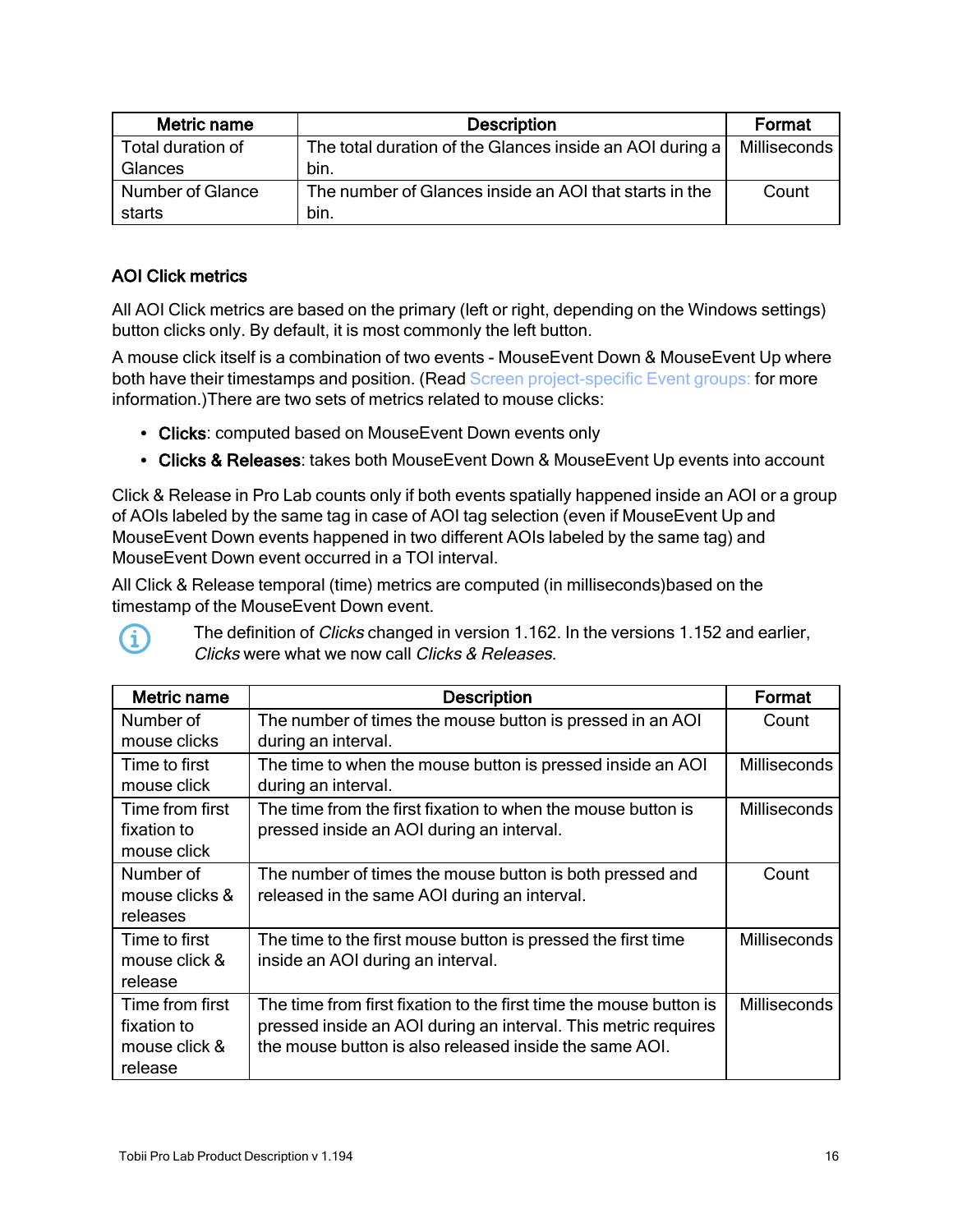#### AOI Click metrics (Binning turned on)

| Metric name     | <b>Description</b>                                                | <b>Format</b> |
|-----------------|-------------------------------------------------------------------|---------------|
| Click hit       | Any mouse click (button is pressed) hits inside an AOI, indicated | Binary        |
|                 | by 1/0, for each bin.                                             |               |
| Number of mouse | The number of times the mouse button is pressed in an AOI during  | Count         |
| clicks          | a bin.                                                            |               |

#### GSR metrics

SCRs can be generated as a response to an specific event (e.g., visual stimulus or unexpected question) known as event-related SCR (ER-SCR). ER-SCRs are the most common measure used in research to relate changes in emotional arousal to a specific stimuli. A good stimulus design that allows enough time between stimuli is necessary to avoid uncertainties about which stimulus caused a specific ER-SCR.



The SCR is reported in the interval/bin when it starts to rise. It does not reflect the peak. For example, if the onset is in bin 1 and the peak is in bin 3, the value would be "1" for bin 1 and "0" for bins 2 and 3.

| Metric name   | <b>Description</b>                                          | Format              |
|---------------|-------------------------------------------------------------|---------------------|
| Average GSR   | The average galvanic skin response (GSR) signal, after fil- | <b>Microsiemens</b> |
|               | tering, for an interval.                                    |                     |
| Number of     | The number of skin conductance responses (SCRs) for an      | Count               |
| <b>SCR</b>    | interval.                                                   |                     |
| Amplitude of  | The amplitude of each event-related skin conductance        | <b>Microsiemens</b> |
| event related | response (ER-SCR), for an interval. ER-SCRs are calculated  |                     |
| <b>SCR</b>    | using filtered GSR data.                                    |                     |

#### GSR metrics (Binning turned on)

| Metric name             | <b>Description</b>                                                                 | Format       |
|-------------------------|------------------------------------------------------------------------------------|--------------|
| Average<br><b>GSR</b>   | The average galvanic skin response (GSR) signal, after filtering,<br>for each bin. | Microsiemens |
| Number of<br><b>SCR</b> | The number of skin conductance responses (SCRs) in the bin.                        | Count        |

#### Fixation metrics (exclude partial fixations)

Fixation metrics (exclude partial fixations) let you measure statistics based on whole fixations within an interval (occurrence of a TOI) regardless of what the user specifically looked at. The fixations are defined based on the gaze filter you use and exclude fixations that don't fulfill the criteria for whole fixations.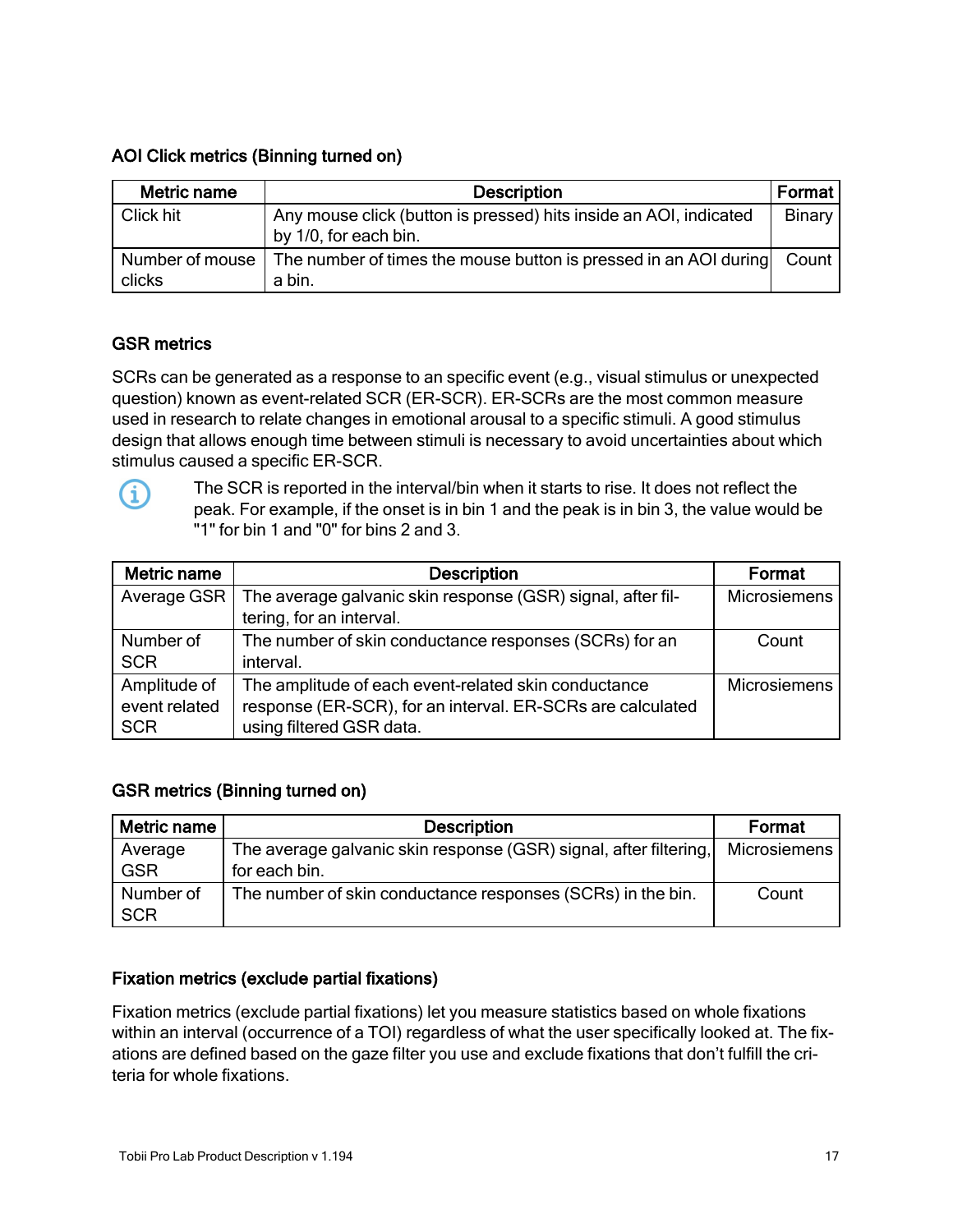| Metric name                  | <b>Description</b>                                      | Format              |
|------------------------------|---------------------------------------------------------|---------------------|
| Total duration of whole fix- | The total duration of the fixations during an interval. | <b>Milliseconds</b> |
| ations                       |                                                         |                     |
| Average duration of whole    | The average duration of the fixations during an inter-  | <b>Milliseconds</b> |
| fixations                    | val.                                                    |                     |
| Number of whole fixations    | The number of whole fixations occurring during an       | Count               |
|                              | interval.                                               |                     |
| Duration of first whole fix- | The duration of the first fixation during an interval.  | Milliseconds        |
| ation                        |                                                         |                     |
| Average whole fixation       | The average pupil diameter of all whole-fixation        | <b>Millimeters</b>  |
| pupil diameter               | samples in this interval.                               |                     |
| Average whole-fixation eye   | The average eye openness of all whole-fixation          | <b>Millimeters</b>  |
| openness                     | samples in this interval.                               |                     |

#### Fixation metrics (exclude partial fixations) (Binning turned on)

| Metric name                  | <b>Description</b>                                 | Format             |
|------------------------------|----------------------------------------------------|--------------------|
| Number of whole fixation     | The number of whole fixations that starts during a | Count              |
| starts                       | bin.                                               |                    |
| Average whole-fixation pupil | The average pupil diameter of all whole-fixation   | <b>Millimeters</b> |
| diameter                     | samples in this bin.                               |                    |
| Average whole-fixation eye   | The average eye openness of all whole-fixation     | <b>Millimeters</b> |
| openness                     | samples in this bin.                               |                    |

#### Saccade metrics

Saccade metrics let you measure statistics based on saccades within an interval (occurrence of a TOI). You can get general indicators on the velocity, amplitude and direction of saccades.



If you have unrecognizable data, try adjusting the fixation filter settings. This is not a problem that can be fixed in the metrics.

| Metric name                                        | <b>Description</b>                                                                           | Format         |
|----------------------------------------------------|----------------------------------------------------------------------------------------------|----------------|
| Number of saccades                                 | The number of saccades occurring during an<br>interval.                                      | Count          |
| cades                                              | Average peak velocity of sac- The average peak velocity of all saccades in<br>this interval. | Degrees/second |
| Minimum peak velocity of<br>saccades               | The peak velocity of the saccade with the low-<br>est peak velocity in this interval.        | Degrees/second |
| Maximum peak velocity of<br>saccades               | The peak velocity of the saccade with the<br>highest peak velocity in this interval.         | Degrees/second |
| Standard deviation of peak<br>velocity of saccades | The standard deviation of all peak velocities of<br>the saccades in this interval.           | Degrees/second |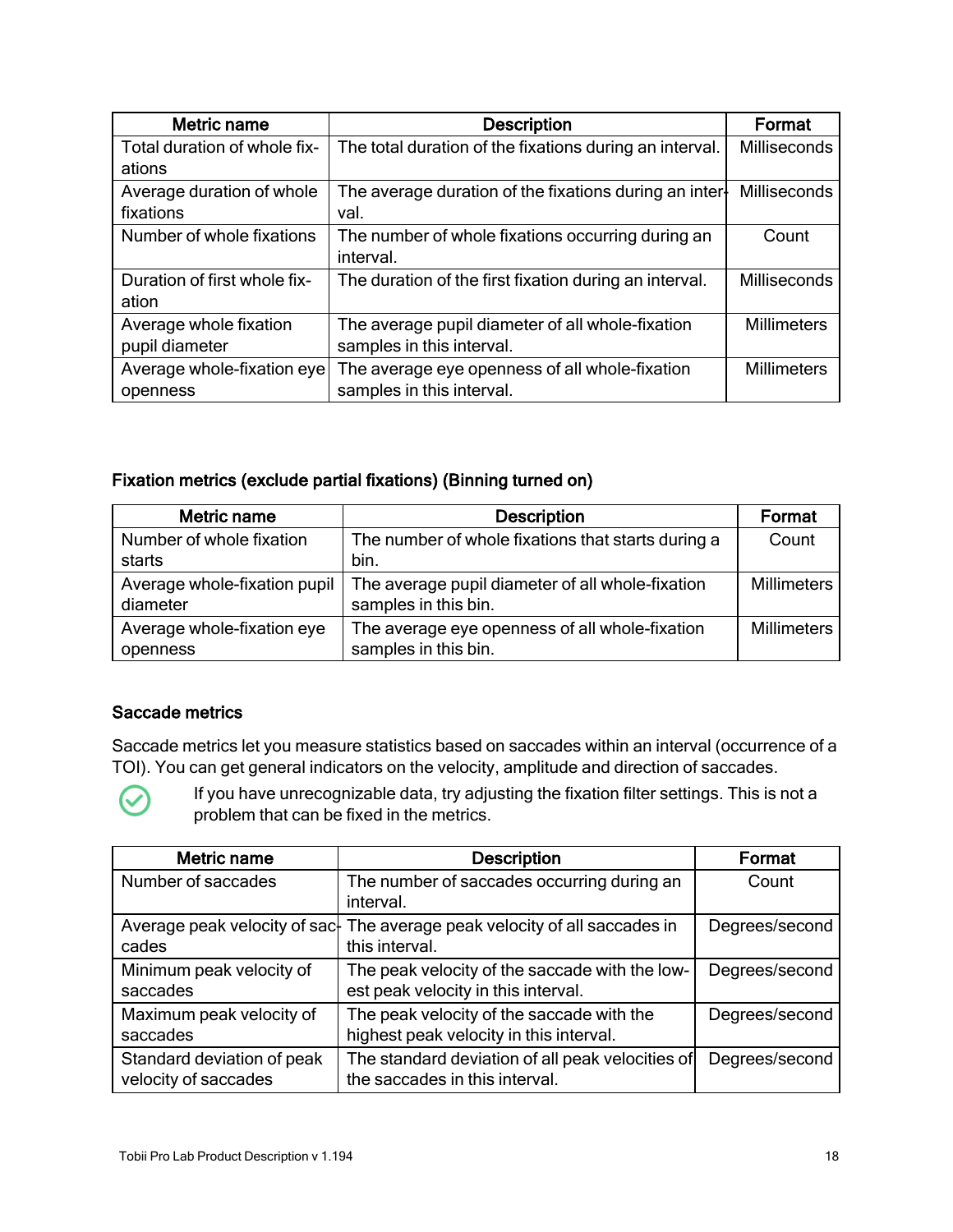| <b>Metric name</b>                     | <b>Description</b>                                                           | Format              |
|----------------------------------------|------------------------------------------------------------------------------|---------------------|
| Average amplitude of sac-<br>cades     | The average amplitude of all saccades in this<br>interval.                   | Degrees             |
| Minimum amplitude of sac-<br>cades     | The amplitude of the saccade with the lowest<br>amplitude in this interval.  | Degrees             |
| Maximum amplitude of sac-<br>cades     | The amplitude of the saccade with the highest<br>amplitude in this interval. | Degrees             |
| Total amplitude of saccades            | The total amplitude of all saccades in this inter-<br>val.                   | Degrees             |
| Time to first saccade                  | The time to the first saccade during an inter-<br>val.                       | <b>Milliseconds</b> |
| Direction of first saccade             | The direction of the first saccade in the inter-<br>val.                     | Degrees             |
| Peak velocity of first sac-<br>cade    | The peak velocity of the first saccade in the<br>interval.                   | Degrees/second      |
| Average velocity of first sac-<br>cade | The average velocity of the first saccade in the<br>interval.                | Degrees/second      |
| Amplitude of first saccade             | The amplitude of the first saccade in the inter-<br>val.                     | Degrees             |

#### Saccade metrics (Binning turned on)

| Metric name       | <b>Description</b>                               | Format |
|-------------------|--------------------------------------------------|--------|
| Number of saccade | The number of saccades that starts during a bin. | Count  |
| starts            |                                                  |        |

#### AOI saccade metrics

AOI saccades are saccades that start, end, or are within an AOI. AOI saccade metrics let you measure statistics based on saccades within an AOI. You can get general indicators on the velocity, amplitude and direction of these saccades.

| Metric name           | <b>Description</b>                                       | Format              |
|-----------------------|----------------------------------------------------------|---------------------|
| Number of sac-        | The number of saccades occurring in an AOI during an     | Count               |
| cades in AOI          | interval.                                                |                     |
| Time to entry sac-    | The duration until the start of the first saccade that   | <b>Milliseconds</b> |
| cade                  | ends in an AOI during an interval.                       |                     |
| Time to exit sac-     | The duration until the start of the first saccade that   | Milliseconds        |
| cade                  | exits an AOI during an interval.                         |                     |
| Peak velocity of      | The peak velocity of the first saccade that ends in an   | Degrees/second      |
| entry saccade         | AOI during an interval.                                  |                     |
| Peak velocity of exit | The peak velocity of the first saccade that exits an AOI | Degrees/second      |
| saccade               | during an interval.                                      |                     |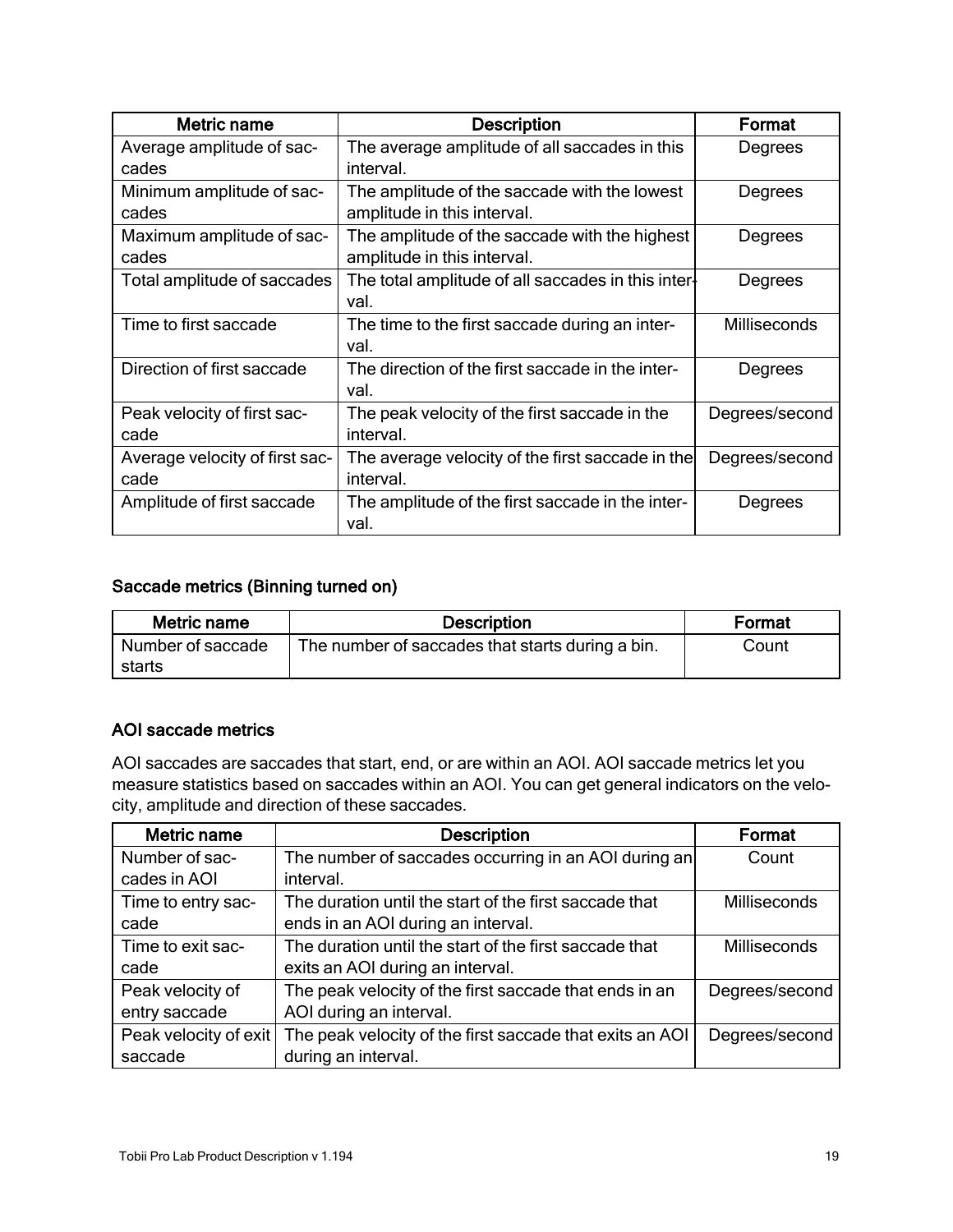#### <span id="page-19-0"></span>2.1.2 AOI-based TSV file

#### **General**

| Metric name                | <b>Description</b>                                                                                           | Format |
|----------------------------|--------------------------------------------------------------------------------------------------------------|--------|
| Recording name             | Recording name                                                                                               |        |
| Participant                | Participant                                                                                                  |        |
| Participant vari-<br>ables | Variable value, or values, of the participant. One column<br>for each participant variable.                  |        |
| Timeline name              | Timeline name                                                                                                |        |
| TOI                        | The name of the current Time of Interest.                                                                    |        |
| Interval                   | The interval number of the current TOI interval.                                                             |        |
| Media                      | The name of the media presented to the participant.                                                          |        |
| Stimulus vari-<br>ables    | Stimulus variable value or values of the stimulus. One<br>column for each Stimulus variable.                 |        |
| <b>AOI</b>                 | The Area of Interest name of the current row.                                                                |        |
| AOI Tags                   | The name or names of Tags connected to the AOI. One<br>column for each Tag group and one for Ungrouped tags. |        |

#### General (Binning turned on)

| Metric name         | <b>Description</b>                                     | Format              |
|---------------------|--------------------------------------------------------|---------------------|
| Recording name      | Recording name                                         |                     |
| Participant         | Participant                                            |                     |
| Participant vari-   | Variable value, or values, of the participant. One     |                     |
| ables               | column for each participant variable.                  |                     |
| Timeline name       | Timeline name                                          |                     |
| TOI                 | The name of the current Time of Interest.              |                     |
| Interval            | The interval number of the current TOI interval.       |                     |
| <b>Bin</b>          | The index of the current bin in the interval.          |                     |
| <b>Bin duration</b> | The duration of the current bin.                       | <b>Milliseconds</b> |
| Media               | The name of the media presented to the participant.    |                     |
| Stimulus vari-      | Stimulus variable value or values of the stimulus. One |                     |
| ables               | column for each Stimulus variable.                     |                     |
| <b>AOI</b>          | The Area of Interest name of the current row.          |                     |
| <b>AOI Tags</b>     | The name or names of Tags connected to the AOI.        |                     |
|                     | One column for each Tag group and one for              |                     |
|                     | Ungrouped tags.                                        |                     |

#### Events

| Metric name | <b>Description</b>                                | Format |
|-------------|---------------------------------------------------|--------|
| Number of   | The number of Events, including Custom Events and | Count  |
| Events      | Logged live Events, for an interval.              |        |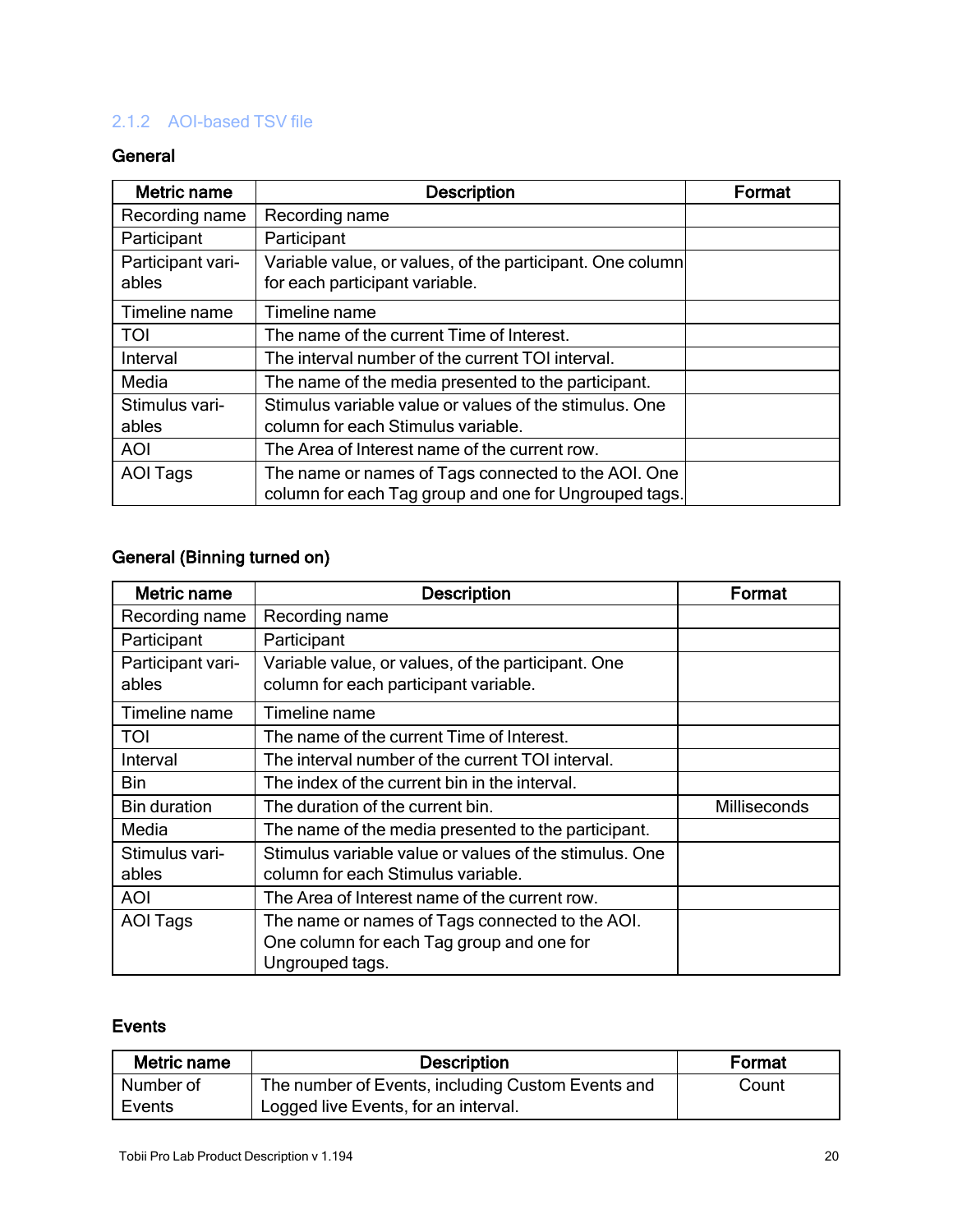| Metric name    | <b>Description</b>                                   | Format       |
|----------------|------------------------------------------------------|--------------|
| Time to first  | The time to the first Event, including Custom Events | Milliseconds |
| Event          | and Logged live Events, for an interval.             |              |
| Last key Press | The last registered key press in the interval.       |              |

#### Events (Binning turned on)

| Metric name    | <b>Description</b>                                     | Format |
|----------------|--------------------------------------------------------|--------|
| Event occurred | Any Event, including Custom Events and Logged live     | Binary |
|                | Events, occurs during a bin, indicated be1/0, for each |        |
|                | event type.                                            |        |
| Number of      | The number of Events, including Custom Events and      | Count  |
| Events         | Logged live Events, for a bin.                         |        |
| Last key Press | The last registered key press in the bin.              |        |

#### AOI fixation metrics

AOI fixations correspond to fixations that fall within an AOI. The fixations are defined based on the gaze filter you use (e.g. if you use the Raw gaze filter, every valid eye tracking sample is a fixation). AOI fixations metrics allow you to measure statistics based on the fixations within an AOI. They present as an interval (or an occurrence) of the TOI in separate rows in the exported spreadsheet.

| Metric name            | <b>Description</b>                                         | Format              |
|------------------------|------------------------------------------------------------|---------------------|
| Total duration of      | The total duration of the fixations inside an AOI          | Milliseconds        |
| fixations              | during an interval.                                        |                     |
| Average duration       | The average duration of the fixations inside an            | Milliseconds        |
| of fixations           | AOI during an interval.                                    |                     |
| Minimum duration       | The duration of the shortest fixation inside an            | Milliseconds        |
| of fixations           | AOI during an interval.                                    |                     |
| Maximum dur-           | The duration of the longest fixation inside an             | Milliseconds        |
| ation of fixations     | AOI during an interval.                                    |                     |
| Number of fix-         | The number of fixations occurring in an AOI                | Count               |
| ations                 | during an interval.                                        |                     |
| Time to first fix-     | The time to the first fixation inside an AOI dur-          | <b>Milliseconds</b> |
| ation                  | ing an interval.                                           |                     |
| Duration of first fix- | The duration of the first fixation inside an AOI           | Milliseconds        |
| ation                  | during an interval.                                        |                     |
| Last AOI viewed        | The last AOI fixated during an interval.                   |                     |
| AOI at interval        | The AOI fixated at the end of an interval.                 |                     |
| end                    |                                                            |                     |
| Average pupil dia-     | The total duration of the Visits inside an AOI             | <b>Milliseconds</b> |
| meter                  | during an interval.                                        |                     |
|                        | Average eye open. The average eye openness of all fixation | <b>Millimeters</b>  |
| ness                   | samples in an AOI in an interval.                          |                     |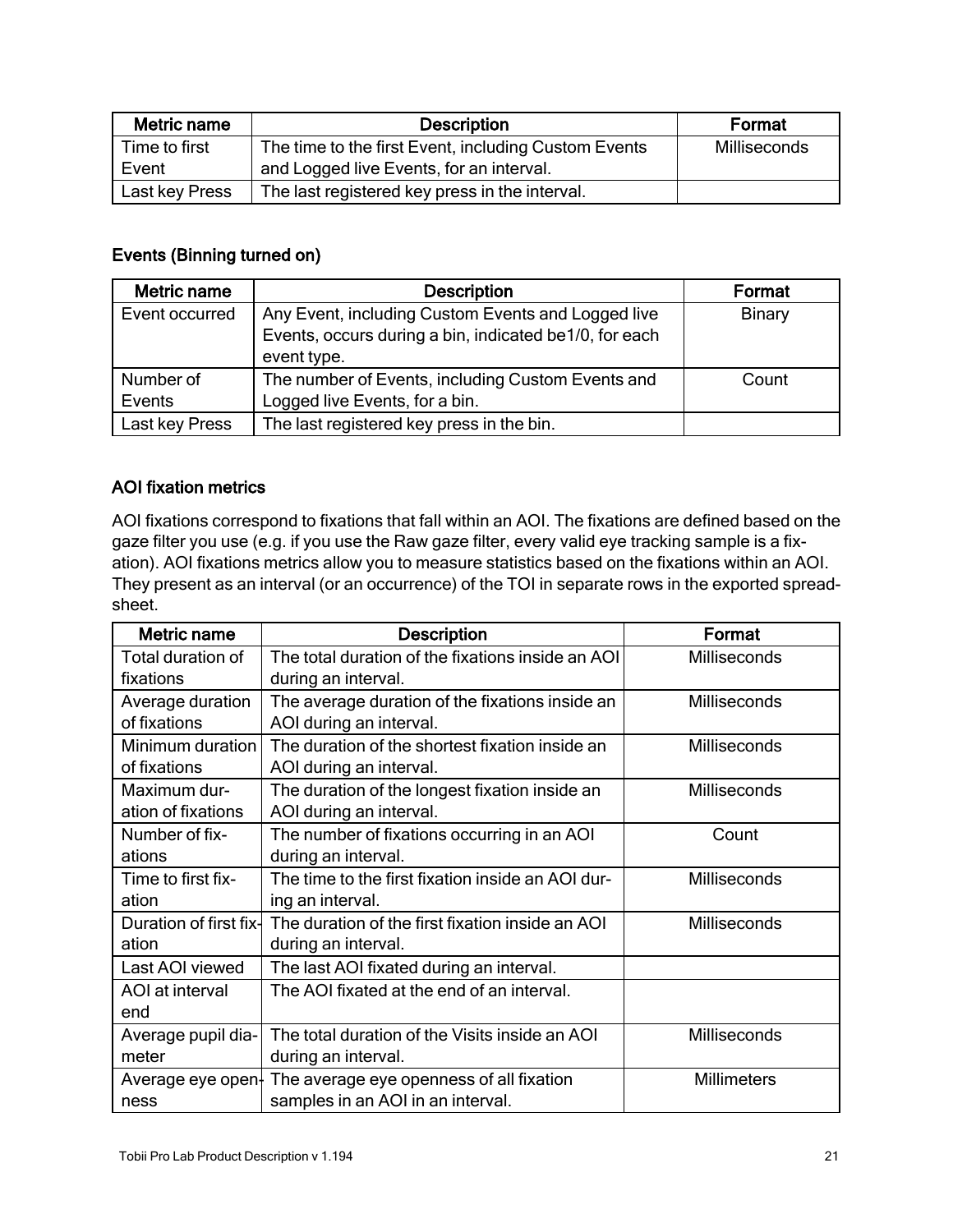#### AOI fixation metrics (Binning turned on)

| Metric name                    | <b>Description</b>                                                        | Format             |
|--------------------------------|---------------------------------------------------------------------------|--------------------|
| <b>Fixation hit</b>            | Any fixation hits inside an AOI, indicated by 1/0, for<br>each bin.       | <b>Binary</b>      |
| Total duration of<br>fixations | The total duration of the fixations inside an AOI during<br>a bin.        | Milliseconds       |
| Number of fix-<br>ation starts | The number of fixations inside an AOI that starts in the<br>bin.          | Count              |
| Average pupil<br>diameter      | The average pupil diameter of all fixation samples in an<br>AOI in a bin. | <b>Millimeters</b> |

#### AOI fixation metrics (exclude partial fixations)

These metrics exclude fixations that don't fulfill the criteria for whole fixations (see previous section).

| Metric name                  | <b>Description</b>                             | Format             |
|------------------------------|------------------------------------------------|--------------------|
| Total duration of whole      | The total duration of the fixations inside an  | Milliseconds       |
| fixations                    | AOI during an interval.                        |                    |
| Average duration of          | The average duration of the fixations inside   | Milliseconds       |
| whole fixations              | an AOI during an interval.                     |                    |
| Minimum duration of          | The duration of the shortest fixation inside   | Milliseconds       |
| whole fixations              | an AOI during an interval.                     |                    |
| Maximum duration of          | The duration of the longest fixation inside an | Milliseconds       |
| whole fixations              | AOI during an interval.                        |                    |
| Number of whole fix-         | The number of fixations occurring in an AOI    | Count              |
| ations                       | during an interval.                            |                    |
| Time to first whole fix-     | The time to the first fixation inside an AOI   | Milliseconds       |
| ation                        | during an interval.                            |                    |
| Duration of first whole fix- | The duration of the first fixation inside an   | Milliseconds       |
| ation                        | AOI during an interval.                        |                    |
| Average whole fixation       | The average pupil diameter of all whole fix-   | <b>Millimeters</b> |
| pupil diameter               | ation samples in an AOI in this interval.      |                    |
| Average whole-fixation       | The average eye openness of all whole-fix-     | <b>Millimeters</b> |
| eye openness                 | ation samples in an AOI in this interval.      |                    |

#### AOI fixation metrics (exclude partial fixations) (Binning turned on)

| Metric name        | <b>Description</b>                                     | Format |
|--------------------|--------------------------------------------------------|--------|
| Whole fixation hit | Any fixation hits inside an AOI, indicated by 1/0, for | Binary |
|                    | `each bin.                                             |        |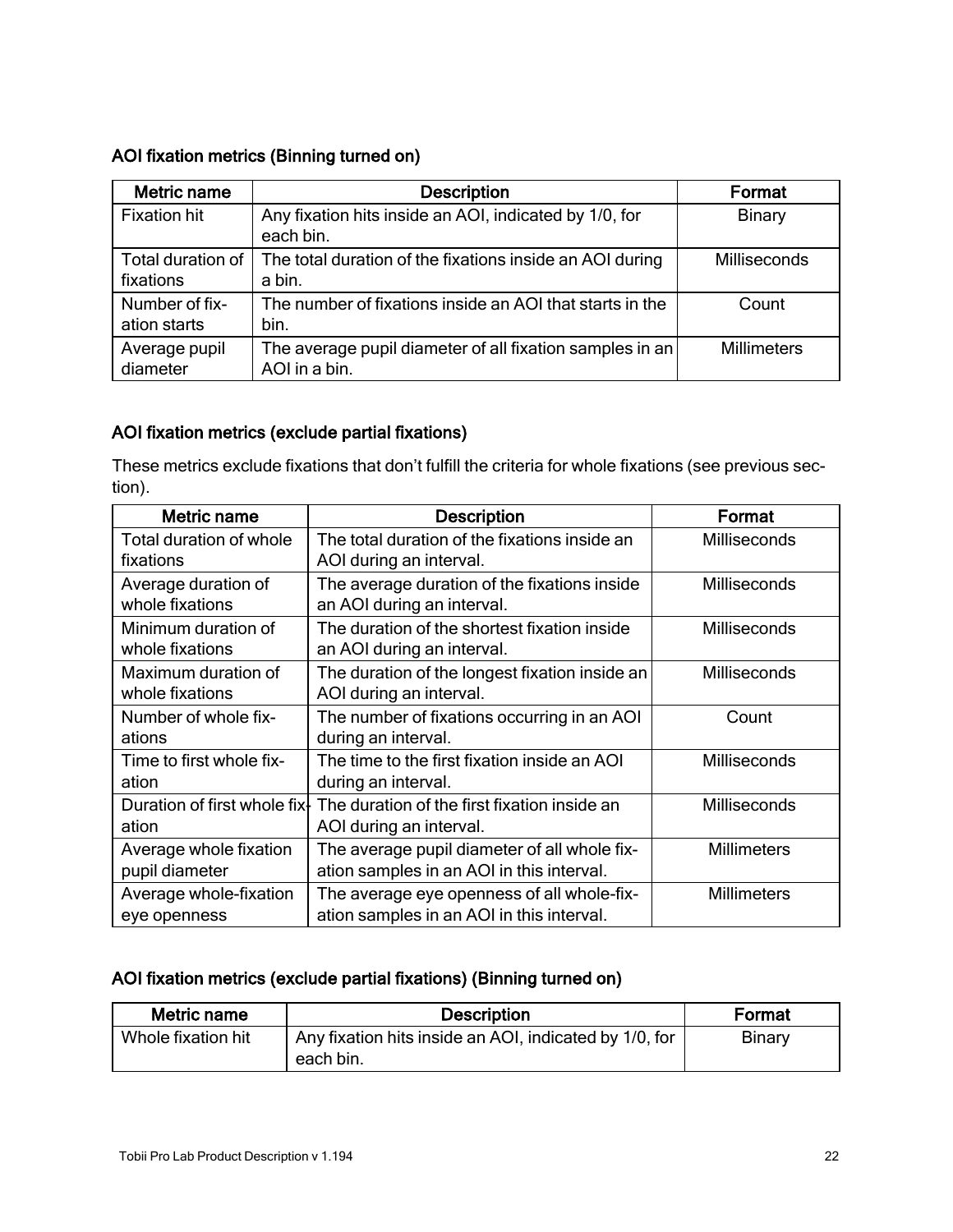| Metric name          | <b>Description</b>                                     | Format              |
|----------------------|--------------------------------------------------------|---------------------|
| Total duration of    | The total duration of the fixations inside an AOI dur- | <b>Milliseconds</b> |
| whole fixations      | ing a bin.                                             |                     |
| Number of whole fix- | The number of fixations inside an AOI that starts in   | Count               |
| ation starts         | the bin.                                               |                     |
| Average whole-fix-   | The average pupil diameter of all whole-fixation       | <b>Millimeters</b>  |
| ation pupil diameter | samples in an AOI in this bin.                         |                     |

#### AOI visit metrics

An AOI visit corresponds to all the data between the start of the first fixation inside and AOI to the end of the last fixation in the same AOI. From the first fixation inside the AOI until the last fixation inside the AOI, all data is considered as part of the AOI visit (even saccades, blinks or invalid gaze data).

AOI visit metrics allow you to measure statistics based on visits inside an AOI (e.g. calculating revisiting rate of an AOI).

| Metric name         | <b>Description</b>                                  | Format              |
|---------------------|-----------------------------------------------------|---------------------|
| Average whole fix-  | The total duration of the Visits inside an AOI dur- | Milliseconds        |
| ation pupil dia-    | ing an interval.                                    |                     |
| meter               |                                                     |                     |
| Total duration of   | The total duration of the Visits inside an AOI dur- | <b>Milliseconds</b> |
| Visit               | ing an interval.                                    |                     |
| Average duration    | The average duration of the Visits inside an AOI    | <b>Milliseconds</b> |
| of Visit            | during an interval.                                 |                     |
| Minimum duration    | The duration of the shortest Visit inside an AOI    | Milliseconds        |
| of Visit            | during an interval.                                 |                     |
| Maximum dur-        | The duration of the longest Visit inside an AOI     | <b>Milliseconds</b> |
| ation of Visit      | during an interval.                                 |                     |
| Number of Visits    | The number of Visits occurring in an AOI during     | Count               |
|                     | an interval.                                        |                     |
| Time to first Visit | Time in milliseconds to the first Visit inside an   | <b>Milliseconds</b> |
|                     | AOI during an interval.                             |                     |
| Duration of first   | The duration of the first Visit inside an AOI dur-  | Milliseconds        |
| Visit               | ing an interval.                                    |                     |

#### AOI visit metrics (Binning turned on)

| Metric name     | <b>Description</b>                                                          | Format       |
|-----------------|-----------------------------------------------------------------------------|--------------|
| Visit hit       | Any Visit hits inside an AOI, indicated by 1/0, for each                    | Binary       |
|                 | bin.                                                                        |              |
|                 | Total duration of   The total duration of the Visits inside an AOI during a | Milliseconds |
| <b>Visit</b>    | bin.                                                                        |              |
| Number of Visit | The number of Visits inside an AOI that starts in the bin.                  | Count        |
| starts          |                                                                             |              |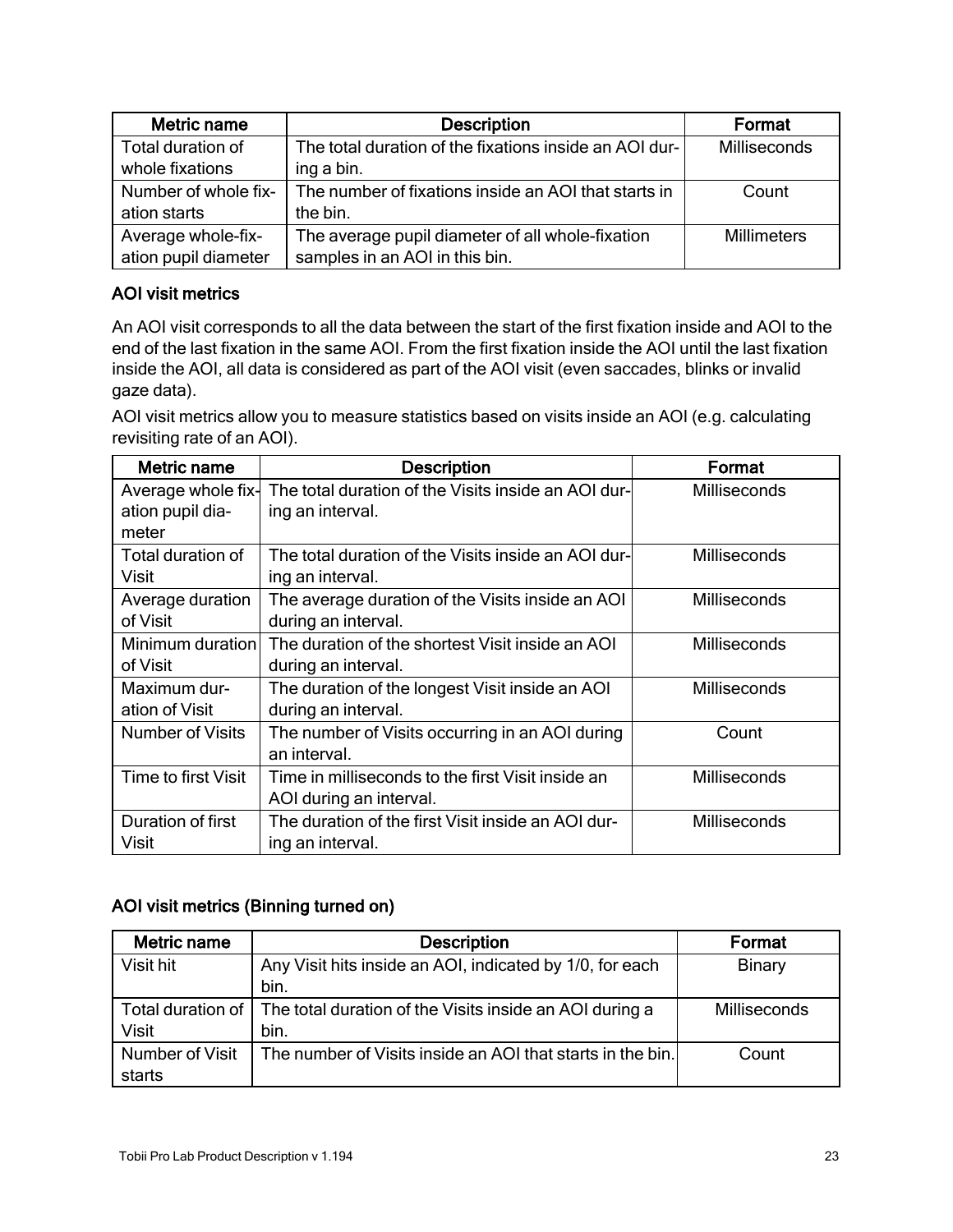#### AOI Glance metrics

All data is considered to be part of the AOI glance (even saccades, blinks or invalid gaze data) from the first saccade leading into the AOI until the last fixation inside the AOI.

| Metric name              | <b>Description</b>                              | Format              |
|--------------------------|-------------------------------------------------|---------------------|
| Total duration of        | The total duration of the Glances inside an     | <b>Milliseconds</b> |
| Glances                  | AOI during an interval.                         |                     |
| Average duration of      | The average duration of the Glances inside      | <b>Milliseconds</b> |
| Glances                  | an AOI during an interval.                      |                     |
| Minimum duration of      | The duration of the shortest Glance inside an   | <b>Milliseconds</b> |
| Glances                  | AOI during an interval.                         |                     |
| Maximum duration         | The duration of the longest Glance inside an    | <b>Milliseconds</b> |
| of Glances               | AOI during an interval.                         |                     |
| <b>Number of Glances</b> | The number of Glances occurring in an AOI       | Count               |
|                          | during an interval.                             |                     |
| Time to first Glance     | Time in milliseconds to the first Glance inside | Milliseconds        |
|                          | an AOI during an interval.                      |                     |
| Duration of first        | The duration of the first Glance inside an AOI  | Milliseconds        |
| Glance                   | during an interval.                             |                     |

#### AOI Glance metrics (Binning turned on)

| Metric name       | <b>Description</b>                                                | Format       |
|-------------------|-------------------------------------------------------------------|--------------|
| Glance hit        | Any Glance hits inside an AOI, indicated by 1/0, for<br>each bin. | Binary       |
| Total duration of | The total duration of the Glances inside an AOI during a          | Milliseconds |
| Glances           | bin.                                                              |              |
| Number of         | The number of Glances inside an AOI that starts in the            | Count        |
| Glance starts     | bin.                                                              |              |

#### AOI Click metrics

All AOI Click metrics are based on the primary (left or right, depending on the Windows settings) button clicks only. By default, it is most commonly the left button.

A mouse click itself is a combination of two events - MouseEvent Down & MouseEvent Up where both have their timestamps and position. (Read Screen [project-specific](../../../../../../Content/Pro Lab/Pro Lab_UserManual/Replay tools.htm#MouseEvents) Event groups for more information.)There are two sets of metrics related to mouse clicks:

- Clicks: computed based on MouseEvent Down events only
- Clicks & Releases: takes both MouseEvent Down & MouseEvent Up events into account

Click & Release in Pro Lab counts only if both events spatially happened inside an AOI or a group of AOIs labeled by the same tag in case of AOI tag selection (even if MouseEvent Up and MouseEvent Down events happened in two different AOIs labeled by the same tag) and MouseEvent Down event occurred in a TOI interval.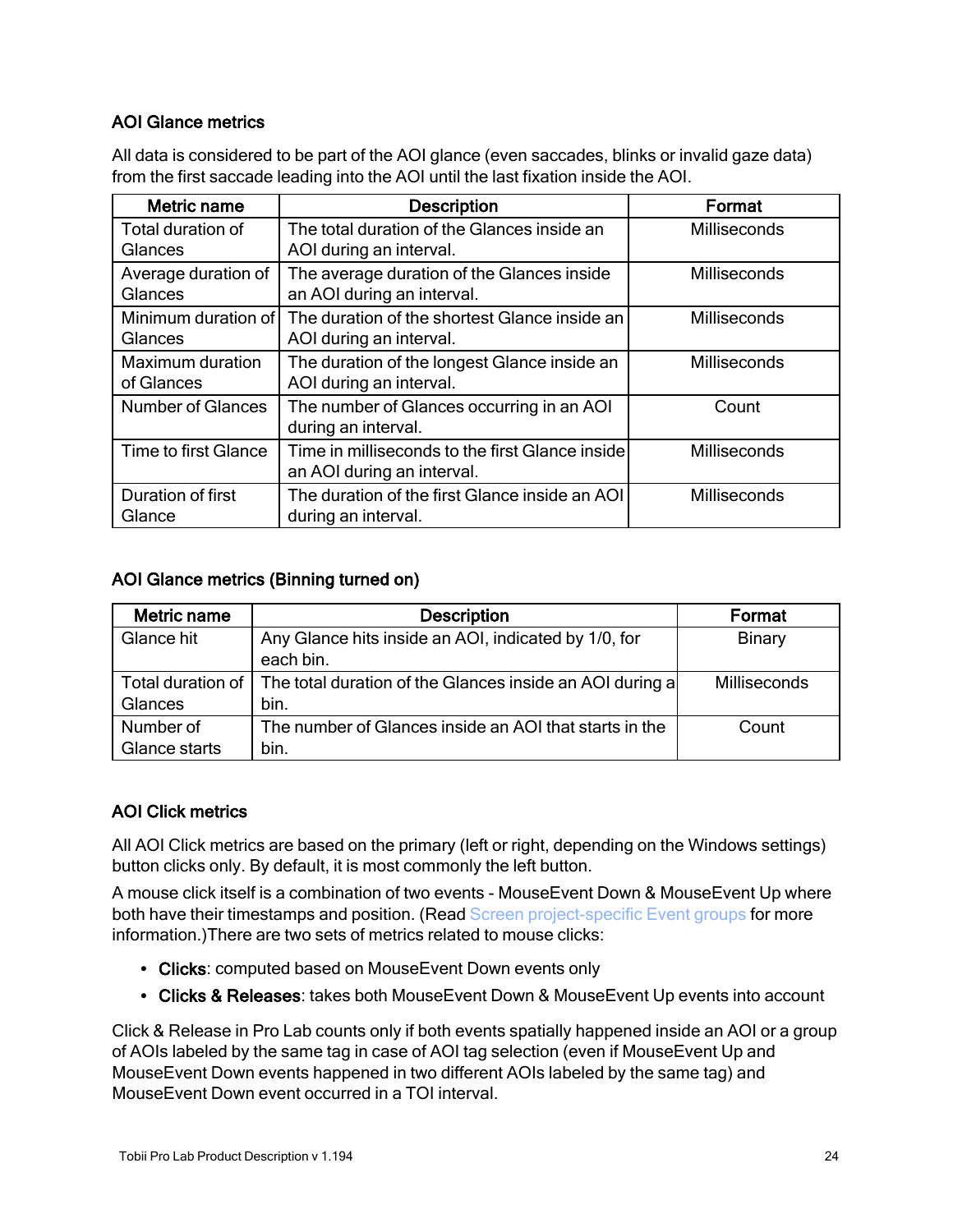All Click & Release temporal (time) metrics are computed (in milliseconds)based on the timestamp of the MouseEvent Down event.



The definition of "Clicks" changed in version 1.162. "Clicks & Releases" was called simply "Clicks" in earlier versions.

| Metric name          | <b>Description</b>                                                | Format              |
|----------------------|-------------------------------------------------------------------|---------------------|
| Number of mouse      | The number of times the mouse button is pressed in an AOI         | Count               |
| clicks               | during an interval.                                               |                     |
| Time to first        | The time to when the mouse button is pressed inside an AOI        | <b>Milliseconds</b> |
| mouse click          | during an interval.                                               |                     |
| Time from first fix- | The time from the first fixation to the first time the mouse but- | Milliseconds        |
| ation to mouse       | ton is pressed inside an AOI during an interval.                  |                     |
| click                |                                                                   |                     |
| Number of mouse      | The number of times the mouse button was both pressed             | Count               |
| clicks & releases    | and released in the same AOI during an interval.                  |                     |
| Time to first        | The time to when the mouse button is pressed inside an AOI        | <b>Milliseconds</b> |
| mouse click &        | during an interval. This metric requires the mouse button is      |                     |
| release              | also released inside the same AOI.                                |                     |
| Time from first fix- | The time from the first fixation to the first time the mouse but- | <b>Milliseconds</b> |
| ation to mouse       | ton is pressed inside an AOI during an interval. This metric      |                     |
| click & release      | requires the mouse button is released inside the same AOI.        |                     |

#### AOI Click metrics (Binning turned on)

| Metric name               | <b>Description</b>                                                                         | Format        |
|---------------------------|--------------------------------------------------------------------------------------------|---------------|
| Click hit                 | Any mouse click (button is pressed) hits inside an AOI,<br>indicated by 1/0, for each bin. | <b>Binary</b> |
| Number of<br>mouse clicks | The number of times the mouse button is pressed in an<br>AOI during a bin.                 | Count         |

#### AOI saccade metrics

AOI saccades are saccades that start, end, or are within an AOI. AOI saccade metrics let you measure statistics based on saccades within an AOI. You can get general indicators on the velocity, amplitude and direction of these saccades.

| Metric name        | <b>Description</b>                                     | Format              |
|--------------------|--------------------------------------------------------|---------------------|
| Number of sac-     | The number of saccades occurring in an AOI during an   | Count               |
| cades in AOI       | interval.                                              |                     |
| Time to entry sac- | The duration until the start of the first saccade that | <b>Milliseconds</b> |
| cade               | ends in an AOI during an interval.                     |                     |
| Time to exit sac-  | The duration until the start of the first saccade that | <b>Milliseconds</b> |
| cade               | exits an AOI during an interval.                       |                     |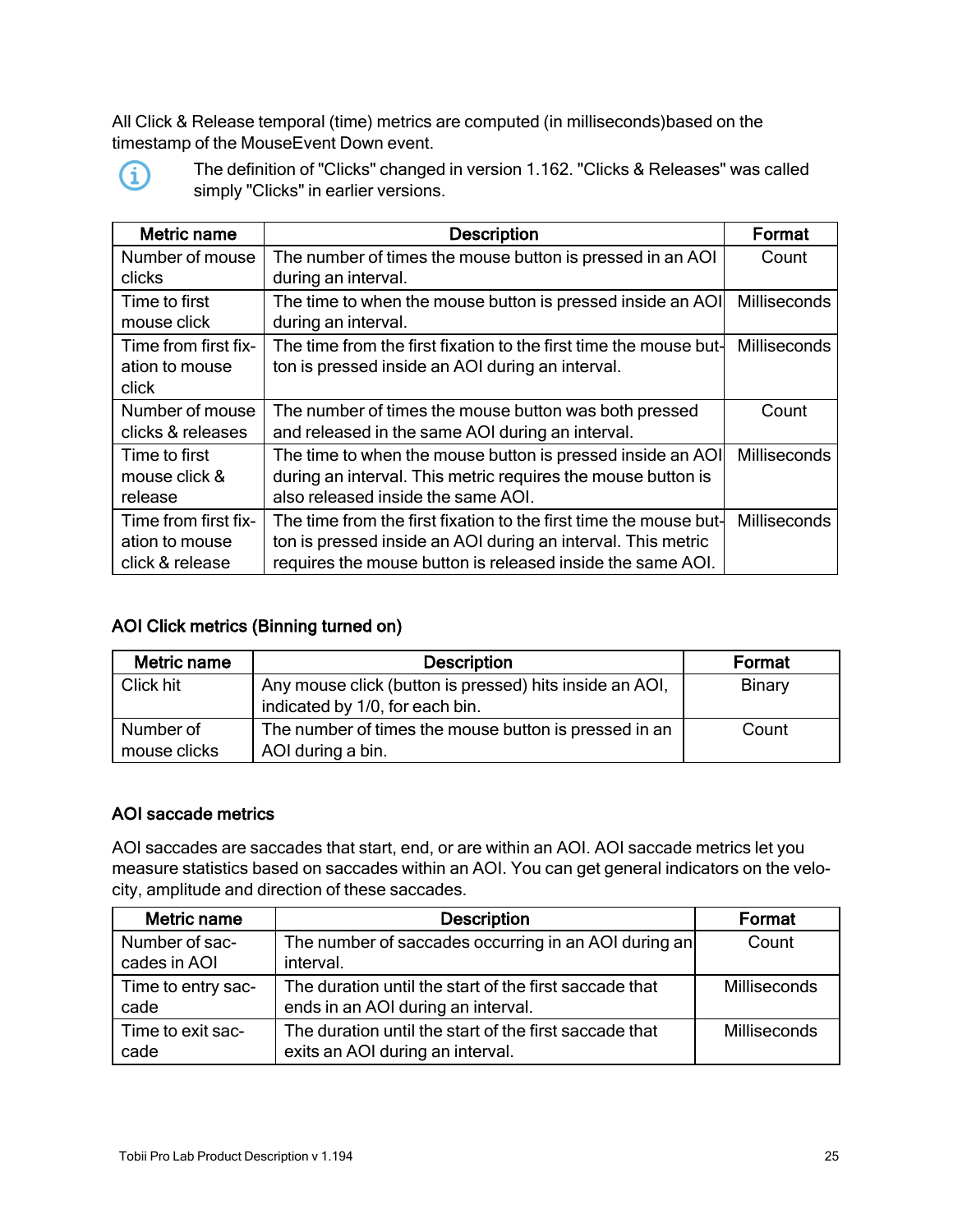| Peak velocity of | The peak velocity of the first saccade that ends in an                           | Degrees/second |
|------------------|----------------------------------------------------------------------------------|----------------|
| entry saccade    | AOI during an interval.                                                          |                |
|                  | Peak velocity of exit   The peak velocity of the first saccade that exits an AOI | Degrees/second |
| saccade          | during an interval.                                                              |                |

#### AOI reading metrics

AOI reading metrics are only available for text stimuli and are AOI-based metrics on Automatic AOIs, generated for a text stimulus.

These metrics follow the writing system order. AOI1 comes before AOI2 which comes before AOI3, etc. (This determines the occurrence of regressions, progression, and skipping). Metrics for AOIn are computed using other AOIs as well (AOIn-2, AOIn-1, AOIn+1). The AOI selection determines what gets displayed in the data but if the calculations use the data from adjacent AOIs (even if they are not selected), the calculations will still be correct.

AOIs have 3 different levels and all reading metrics are level dependent. Reading metrics on different level AOIs are computed independently from each other. Several Automatic readingrelated AOIs can exist at the same time (with their own AOI order):

- Character AOIs
- Word AOIs
- Sentence AOIs

#### Reading metrics are based only on fixations.

- A regression/progression is determined if there is a fixation afterwards on an area of interest with a respective lower/higher index of the same level (Word, Character, Sentence) regardless of the direction of the saccade itself.
- If the trial/interval ends in the middle of a saccade that would have resulted in a fixation in a regressive position, it will not count as a regression.

#### Non-AOI data is ignored.

- Fixations landing outside of text AOIs are disregarded, and will not contribute to any metrics calculation, nor terminate any metric calculation.
- A fixation in an AOI, followed by a fixation outside of it, and then followed by a fixation inside the AOI again, will be equivalent to having two fixations in the AOI directly followed by each other. Both fixations in the AOI will count as part of the same pass.

| Metric name     | <b>Description</b>                                          | Format   |
|-----------------|-------------------------------------------------------------|----------|
| Character index | Index of character-level AOI inside its word-<br>level AOI. | Position |
| Word index      | Index of word-level AOI inside its sentence-<br>level AOI.  | Position |
| Sentence index  | Index of sentence-level AOI inside this text<br>stimulus.   | Position |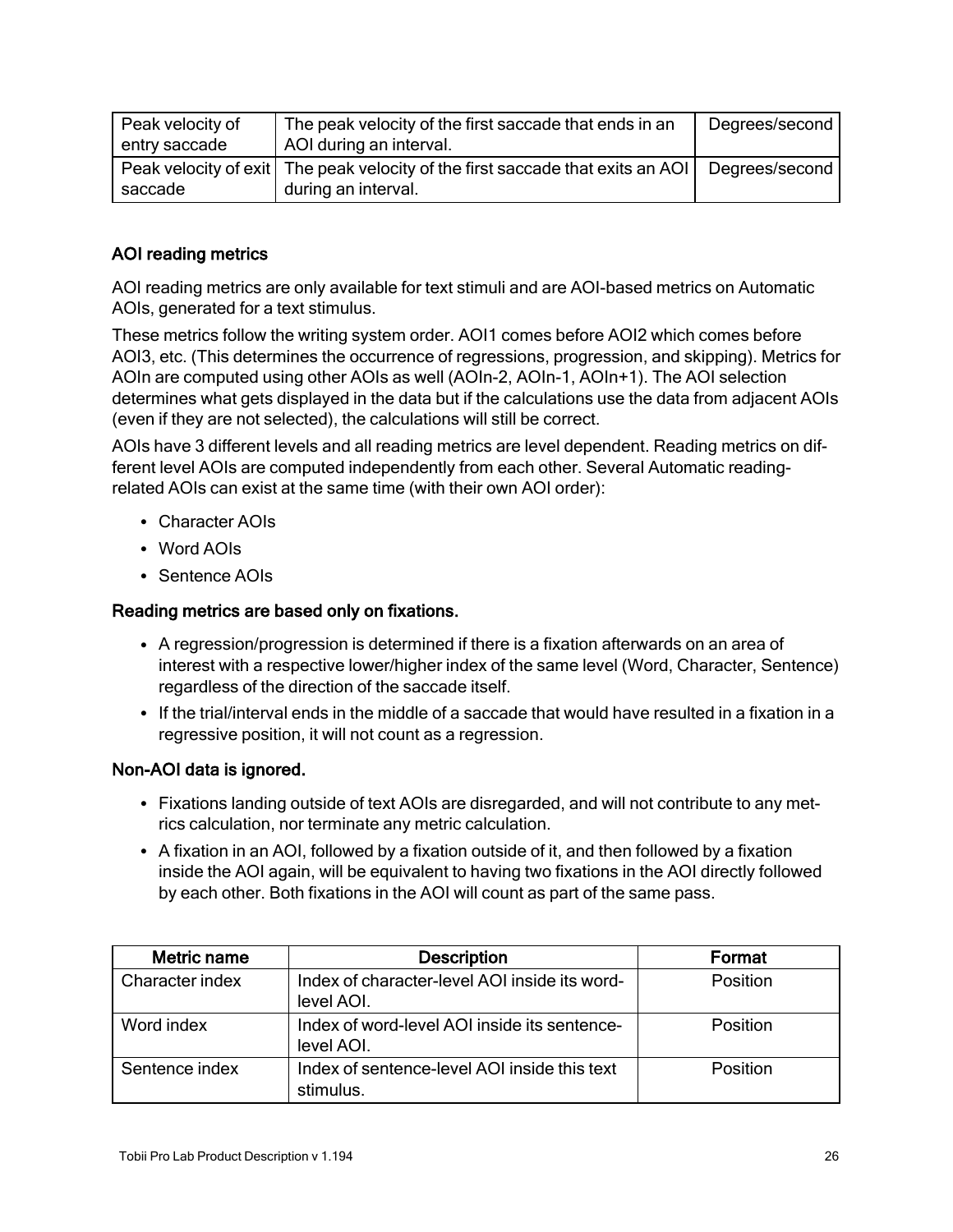| <b>AOI</b> string                       | Text string contained in an AOI.                                                                       |              |
|-----------------------------------------|--------------------------------------------------------------------------------------------------------|--------------|
| Text unit type                          | Type of text unit: character, word, sentence,                                                          |              |
|                                         | or custom.                                                                                             |              |
| Number of units                         | Number of units.                                                                                       | Count        |
| First-pass first fixation               | The duration of the first fixation during first-                                                       | Milliseconds |
| duration                                | pass inside an AOI during an interval.                                                                 |              |
| First-pass duration                     | The total duration of the fixations during first-                                                      | Milliseconds |
|                                         | pass inside an AOI during an interval.                                                                 |              |
| Selective regression-<br>path duration* | The total duration of the fixations from first fix-<br>ation in this area of interest until a fixation | Milliseconds |
|                                         | occurs in an area of interest progressive to                                                           |              |
|                                         | this one, during an interval.                                                                          |              |
|                                         | *Previously called "Go-past duration"                                                                  |              |
| First pass regression                   | Indicates whether the reader exits the AOI                                                             | Boolean      |
|                                         | with a regression (1) or reads on pro-                                                                 |              |
|                                         | gressively (0) during an interval.                                                                     |              |
| Total duration of fix-                  | The total duration of the fixations inside an                                                          | Milliseconds |
| ations                                  | AOI during an interval.                                                                                |              |
| Regression-path dur-                    | The total duration of the fixations from first fix-                                                    | Milliseconds |
| ation                                   | ation in this area of interest until a fixation                                                        |              |
|                                         | occurs in an AOI progressive to this one,                                                              |              |
|                                         | including fixations in regressive AOIs, during                                                         |              |
|                                         | an interval.                                                                                           |              |
| Re-reading duration                     | Regression path duration excluding first pass                                                          | Milliseconds |
|                                         | fixations during an interval.                                                                          |              |

#### <span id="page-26-0"></span>2.1.3 Event-based TSV file

Use this format when you want to analyze individual events during a trial or interval. Each fixation will generate a row in the report and the selected metrics will be shown as columns. Just like the [Interval-based](#page-9-0) TSV file, it is formatted to be easy to import and analyze in statistical analysis software.

#### **General**

| Metric name         | <b>Description</b>                                        | Format       |
|---------------------|-----------------------------------------------------------|--------------|
| Recording           | Recording name                                            |              |
| name                |                                                           |              |
| Participant         | Participant                                               |              |
| Participant vari-   | Variable value, or values, of the participant. One column |              |
| ables               | for each participant variable.                            |              |
| Timeline name       | Timeline name                                             |              |
| <b>TOI</b>          | The name of the current Time of Interest.                 |              |
| Interval            | The interval number of the current TOI interval.          |              |
| <b>Bin duration</b> | The duration of the current bin.                          | Milliseconds |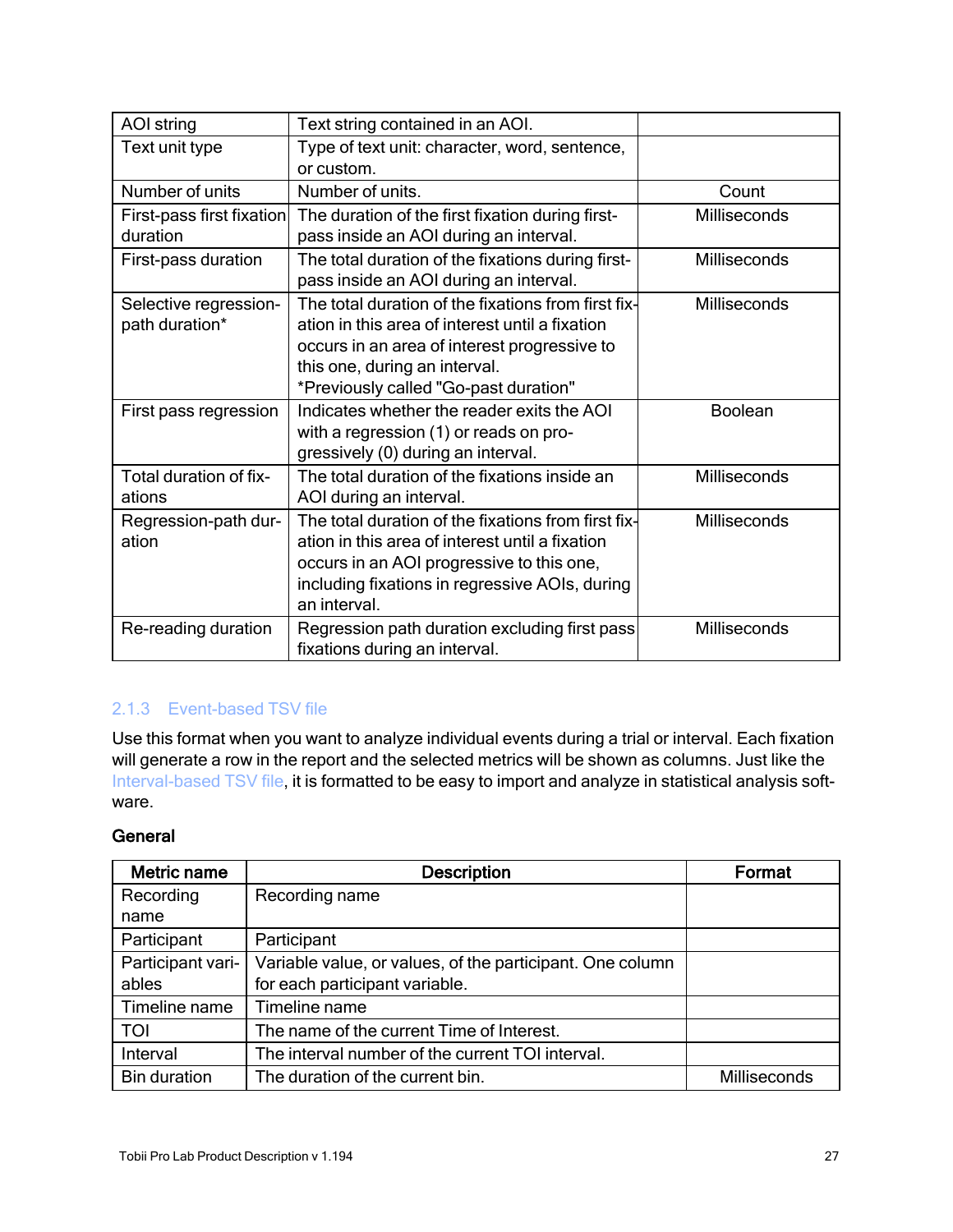| Metric name             | <b>Description</b>                                                                                           | Format |
|-------------------------|--------------------------------------------------------------------------------------------------------------|--------|
| Media                   | The name of the media presented to the participant.                                                          |        |
| Stimulus vari-<br>ables | Stimulus variable value or values of the stimulus. One<br>column for each Stimulus variable.                 |        |
| AOI Tags*               | The name or names of Tags connected to the AOI. One<br>column for each Tag group and one for Ungrouped tags. |        |

\*AOI Tags is not available when binning is turned on

#### Event properties

These properties are shared for all events types that are covered by the event-based metrics. Currently, only fixations are supported.

| Metric name  | <b>Description</b>                                              | Format         |
|--------------|-----------------------------------------------------------------|----------------|
| Event type   | The type of event of the current row.                           | Fixation;      |
|              |                                                                 | Saccade        |
| Validity     | The validity of the event of the row, either whole or partial.  | Partial; Whole |
| EventIndex   | Represents the order of the events in the current TOI interval. | Position       |
|              | The index is an auto-increment number starting with 1 for       |                |
|              | each event type.                                                |                |
| <b>Start</b> | The start time counted from current TOI interval start.         | Milliseconds   |
| Stop         | The stop time counted from current TOI interval start.          | Milliseconds   |
| Start bin    | The bin the event starts in.                                    | Count          |
| Stop bin     | The bin the event stops in.                                     | Count          |
| Duration     | The duration of the event.                                      | Milliseconds   |

#### Event properties (Binning turned on)

| Metric name | <b>Description</b>                                             | Format         |
|-------------|----------------------------------------------------------------|----------------|
| Event type  | The type of event of the current row.                          | Fixation;      |
|             |                                                                | Saccade        |
| Validity    | The validity of the event of the row, either whole or partial. | Partial; Whole |
| EventIndex  | Represents the order of the events in the current TOI inter-   | Position       |
|             | val. The index is an auto-increment number starting with 1 for |                |
|             | each event type.                                               |                |
| Start       | The start time counted from current TOI interval start.        | Milliseconds   |
| Stop        | The stop time counted from current TOI interval start.         | Milliseconds   |
| Start bin   | The bin the event starts in.                                   | Count          |
| Stop bin    | The bin the event ends in.                                     | Count          |
| Duration    | The duration of the event.                                     | Milliseconds   |

#### Fixation properties

Information specific to each fixation as well as to the general event properties.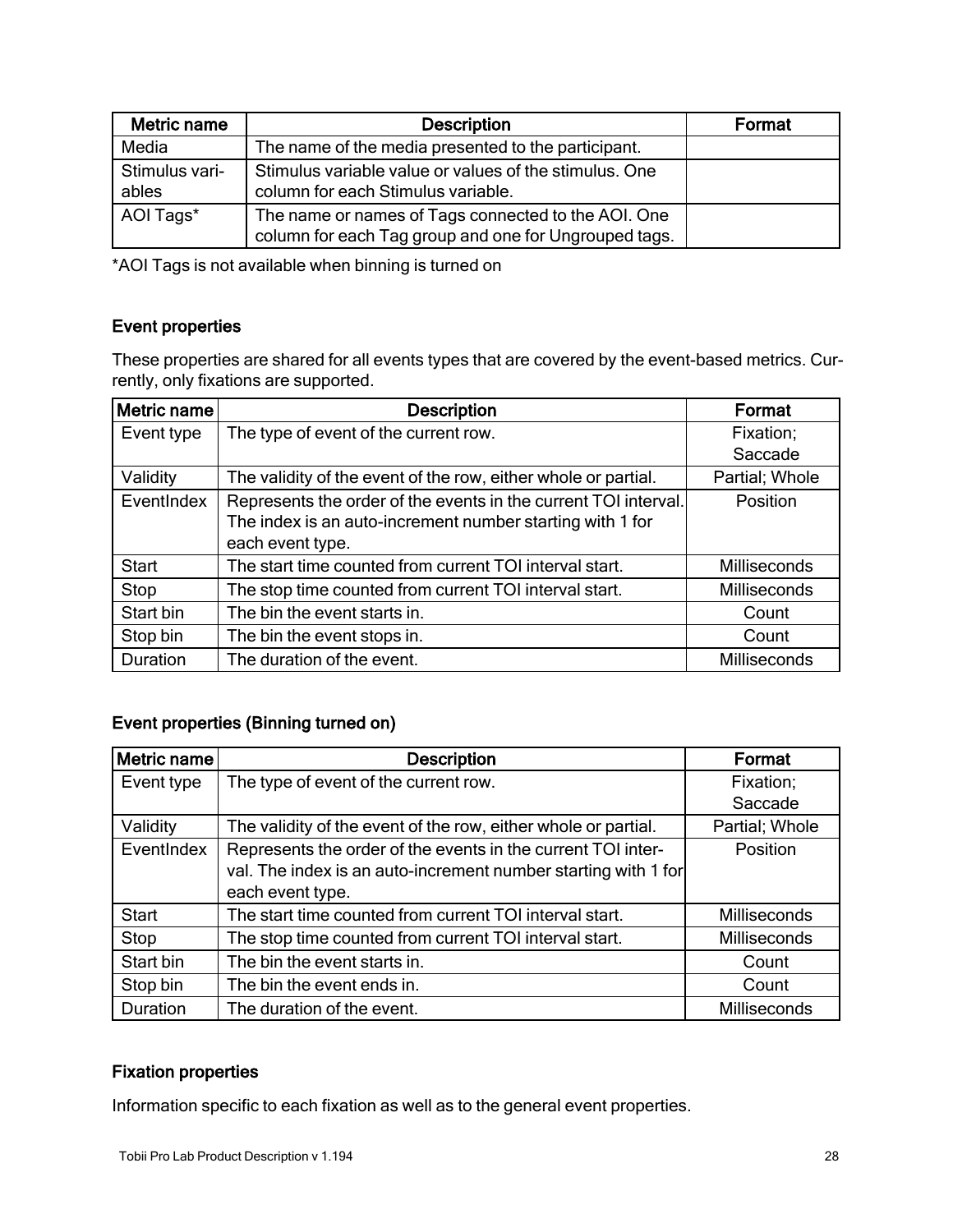| <b>Metric</b><br>name        | <b>Description</b>                                                                                                                                              | Format                              |
|------------------------------|-----------------------------------------------------------------------------------------------------------------------------------------------------------------|-------------------------------------|
| AOI                          | The name of the AOI (s) which the current fixation hits.                                                                                                        |                                     |
| AOI pro-<br>portion          | The proportion of the fixation that occurs within the AOI.                                                                                                      |                                     |
| Fixation<br>point            | The normalized horizontal and vertical coordinate of the fix-<br>ation point.                                                                                   | Normalized<br>coordinates<br>(DACS) |
| Average<br>pupil size        | The average size of the pupil of the fixation. Note: If the fix-<br>ation is cut by TOI interval borders, only the gaze samples<br>within the TOI are included. | <b>Millimeters</b>                  |
| Average<br>eye open-<br>ness | The average eye openness of the fixation. Note: If the fixation<br>is cut by TOI interval borders, only the gaze samples within<br>the TOI are included.        | <b>Millimeters</b>                  |

#### Saccade properties

| Metric name             | <b>Description</b>                                                                                                                                    | Format                             |
|-------------------------|-------------------------------------------------------------------------------------------------------------------------------------------------------|------------------------------------|
| Saccade dir-<br>ection  | The angle of the straight line between the preceding fix-<br>ation and succeeding fixation. This can only be applied to<br>whole saccades.            | Degrees                            |
| Average<br>velocity     | The average velocity across all samples belonging to the<br>saccade, even outside the interval.                                                       | Degrees/second                     |
| Peak velo-<br>city      | The maximum velocity across all samples belonging to the<br>saccade, even outside the interval.                                                       | Degrees/second                     |
| Saccade<br>amplitude    | The amplitude for whole saccades.                                                                                                                     | Degrees                            |
| Start AOI               | The name of the AOI(s) which the current saccade started<br>within, if any, as determined by the preceding fixation pos-<br>ition.                    | <b>Millimeters</b>                 |
| Landing AOI             | The name of the AOI(s) which the current saccade landed<br>within, if any, as determined by the succeeding fixation pos-<br>ition                     |                                    |
| Start pos-<br>ition     | The normalized horizontal and vertical coordinate of the<br>current saccade's start position, as determined by the pre-<br>ceding fixation position.  | Normalized coordin-<br>ates (DACS) |
| Landing $pos1$<br>ition | The normalized horizontal and vertical coordinate of the<br>current saccade's landing position, as determined by the<br>succeeding fixation position. | Normalized coordin-<br>ates (DACS) |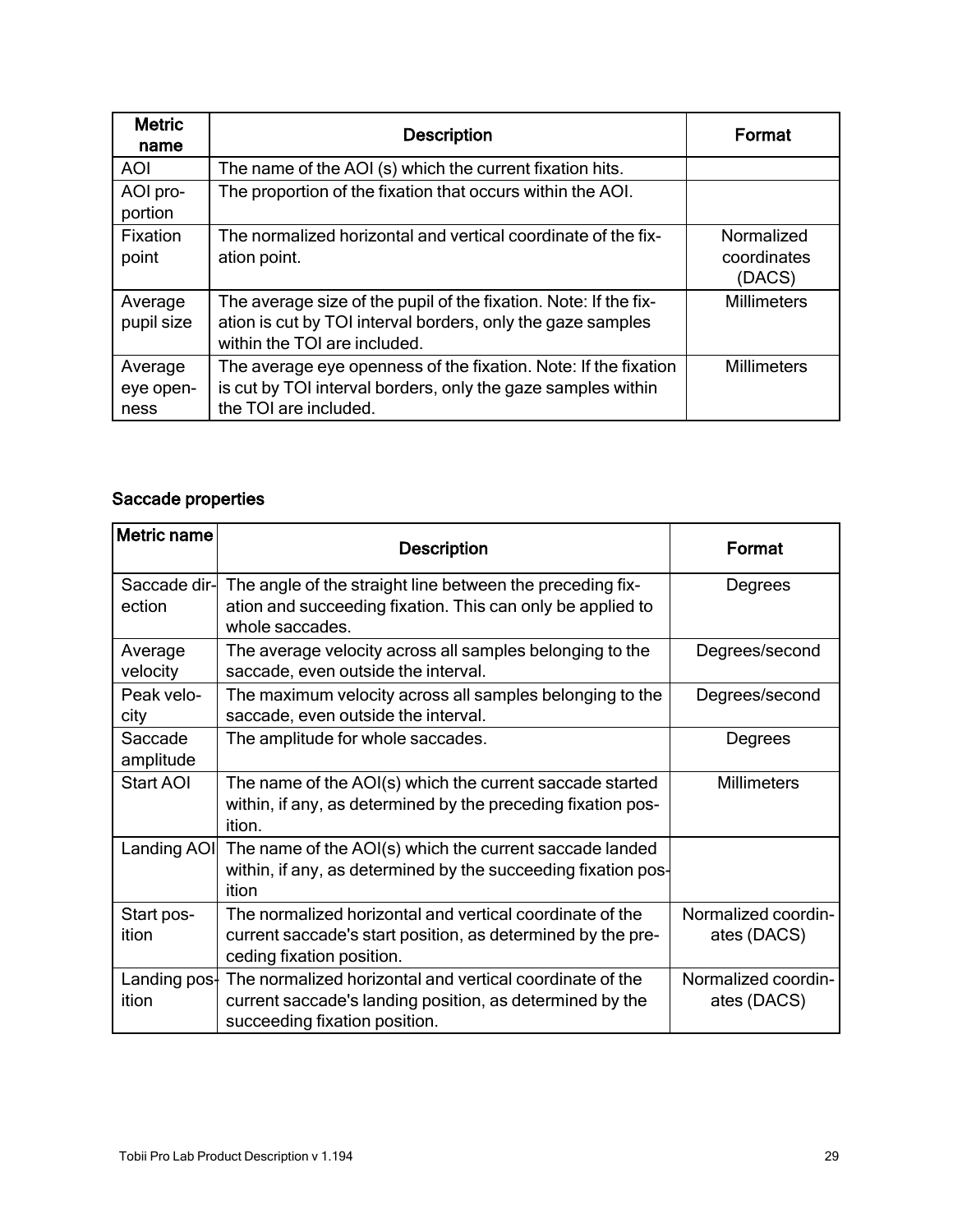## Fixation properties (Binning turned on)

| Metric name                    | <b>Description</b>                                                                                                                                              | Format                              |
|--------------------------------|-----------------------------------------------------------------------------------------------------------------------------------------------------------------|-------------------------------------|
| <b>AOI</b>                     | The name of the AOI (s) which the current fixation hits.                                                                                                        |                                     |
| AOI pro-<br>portion            | The proportion of the fixation that occurs within the AOI.                                                                                                      |                                     |
| Fixation<br>point              | The normalized horizontal and vertical coordinate of the fix-<br>ation point.                                                                                   | Normalized<br>coordinates<br>(DACS) |
| Average<br>pupil dia-<br>meter | The average size of the pupil of the fixation. Note: If the fix-<br>ation is cut by TOI interval borders, only the gaze samples<br>within the TOI are included. | <b>Millimeters</b>                  |
| Average eye<br>openness        | The average eye openness of the fixation. Note: If the fixation<br>is cut by TOI interval borders, only the gaze samples within<br>the TOI are included.        | <b>Millimeters</b>                  |

## Saccade properties (Binning turned on)

| Metric name            | <b>Description</b>                                                                                                                                                 | Format                             |
|------------------------|--------------------------------------------------------------------------------------------------------------------------------------------------------------------|------------------------------------|
| Saccade dir-<br>ection | The angle of the straight line between the preceding fix-<br>ation and succeeding fixation. This can only be applied to<br>whole saccades.                         | Degrees                            |
| Average<br>velocity    | The average velocity across all samples belonging to the<br>saccade, even outside the interval.                                                                    | Degrees/second                     |
| Peak velo-<br>city     | The maximum velocity across all samples belonging to the<br>saccade, even outside the interval.                                                                    | Degrees/second                     |
| Saccade<br>amplitude   | The amplitude for whole saccades.                                                                                                                                  | Degrees                            |
| Start AOI              | The name of the AOI(s) which the current saccade started<br>within, if any, as determined by the preceding fixation pos-<br>ition.                                 |                                    |
| Landing AOI            | The name of the AOI(s) which the current saccade landed<br>within, if any, as determined by the succeeding fixation pos-<br>ition                                  |                                    |
| Start pos-<br>ition    | The normalized horizontal and vertical coordinate of the<br>current saccade's start position, as determined by the pre-<br>ceding fixation position.               | Normalized coordin-<br>ates (DACS) |
| ition                  | Landing pos- The normalized horizontal and vertical coordinate of the<br>current saccade's landing position, as determined by the<br>succeeding fixation position. | Normalized coordin-<br>ates (DACS) |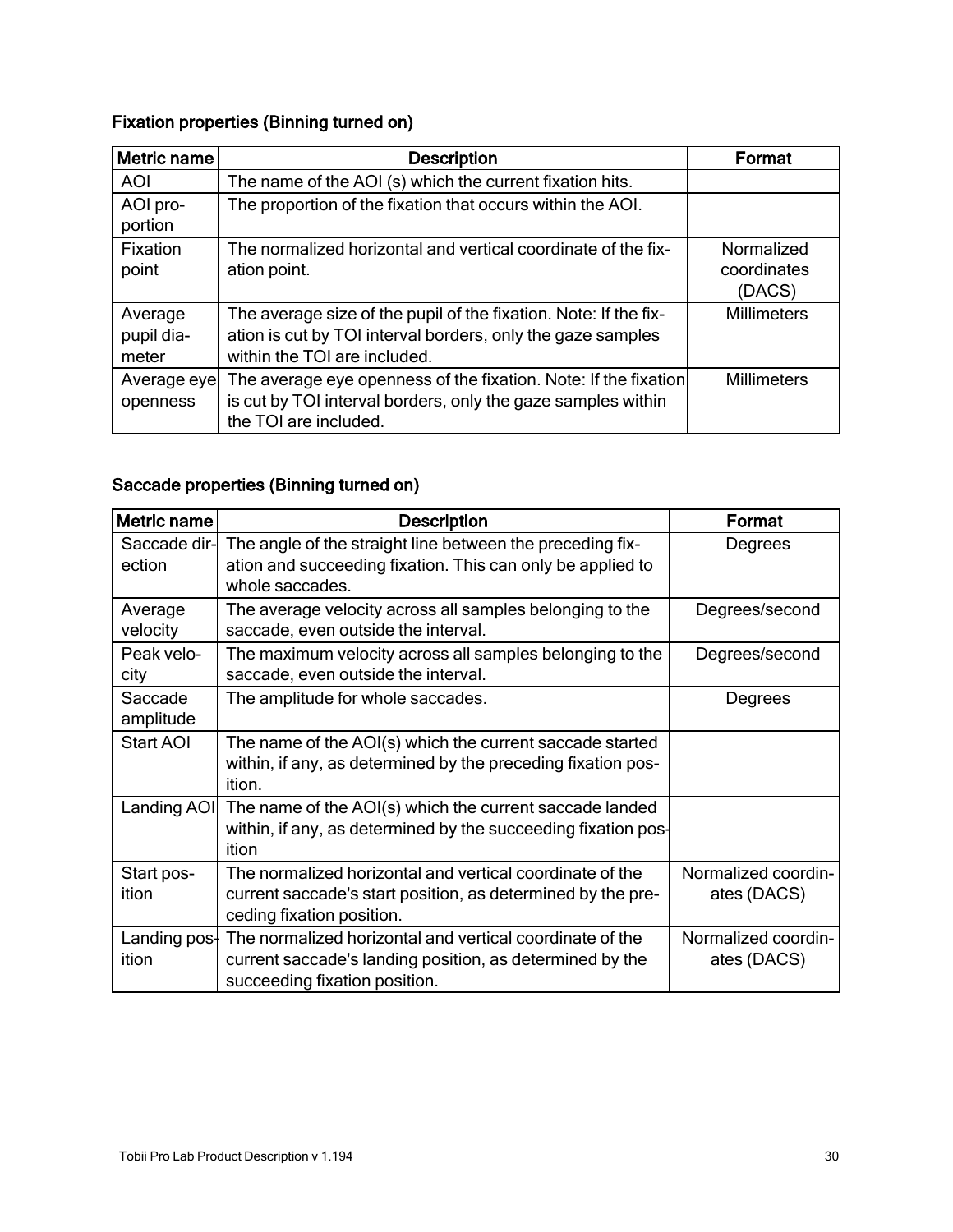#### <span id="page-30-0"></span>2.1.4 Excel Report

#### **General**

| Metric name       | <b>Description</b>                                                    | Format |
|-------------------|-----------------------------------------------------------------------|--------|
| Recording name    | Recording name                                                        |        |
| Participant       | Participant                                                           |        |
| Participant vari- | Variable value or values of the participant. One column for each par- |        |
| ables             | ticipant variable                                                     |        |
| TOI               | The name of the current Time of Interest.                             |        |
| Interval          | The interval number of the current TOI interval.                      |        |

#### Interval metrics

| Metric name | <b>Description</b>                                                      | Format  |
|-------------|-------------------------------------------------------------------------|---------|
| Duration of | The duration of all time Intervals for each Time of                     | Seconds |
| interval    | Interest, with averages, medians, sums, counts, vari-                   |         |
|             | ances and standard deviations (n-1).                                    |         |
|             | Start of interval The start time of all time Intervals for each Time of | Seconds |
|             | Interest, with averages, medians, counts, variances,                    |         |
|             | and standard deviations (n-1).                                          |         |

#### Event metrics

Events can also be used in measures. Event metrics allow you to measure behavior and calculate statistics based on your event coding scheme.

| Metric name                                  | <b>Description</b>                                                                                                                                                                                                                                           | Format  |
|----------------------------------------------|--------------------------------------------------------------------------------------------------------------------------------------------------------------------------------------------------------------------------------------------------------------|---------|
| Number of<br>Events                          | The number of Events, including Custom Events and<br>Logged live Events, for each Time of Interest, with<br>averages, medians, counts, variances, and standard<br>deviations (n-1). Descriptive statistics only include<br>recordings where Events occur.    | Count   |
| Number of<br>Events<br>(include zer-<br>oes) | The number of Events, including Custom Events and<br>Logged live Events, for each Time of Interest, with<br>averages, medians, counts, variances, and standard<br>deviations (n-1). Descriptive statistics also include<br>recordings where no Events occur. | Count   |
| Time to first<br>Event                       | The time to first Event, including Custom Events and<br>Logged live Events, for each Time of Interest, with<br>averages, medians, counts, variances, and standard<br>deviations (n-1).                                                                       | Seconds |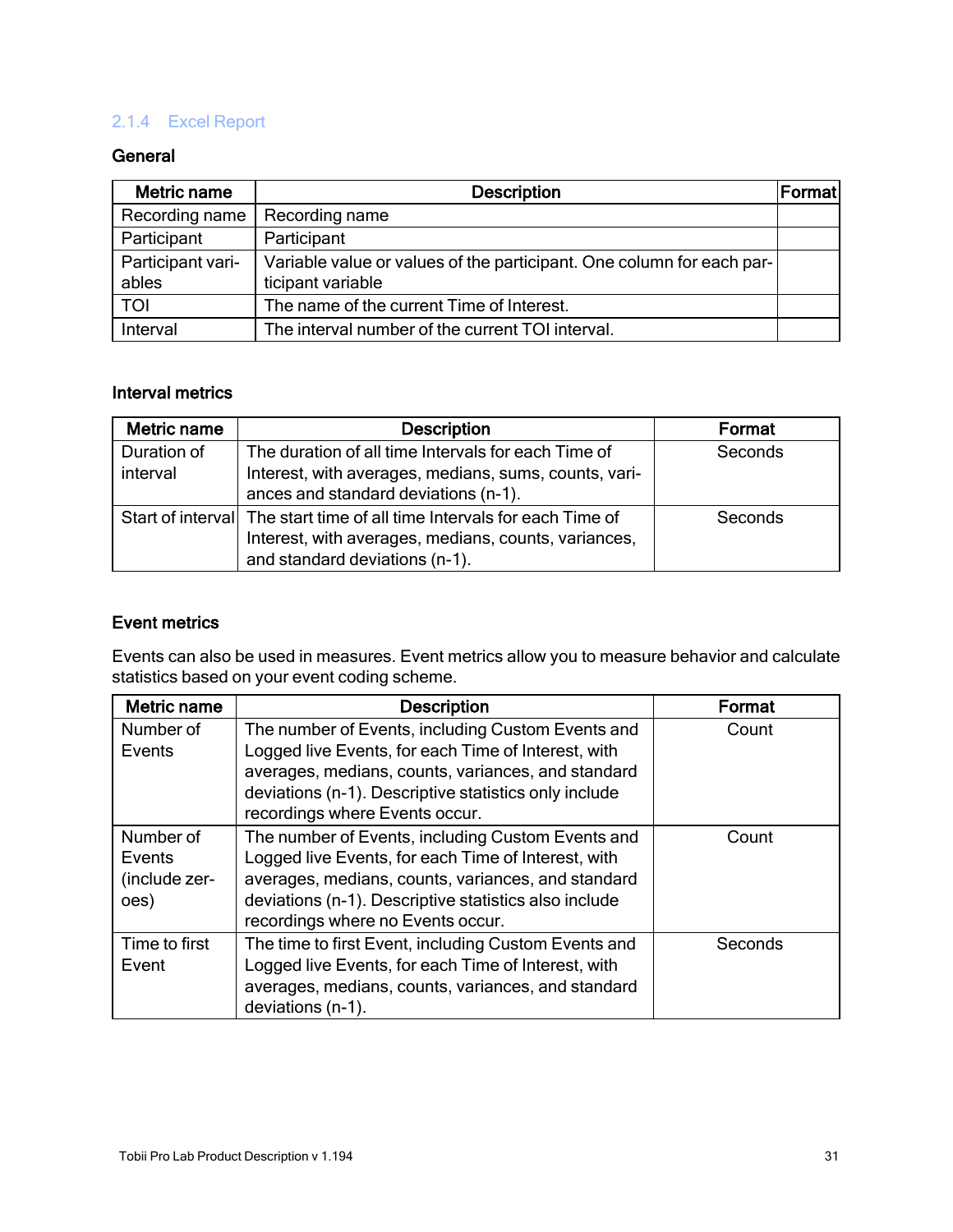#### AOI fixation metrics

AOI fixations correspond to fixations that fall within an AOI. The fixations are defined based on the gaze filter you use (e.g. if you use the Raw gaze filter, every valid eye tracking sample is a fixation). AOI fixations metrics allow you to measure statistics based on the fixations within an AOI. They present as an interval (or an occurrence) of the TOI in separate rows in the exported spreadsheet.

| Metric name                                                        | <b>Description</b>                                                                                                                                                                                                                                                                                                                                                                                                       | Format  |
|--------------------------------------------------------------------|--------------------------------------------------------------------------------------------------------------------------------------------------------------------------------------------------------------------------------------------------------------------------------------------------------------------------------------------------------------------------------------------------------------------------|---------|
| <b>Total duration</b><br>of fixation in<br><b>AOI</b>              | The total time each participant has fixated each AOI on<br>all Media, with averages, medians, sums, variances,<br>and standard deviations (n-1); the share of total time<br>spent in each AOI out of all AOIs; and the percentage<br>of Participants that fixated within each AOI at least<br>once. Descriptive statistics only based on Recordings<br>with fixations within the AOIs.                                   | Seconds |
| <b>Total duration</b><br>of fixation in<br>AOI (include<br>zeroes) | The total time each participant has fixated each AOI on<br>all Media, with averages, medians, sums, variances,<br>and standard deviations (n-1); the share of total time<br>spent in each AOI out of all AOIs; and the percentage<br>of Participants that fixated within each AOI at least<br>once. Descriptive statistics also include Recordings<br>with 0 fixations within the AOIs.                                  | Seconds |
| Average dur-<br>ation of fixation<br>in AOI                        | The average duration of the fixations within each AOI<br>on all Media, with averages, medians, variances, and<br>standard deviations (n-1); the total Time of Interest and<br>Recording durations.                                                                                                                                                                                                                       | Seconds |
| Number of fix-<br>ations in AOI                                    | The number of fixations within each AOI on all Media,<br>with averages, medians, sums, variances, and stand-<br>ard deviations (n-1); the percentage of Participants that<br>visited each AOI at least once; total number of fixations<br>within the Time of Interest; and the total Time of<br>Interest and Recording Durations. Descriptive statistics<br>only based on Recordings with fixations within the<br>AOIs.  | Count   |
| Number of fix-<br>ations in AOI<br>(include zer-<br>oes)           | The number of fixations within each AOI on all Media,<br>with averages, medians, sums, variances, and stand-<br>ard deviations (n-1); the percentage of Participants that<br>visited each AOI at least once; total number of fixations<br>within the Time of Interest; and the total Time of<br>Interest and Recording Durations. Descriptive statistics<br>also include Recordings with 0 fixations within the<br>AOIs. | Count   |
| Time to first fix-<br>ation in AOI                                 | The time to first fixation for each AOI on all Media, with<br>averages, medians, counts, variances, standard devi-<br>ations (n-1) and Recording durations.                                                                                                                                                                                                                                                              | Seconds |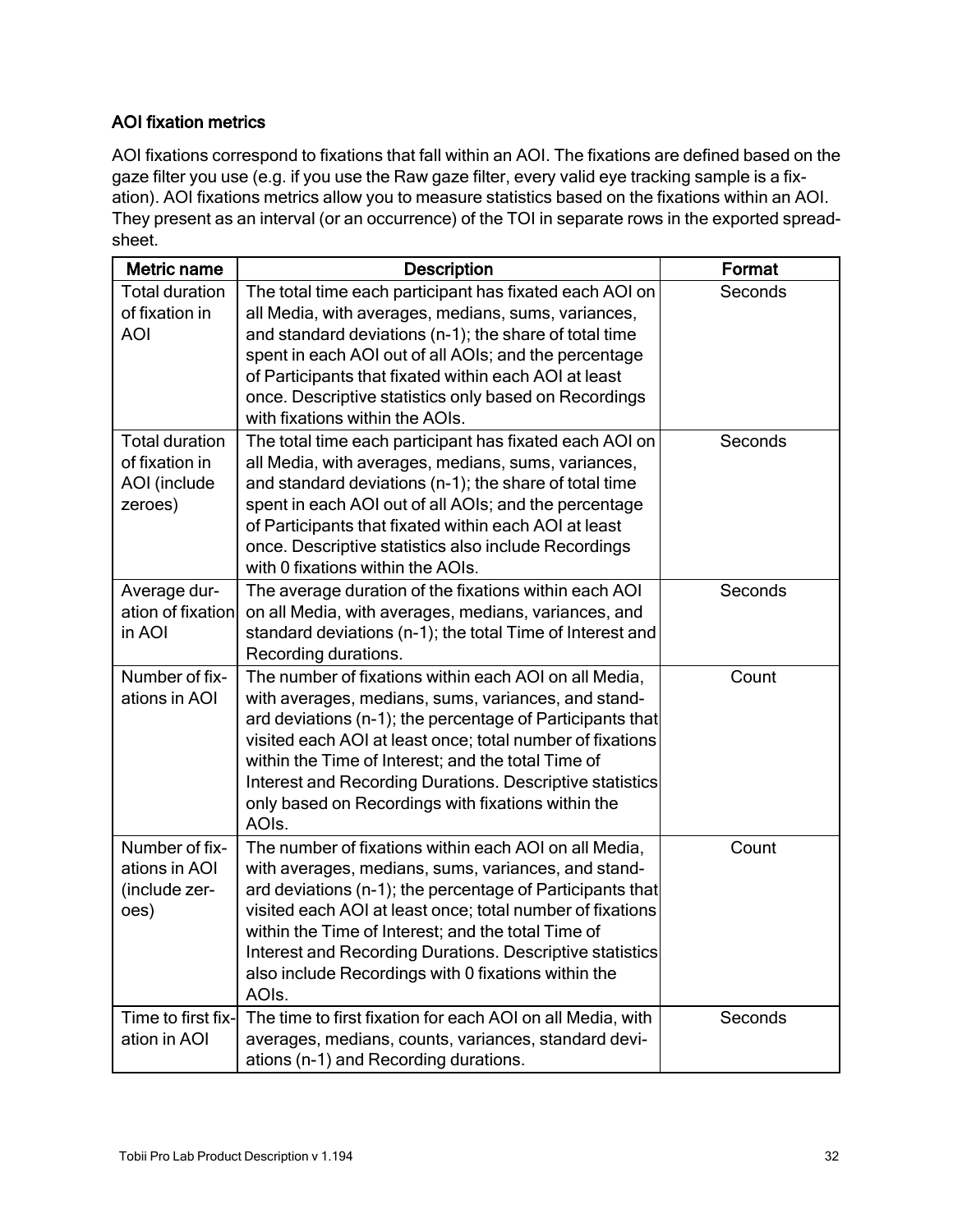| Metric name<br><b>Description</b>                                   |                                                                          | Format  |
|---------------------------------------------------------------------|--------------------------------------------------------------------------|---------|
|                                                                     | Duration of first The duration of the first fixation for each AOI on all | Seconds |
| fixation in AOI   Media, with averages, medians, counts, variances, |                                                                          |         |
|                                                                     | standard deviations (n-1) and Recording durations.                       |         |

#### AOI Visit metrics

An AOI visit corresponds to all the data between the start of the first fixation inside and AOI to the end of the last fixation in the same AOI. From the first fixation inside the AOI until the last fixation inside the AOI, all data is considered as part of the AOI visit (even saccades, blinks or invalid gaze data).

AOI visit metrics allow you to measure statistics based on visits inside an AOI (e.g. calculating revisiting rate of an AOI).

| <b>Metric name</b>                                    | <b>Description</b>                                                                                                                                                                                                                                                                                                                                                                  | Format  |
|-------------------------------------------------------|-------------------------------------------------------------------------------------------------------------------------------------------------------------------------------------------------------------------------------------------------------------------------------------------------------------------------------------------------------------------------------------|---------|
| <b>Total duration</b><br>of Visit                     | The total time each participant has visited each AOI on<br>all Media, with averages, medians, sums, variances,<br>and standard deviations (n-1); the share of total time<br>spent in each AOI out of all AOIs; and the percentage<br>of Participants that visited each AOI at least once.<br>Descriptive statistics are only based on Recordings<br>with fixations within the AOIs. | Seconds |
| <b>Total duration</b><br>of Visit (include<br>zeroes) | The total time each participant has visited each AOI on<br>all Media, with averages, medians, sums, variances,<br>and standard deviations (n-1); the share of total time<br>spent in each AOI out of all AOIs; and the percentage<br>of Participants that visited each AOI at least once.<br>Descriptive statistics also include Recordings with 0 fix-<br>ations within the AOIs.  | Seconds |
| Average dur-<br>ation of Visit                        | The average duration each participant has visited each<br>AOI on all Media, with averages, medians, sums, vari-<br>ances, and standard deviations (n-1).                                                                                                                                                                                                                            | Seconds |
| Number of Vis-<br>its                                 | The number of Visits within each AOI on all Media, with<br>averages, medians, variances, and standard devi-<br>ations (n-1); and the percentage of Participants that fix-<br>ated within each AOI at least once. Descriptive<br>statistics only based on Recordings with fixations<br>within the AOIs.                                                                              | Count   |
| Number of Vis-<br>its (include zer-<br>oes)           | The number of Visits within each AOI on all Media, with<br>averages, medians, variances, and standard devi-<br>ations (n-1); and the percentage of Participants that fix-<br>ated within each AOI at least once. Descriptive<br>statistics also include Recordings with 0 fixations within<br>the AOIs.                                                                             | Count   |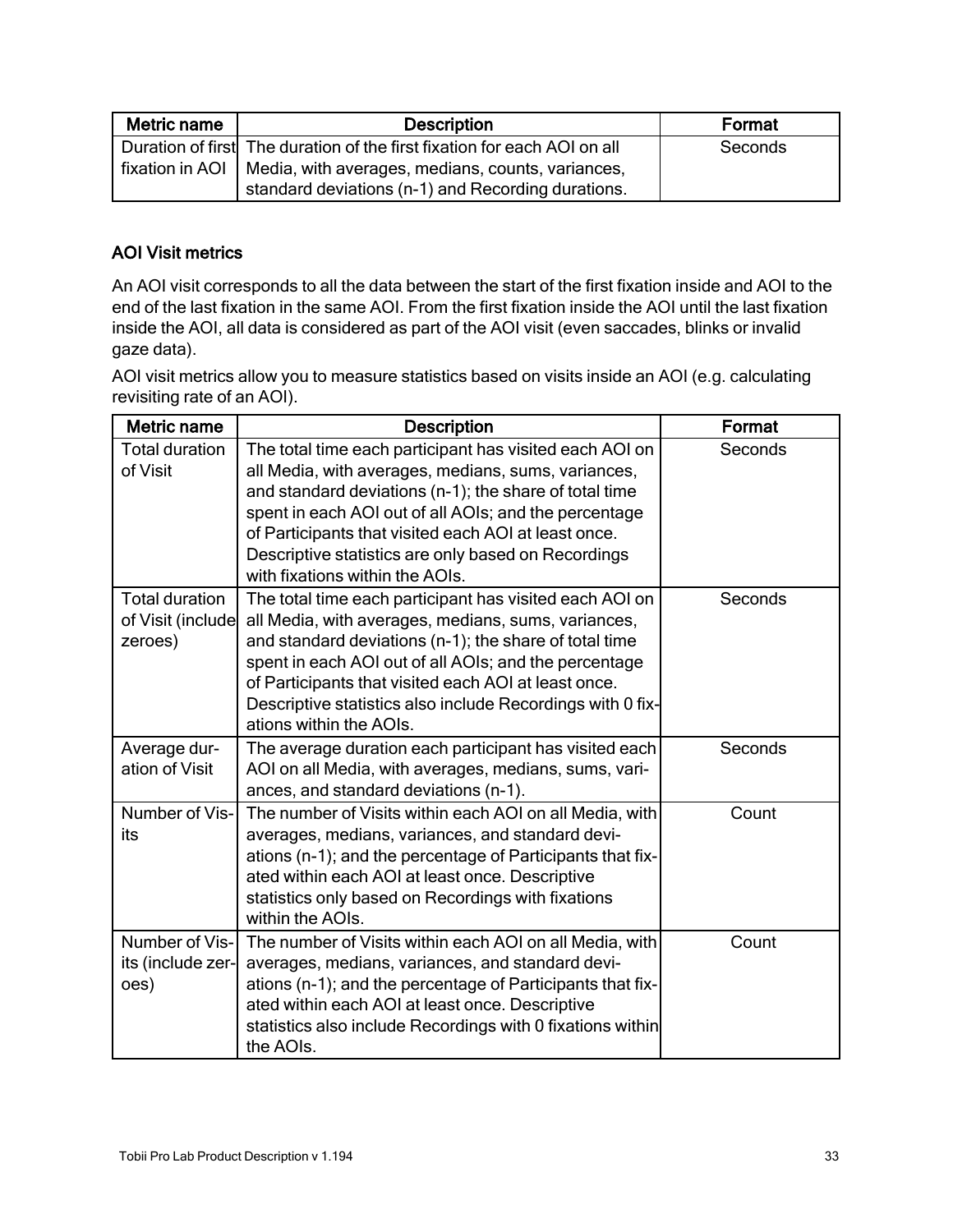#### AOI Click metrics

One click is defined as the combination of when the participant presses the primary (left or right) but- ton of the mouse, and when he or she releases it again.

| Metric name     | <b>Description</b>                                         | Unit    |
|-----------------|------------------------------------------------------------|---------|
| Number of       | The number of times the mouse button is both pressed       | Count   |
| clicks &        | and released within each AOI on all Media, with aver-      |         |
| releases in     | ages, medians, variances, and standard deviations (n-      |         |
| <b>AOI</b>      | 1); and the percentage of Participants that clicked        |         |
|                 | within each AOI at least once. Descriptive statistics only |         |
|                 | based on Recordings with fixations within the AOIs.        |         |
| Number of       | The number of times the mouse button is both pressed       | Count   |
| clicks &        | and released within each AOI on all Media, with aver-      |         |
| releases in     | ages, medians, variances, and standard deviations (n-      |         |
| AOI (include    | 1); and the percentage of Participants that clicked        |         |
| zeroes)         | within each AOI at least once. Descriptive statistics also |         |
|                 | include Recordings with 0 clicks within the AOIs.          |         |
| Time to first   | The time to first mouse button is pressed for each AOI     | Seconds |
| click & release | on all Media, with averages, medians, counts, vari-        |         |
| in AOI          | ances, standard deviations (n-1) and Recording dur-        |         |
|                 | ations. This metric requires the mouse button is also      |         |
|                 | released inside the same AOI.                              |         |
| Time from first | The time from first fixation to next time the mouse but-   | Seconds |
| fixation to     | ton is pressed for each AOI on all Media, with averages,   |         |
| mouse click in  | medians, counts, variances, standard deviations (n-1),     |         |
| <b>AOI</b>      | Recording durations and the percentage of Participants     |         |
|                 | that fixated and then clicked within each AOI at least     |         |
|                 | once. This metric requires the mouse button is also        |         |
|                 | released inside the same AOI.                              |         |

#### GSR metrics

SCRs can be generated as a response to an specific event (e.g., visual stimulus or unexpected question) known as event-related SCR (ER-SCR). ER-SCRs are the most common measure used in research to relate changes in emotional arousal to a specific stimuli. A good stimulus design that allows enough time between stimuli is necessary to avoid uncertainties about which stimulus caused a specific ER-SCR.

| <b>Metric</b><br>name | <b>Description</b>                                                 | Unit                |
|-----------------------|--------------------------------------------------------------------|---------------------|
|                       | GSR Aver-   The average galvanic skin response (GSR) signal, after | <b>Microsiemens</b> |
| age                   | filtering, for each Time of Interest, with averages, medi-         |                     |
|                       | ans, and counts for each participant.                              |                     |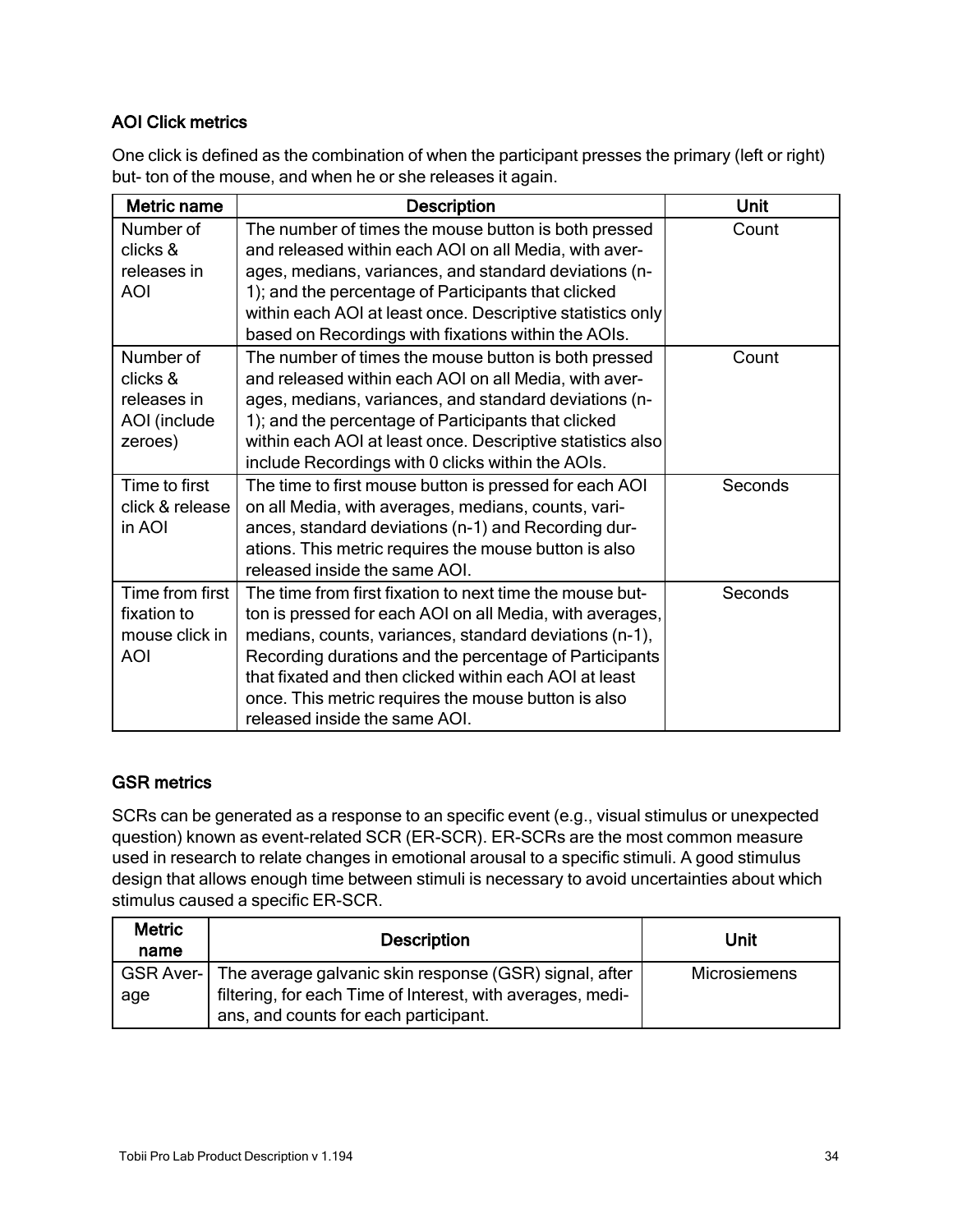| <b>Metric</b><br>name | <b>Description</b>                                                                                                                                                                                                                                                                                                                                                        | Unit                |
|-----------------------|---------------------------------------------------------------------------------------------------------------------------------------------------------------------------------------------------------------------------------------------------------------------------------------------------------------------------------------------------------------------------|---------------------|
| ER SCR<br>Amplitude   | The amplitude of each event related skin conductance<br>response (ER-SCR), for each Interval in Time of<br>Interest, with mean amplitudes, mean magnitudes,<br>response frequencies, and counts for each participant.<br>Time of Interest intervals that does not have an ER-SCR<br>are shown with the symbol "---". ER-SCRs are cal-<br>culated using filtered GSR data. | <b>Microsiemens</b> |
|                       | SCR Count The number of skin conductance responses (SCRs), for<br>each Interval in Time of Interest, with averages, medi-<br>ans, counts, variances, and standard deviations (n-1).                                                                                                                                                                                       | Number              |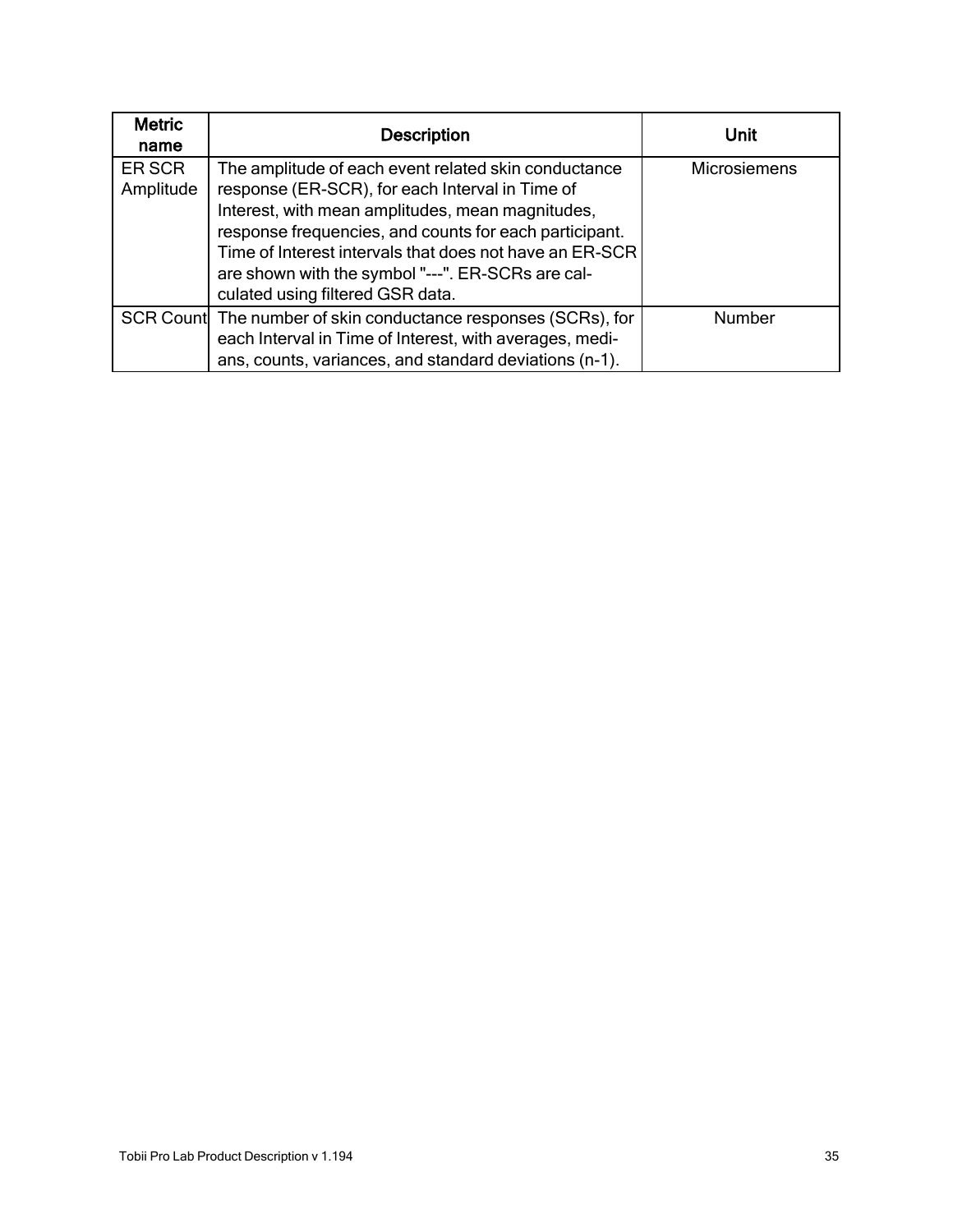# <span id="page-35-0"></span>3 Data export

#### <span id="page-35-1"></span>3.1 Data export formats

Exports from Data Export are saved in a tab-separated values file (.tsv) that follows the Unicode standard. The \*.tsv output file contains columns. Each column contains data of a type given by the data type name found in the top row for the corresponding column. All data types are described in the tables in Data export [information.](#page-36-0) Images and Snapshots have a set of their own columns with information about the image or Snapshot itself and the gaze data mapped to it. Thus, each added image or Snapshot produces additional columns in the output file. The same is true for Areas of Interest, where each AOI will get its own column in the Data Export.

All rows in a Data Export file have a Recording Timestamp value (except the first row, which contains the column data type name). You can choose whether the timestamp shows milliseconds or microseconds. The timestamp starts at zero at the beginning of each recording.

Since all recorded eye gaze data samples are recorded in a sequence, all eye gaze data points in a recording will have different timestamps. However, some Events may have the same timestamp as eye gaze data points and others may have timestamps between two eye gaze data point timestamps.

Gaze data points and Events have their own rows in the export file so the relationship between the number of rows and time is not linear. Instead, timestamps must be used when plotting/charting eye gaze data from a Data Export file.

In a Data Export file, you will also have a Computer Timestamp value. The tables in Data [export](#page-36-0) [information](#page-36-0) list the type of information and data types available for export from Pro Lab. Each type has its own column in the Data Export output file.

Read more about timestamps in Computer timestamp [\(screen-based\)](#page-35-2) and Computer [timestamp](#page-35-3) [\(wearable\)](#page-35-3).

#### <span id="page-35-2"></span>3.1.1 Computer timestamp (screen-based)

For screen-based recordings (including scene camera and external presenter), the Computer timestamp column contains the value of the win32 clock "QueryPerformanceCounter" (QPC) in microseconds. This means that if other software running on the same computer collects data, and this data is timestamped with QPC, the data can be synced with the data recorded in Pro Lab.

<span id="page-35-3"></span>This is the same clock provided by [Tobii](https://www.tobiipro.com/product-listing/tobii-pro-sdk/) Pro SDK.

#### 3.1.2 Computer timestamp (wearable)

For Pro Glasses 2 recordings, the Computer timestamp value comes from the internal clock of the recording unit and not the computer running Pro Glasses 2 controller application. This clock starts when the recording unit is booted. It is not possible to use this clock for synchronization of other data sources.

For Pro Glasses 3 recordings, the Computer timestamp value comes from an internal clock that is initialized when the recording is started, so the value will be identical to the Recording Timestamp.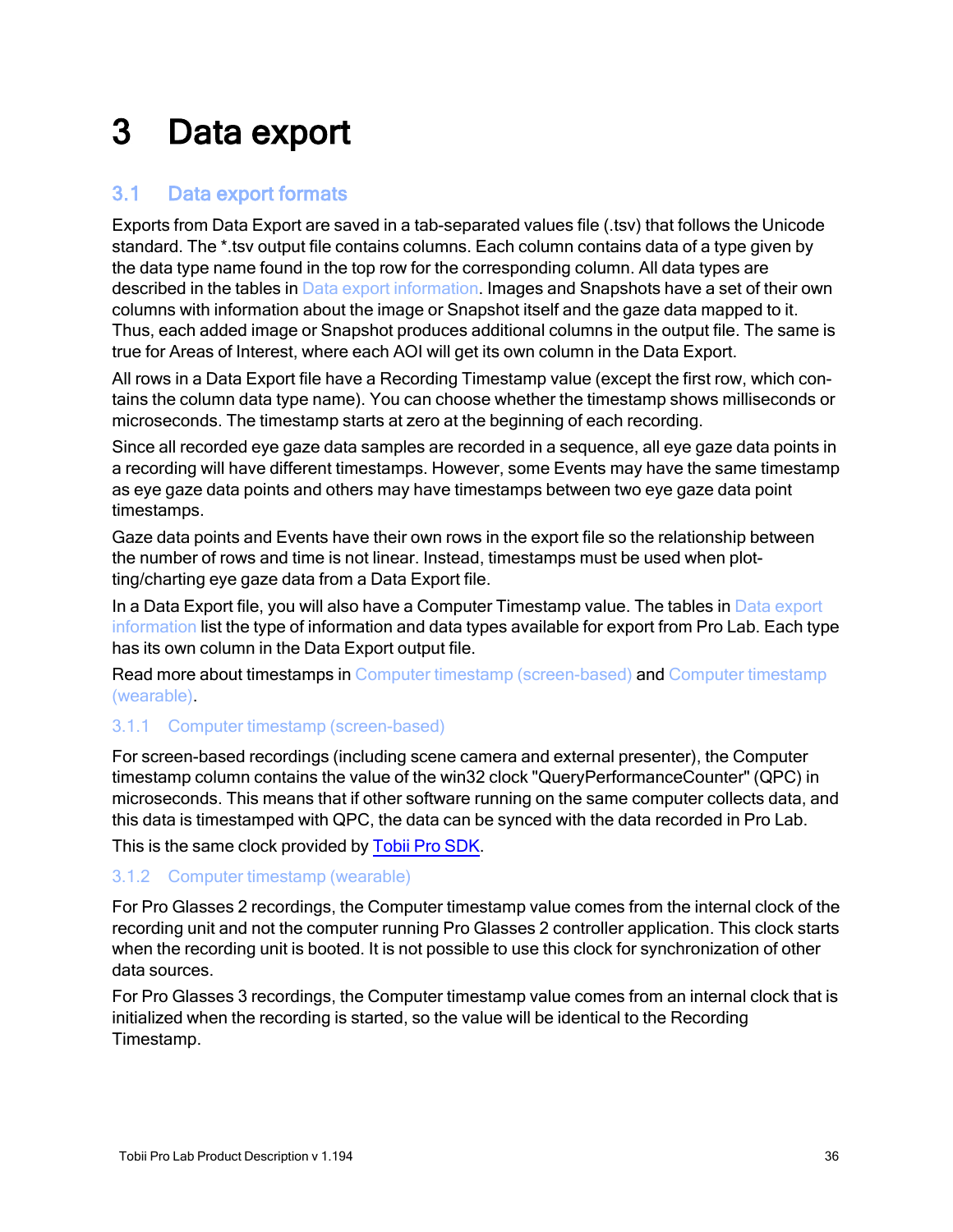## <span id="page-36-0"></span>3.2 Data export information

The following tables list the data types and information available for export from Pro Lab. Each type has its own column in the Data Export output file.

#### <span id="page-36-1"></span>3.2.1 General

|                                        |                                                                                                      |                         |           | Screen Glasses | <b>Scene</b> | <b>External</b>          |
|----------------------------------------|------------------------------------------------------------------------------------------------------|-------------------------|-----------|----------------|--------------|--------------------------|
| Data name                              | <b>Description</b>                                                                                   | Format                  | project   |                |              | project Camera Presenter |
|                                        |                                                                                                      |                         |           |                | project      | project                  |
| Project                                | Project name                                                                                         | <b>Text</b>             |           |                |              |                          |
| name                                   |                                                                                                      |                         |           |                |              |                          |
| <b>Export date</b>                     | Date when the Data Export<br>is done.                                                                | YYYY-MM-DD              | $\bullet$ |                |              |                          |
| Participant<br>name                    | Participant name                                                                                     | <b>Text</b>             |           |                |              |                          |
| Participant<br>variables               | Variable value or values of<br>the participant.                                                      | <b>Text</b>             |           |                |              |                          |
| Recording<br>name                      | Recording name                                                                                       | <b>Text</b>             |           |                |              |                          |
| Recording<br>date                      | Date when the Recording<br>was performed in this time<br>zone.                                       | YYYY-MM-DD              | $\bullet$ |                |              |                          |
| Recording<br>date UTC                  | Date when the Recording<br>was performed in UTC.                                                     | YYYY-MM-DD              | $\bullet$ |                |              |                          |
| Recording<br>start time                | Start time of the Recording<br>in this time zone.                                                    | HH:MM:<br><b>SS:FFF</b> |           |                |              |                          |
| Recording<br>start time<br><b>UTC</b>  | Start time of the Recording<br>in UTC format                                                         | HH:MM:<br>SS:FFF        |           |                |              |                          |
| Recording<br>duration                  | Total duration of the record-<br>ing                                                                 | Milliseconds            |           |                |              |                          |
| <b>Timeline</b><br>name                | Name of the Timeline used<br>during the Recording.                                                   | <b>Text</b>             |           |                |              |                          |
| Recording<br>Fixation fil-<br>ter name | The name of the Fixation<br>Filter applied to the Re-<br>cording eye tracking data<br>in the export. | <b>Text</b>             |           |                |              |                          |
| Recording<br>soft-ware<br>version      | The version of the software<br>used to make the Record-<br>ing.                                      | <b>Text</b>             |           |                |              |                          |
| Recording<br>resolution                | Screen resolution used dur-<br>ing the Recording.                                                    | Pixels                  |           |                |              |                          |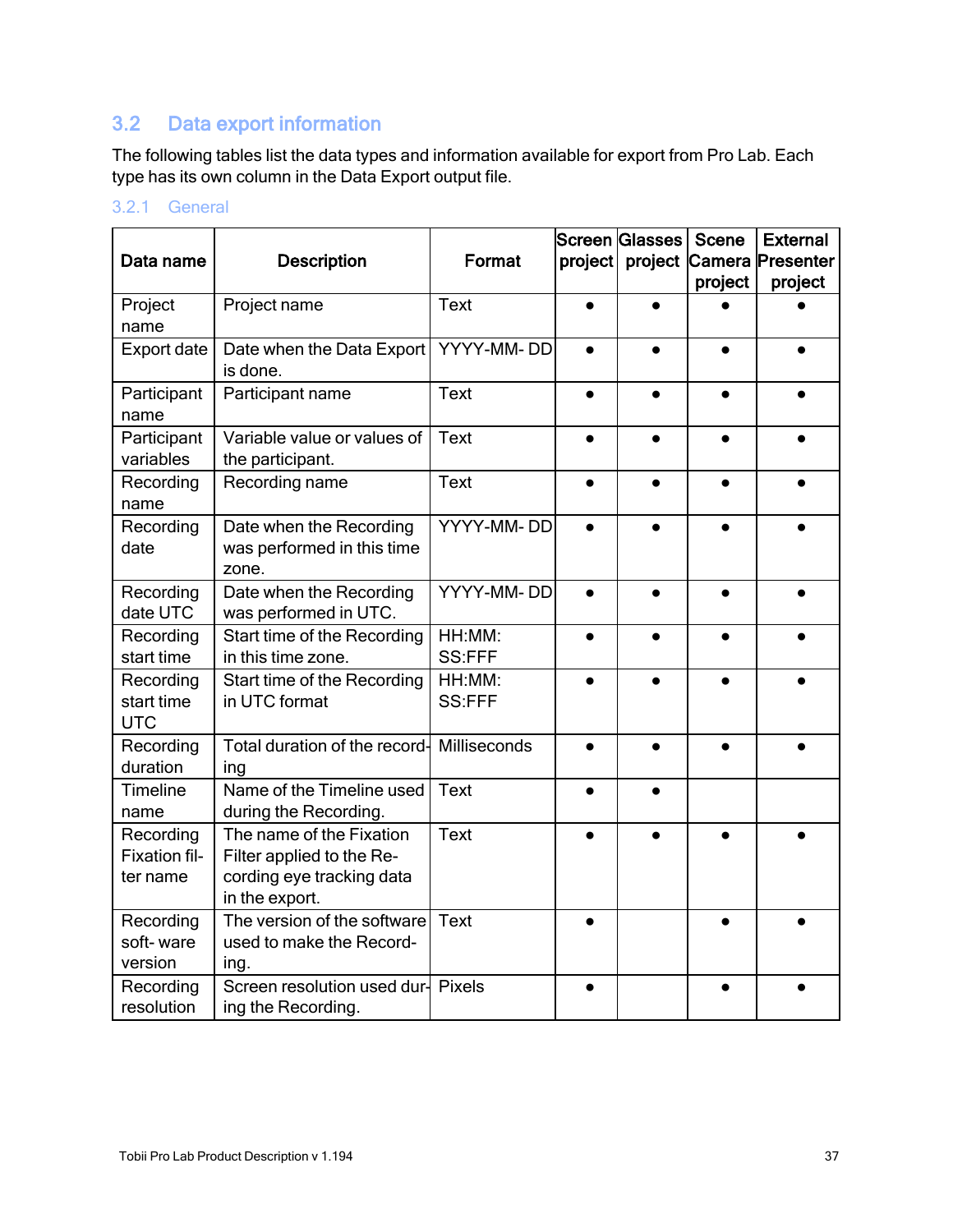| Data name                       | <b>Description</b>                                                                                                                                                             | Format                                 | project | Screen Glasses | <b>Scene</b><br>project | <b>External</b><br>project Camera Presenter<br>project |
|---------------------------------|--------------------------------------------------------------------------------------------------------------------------------------------------------------------------------|----------------------------------------|---------|----------------|-------------------------|--------------------------------------------------------|
| Recording<br>monitor<br>latency | The monitor latency setting<br>for the Recording. Stimulus<br>start and end Event<br>timestamps have been off-<br>set by this number to<br>account for the monitor<br>latency. | <b>Milliseconds</b>                    |         |                |                         |                                                        |
| Calibration<br>results          | Average accuracy and pre-<br>cision of calibration.                                                                                                                            | Millimeters,<br>degrees and<br>pixels. |         |                |                         |                                                        |
| Validation<br>results           | Average accuracy and pre-<br>cision of validation.                                                                                                                             | Millimeters,<br>degrees and<br>pixels. |         |                |                         |                                                        |
| Eye tracker<br>timestamp        | The Recording timestamp<br>in the eye tracker clock.                                                                                                                           | <b>Microseconds</b>                    |         |                | ●                       |                                                        |
| Event                           | Name of the Event.                                                                                                                                                             | <b>Text</b>                            |         |                | $\bullet$               | $\bullet$                                              |
|                                 | Event value   The event value.                                                                                                                                                 | Text                                   |         |                |                         |                                                        |

#### <span id="page-37-0"></span>3.2.2 Eye tracking data

| Data name               | <b>Description</b>                                                                | Format/Units                        | project | Screen  Glasses<br>project | <b>Scene</b><br>project | <b>External</b><br>Camera Presenter<br>project |
|-------------------------|-----------------------------------------------------------------------------------|-------------------------------------|---------|----------------------------|-------------------------|------------------------------------------------|
| Gaze point<br>2D        | Raw gaze coordinates for<br>each eye individually.                                | <b>Pixels</b><br>(DACS)             |         |                            |                         |                                                |
| Gaze point<br>2D        | Raw gaze coordinates for<br>both eyes combined.                                   | Pixels (MCS)                        |         |                            |                         |                                                |
| Gaze point<br>3D        | The vergence point of left<br>and right gaze vectors.                             | <b>Millimeters</b><br>(HUCS)        |         |                            |                         |                                                |
| Gaze dir-<br>ection     | The unit vector for the dir-<br>ection of the gaze, for each<br>eye individually. | Normalized<br>coordinates<br>(DACS) |         |                            |                         |                                                |
| Gaze dir-<br>ection     | The unit vector for the dir-<br>ection of the gaze, for each<br>eye individually. | Normalized<br>coordinates<br>(HUCS) |         |                            |                         |                                                |
| Pupil pos-<br>ition     | The 3D coordinates of the<br>pupil position for each eye<br>individually.         | <b>Millimeters</b><br>(HUCS)        |         |                            |                         |                                                |
| Pupil dia-<br>meter     | Estimated size of the pupils.                                                     | <b>Millimeters</b>                  |         |                            |                         |                                                |
| Validity of<br>eye data | Indicates if the eyes have<br>been correctly identified.                          | Valid/invalid                       |         |                            |                         |                                                |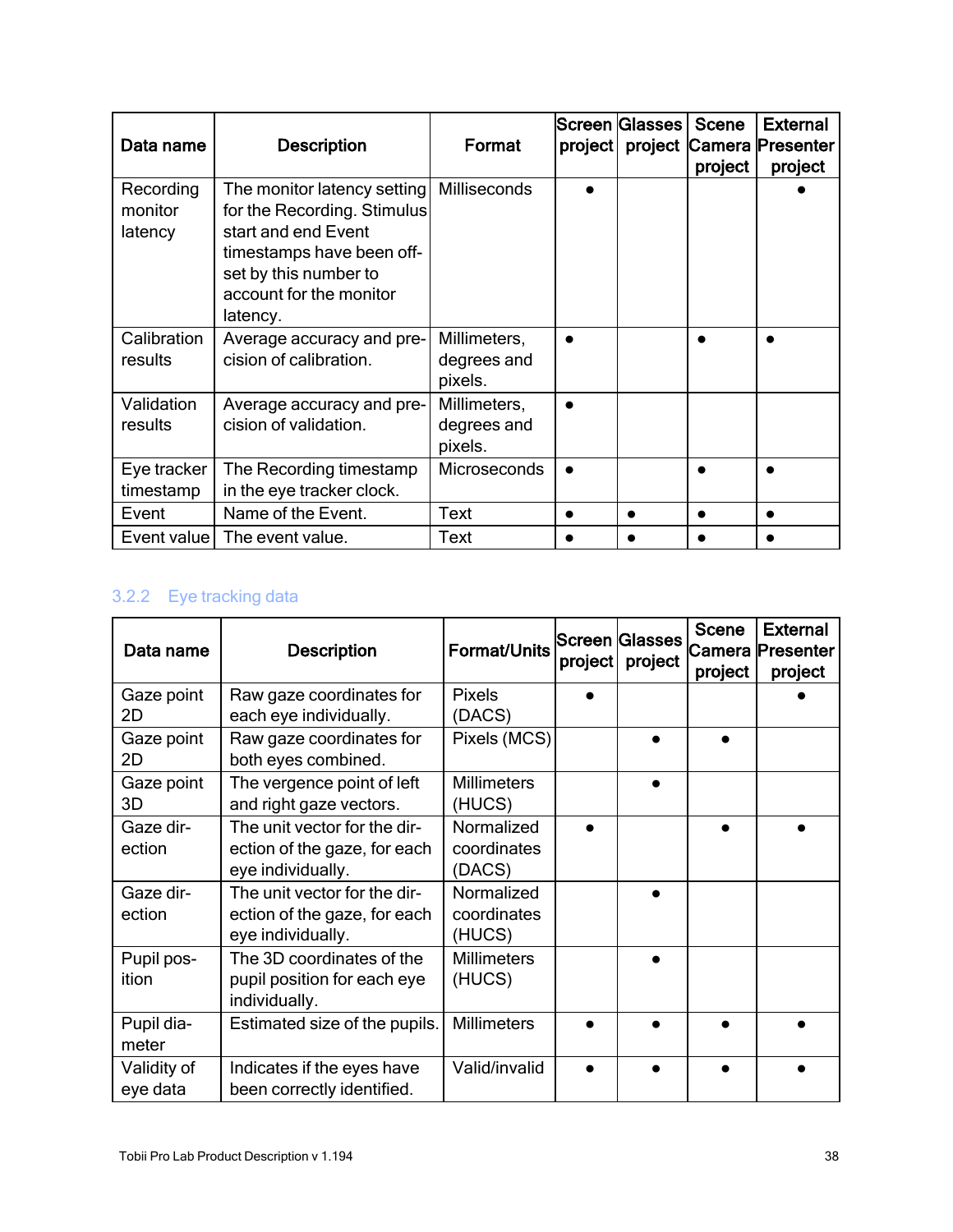| Data name                                  | <b>Description</b>                                                                                                             | Format/Units                      | project | Screen Glasses<br>project | <b>Scene</b><br>Camera<br>project | <b>External</b><br>Presenter<br>project |
|--------------------------------------------|--------------------------------------------------------------------------------------------------------------------------------|-----------------------------------|---------|---------------------------|-----------------------------------|-----------------------------------------|
| Eye open-<br>ness                          | Estimated, maximum dis-<br>tance between the lower<br>and upper eyelid.                                                        | <b>Millimeters</b>                |         |                           |                                   |                                         |
| Eye position<br>(DACSmm)                   | 3D position of the eyes.                                                                                                       | <b>Millimeters</b><br>(DACS)      |         |                           |                                   |                                         |
| Gaze point<br>2D<br>(DACSmm)               | Raw gaze coordinates for<br>each eye individually.                                                                             | <b>Millimeters</b><br>(DACS)      |         |                           |                                   |                                         |
| Gaze point<br>(MCSnorm)                    | Raw gaze coordinates for<br>each eye individual on the<br>Media.                                                               | Normalize<br>coordinates<br>(MCS) |         |                           |                                   |                                         |
| Assisted<br>mapping<br>gaze point          | Assisted mapping gaze<br>point coordinates.                                                                                    | Pixels (MCS)                      |         |                           |                                   |                                         |
| Manually<br>mapped<br>gaze point           | Manually mapped gaze<br>point coordinates.                                                                                     | Pixels (MCS)                      |         |                           |                                   |                                         |
| Mapped<br>gaze point                       | The combination of the<br>manually and assisted<br>mapped gaze point coordin-<br>ates. Manual mapping over-<br>rides assisted. | Pixels (MCS)                      |         |                           |                                   |                                         |
| Assisted<br>mapping<br>gaze point<br>score | Similarity score of assisted<br>mapping gaze points.                                                                           | Normalized                        |         |                           |                                   |                                         |

#### <span id="page-38-0"></span>3.2.3 Media

| Data name                            | <b>Description</b>                                                              | <b>Format/Units Screen Glasses</b> | project | project   | <b>Scene</b><br>project | <b>External</b><br>Camera presenter<br>project |
|--------------------------------------|---------------------------------------------------------------------------------|------------------------------------|---------|-----------|-------------------------|------------------------------------------------|
| Presented<br><b>Stimulus</b><br>name | The name of the Stimulus<br>being presented to the Par-<br>ticipant.            | Text                               |         |           |                         |                                                |
| <b>Stimulus</b><br>variables         | Stimulus variable value or<br>values. One column for each<br>Stimulus variable. |                                    |         |           |                         |                                                |
| Presented<br>Media name              | The name of the Media<br>presented to the Participant.                          | Text                               |         |           |                         |                                                |
| Recording<br>Media name              | The name of the Recording<br>Media.                                             | Text                               |         | $\bullet$ |                         |                                                |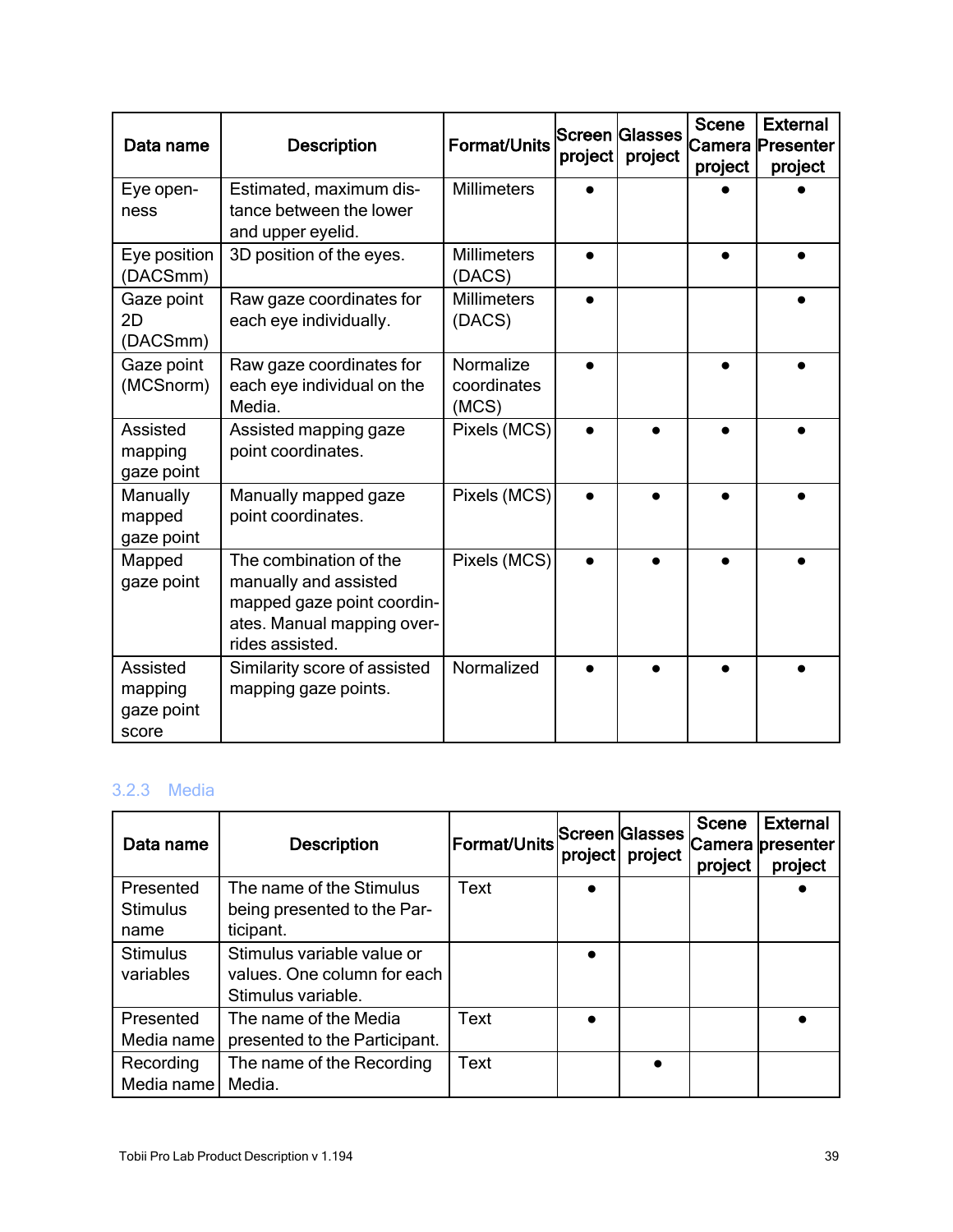| Data name                        | <b>Description</b>                                                                                                                                                                 | <sup>∣</sup> Format/Units∣ <sup>Screen</sup> Glasses | project | project | <b>Scene</b><br>project | <b>External</b><br>Camera presenter<br>project |
|----------------------------------|------------------------------------------------------------------------------------------------------------------------------------------------------------------------------------|------------------------------------------------------|---------|---------|-------------------------|------------------------------------------------|
| Presented<br>Media<br>dimensions | The dimensions of the Media<br>as presented on the screen<br>to the Participant, including<br>any scaling set in the Stim-<br>ulus properties.                                     | Pixels                                               |         |         |                         |                                                |
| Recording<br>Media<br>dimensions | The dimensions of the<br>Recording Media.                                                                                                                                          | <b>Pixels</b>                                        |         |         |                         |                                                |
| Presented<br>Media pos-<br>ition | The position of the Media on<br>the screen. The value rep-<br>resents the positions of the<br>top left corner of the Media in<br>relation to the top left corner<br>of the screen. | <b>Pixels</b><br>(DACS)                              |         |         |                         |                                                |
| Original<br>Media<br>dimensions  | The original size of the Media<br>presented to the Participant.                                                                                                                    | <b>Pixels</b>                                        |         |         |                         |                                                |
| Media<br>dimensions              | The original size of the Snap-<br>shot.                                                                                                                                            | <b>Pixels</b>                                        |         |         |                         |                                                |

#### <span id="page-39-0"></span>3.2.4 Gaze events

| Data name                            | <b>Description</b>                                                                                                                                                                        | <b>Format/Units</b>                                 | project | <b>Screen Glasses</b><br>project | <b>Scene</b><br>project | <b>External</b><br> Camera  Presenter<br>project |
|--------------------------------------|-------------------------------------------------------------------------------------------------------------------------------------------------------------------------------------------|-----------------------------------------------------|---------|----------------------------------|-------------------------|--------------------------------------------------|
| Mapped eye<br>movement<br>type       | Type of eye movement<br>event classified by the<br>selected Fixation filter for<br>mapped gaze data.                                                                                      | Fixation<br>Saccade<br>Unclassified<br>EyesNotFound |         |                                  |                         |                                                  |
| Mapped eye<br>movement<br>type index | Represents the order in<br>which an eye movement<br>was recorded for mapped<br>gaze data. The index is<br>an auto-increment num-<br>ber starting with 1 for<br>each eye movement<br>type. | Number                                              |         |                                  |                         |                                                  |
| Mapped fix-<br>ation point           | Mapped fixation point.<br>This column is affect by<br>the settings of the Fix-<br>ation Filter.                                                                                           | Pixels (MCS)                                        |         |                                  |                         |                                                  |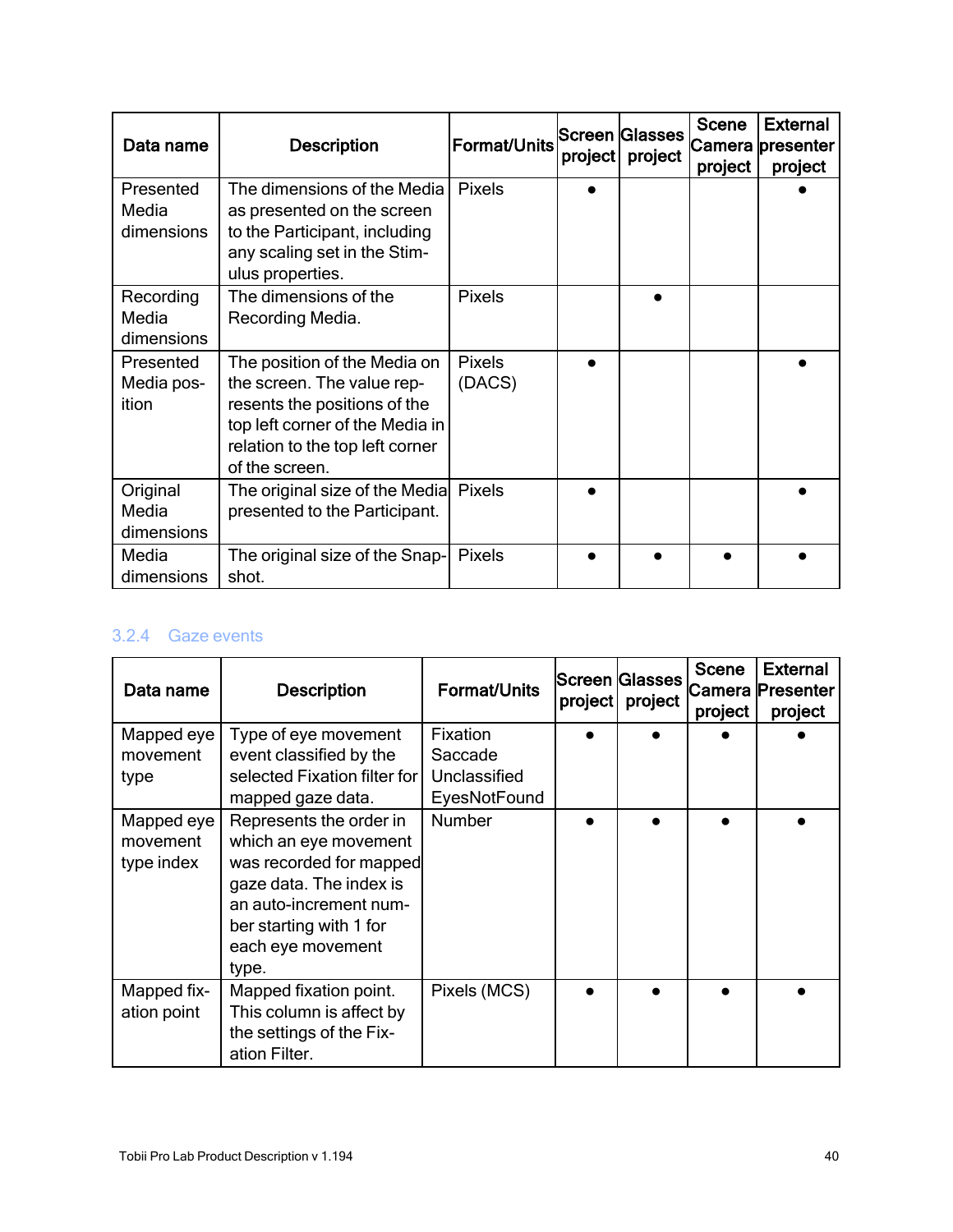| Data name                       | <b>Description</b>                                                                                                                                                                                                                                                                                                                            | <b>Format/Units</b>                                 | project | Screen Glasses<br>project | <b>Scene</b><br>project | <b>External</b><br>Camera Presenter<br>project |
|---------------------------------|-----------------------------------------------------------------------------------------------------------------------------------------------------------------------------------------------------------------------------------------------------------------------------------------------------------------------------------------------|-----------------------------------------------------|---------|---------------------------|-------------------------|------------------------------------------------|
| Eye move-<br>ment type          | Type of eye movement<br>event classified by the fix-<br>ation filter settings<br>applied during the gaze<br>data export.                                                                                                                                                                                                                      | Fixation<br>Saccade<br>Unclassified<br>EyesNotFound |         |                           |                         |                                                |
| Gaze event<br>duration          | The duration of the cur-<br>rently active eye move-<br>ment.                                                                                                                                                                                                                                                                                  | Milliseconds                                        |         |                           |                         |                                                |
| Eye move-<br>ment type<br>index | Represents the order in<br>which an eye movement<br>was recorded. The index<br>is an auto-increment num-<br>ber starting with 1 for<br>each eye movement<br>type.                                                                                                                                                                             | Number                                              |         |                           |                         |                                                |
| Fixation<br>point               | Coordinates of the fix-<br>ation point. This column<br>is affected by the settings<br>of the Fixation Filter.                                                                                                                                                                                                                                 | Pixels (DACS)                                       |         |                           |                         |                                                |
| Fixation<br>point<br>(MCSnorm)  | Coordinates of the fix-<br>ation point on the Media.                                                                                                                                                                                                                                                                                          | Normalized<br>coordinates<br>(MCS)                  |         |                           |                         |                                                |
| <b>AOI</b> hit                  | Reports whether the AOI<br>is active and whether the<br>fixation is located inside<br>of the $AOI$ : -1 = $AOI$ not<br>active; $0 = AOL$ active, the<br>fixation is not located in<br>the AOI; $1 =$ AOI active<br>and the fixation is located<br>inside of the AOI; empty<br>cell indicates that the<br>media of the AOI was not<br>visible. | Number                                              |         |                           |                         |                                                |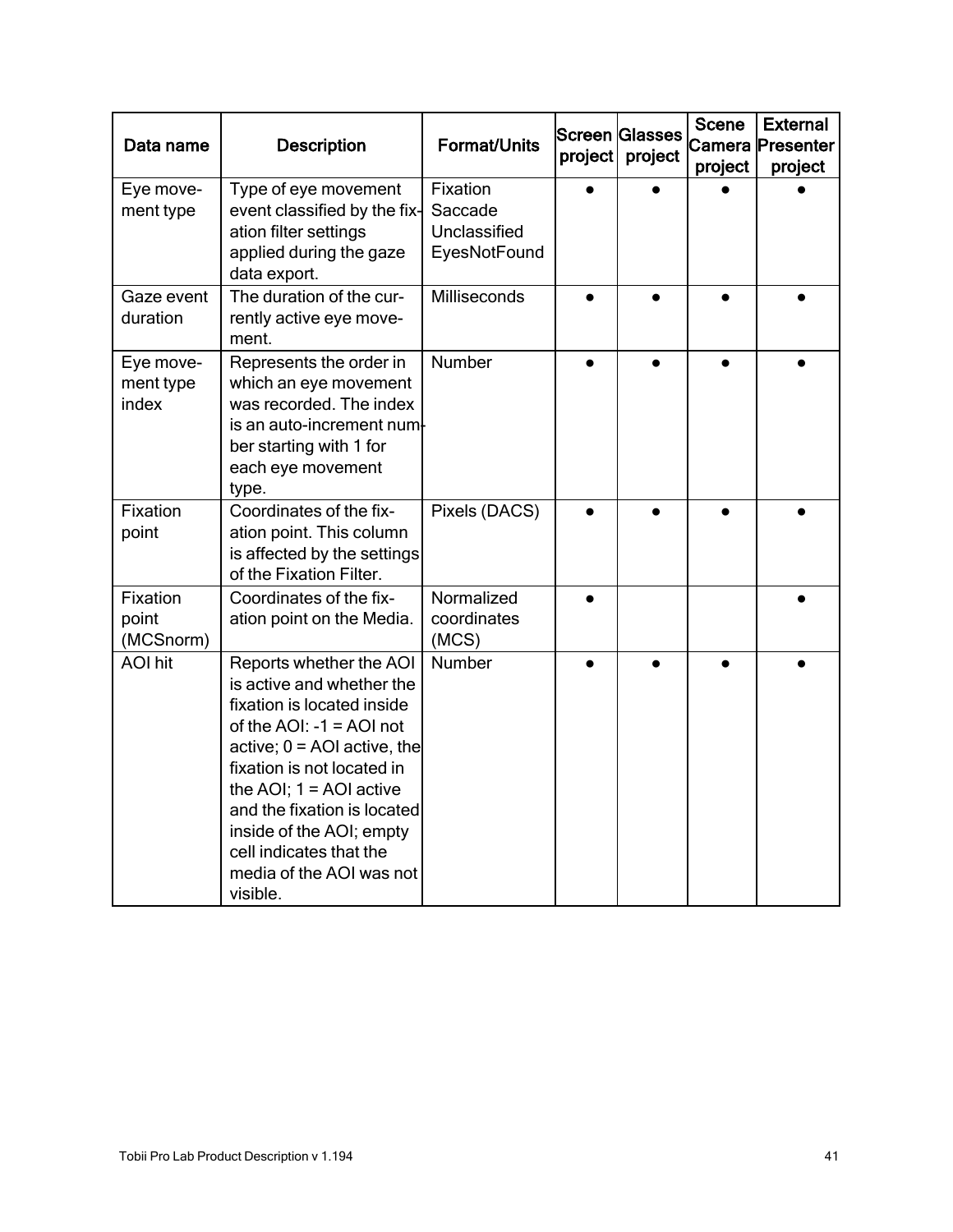#### <span id="page-41-0"></span>3.2.5 Web data

| Data name                              | <b>Description</b>                                                                                                                                                                                         | <b>Format/Units</b>     | Project | Screen  Glasses<br>project | <b>Scene</b><br>Camera<br>project | <b>External</b><br>presenter |
|----------------------------------------|------------------------------------------------------------------------------------------------------------------------------------------------------------------------------------------------------------|-------------------------|---------|----------------------------|-----------------------------------|------------------------------|
| Browser cli-<br>ent area pos-<br>ition | The position of a web<br>browser's client area on the<br>screen. The value represents<br>the position of the top left<br>corner of the client area in<br>relation to the top left corner<br>of the screen. | <b>Pixels</b><br>(DACS) |         |                            |                                   |                              |
| Viewport<br>position                   | The position of the visible<br>area of a web page. The<br>value represents the position<br>of the top left corner of the<br>visible area of a web page in<br>relation to the full web page<br>size.        | <b>Pixels</b>           |         |                            |                                   |                              |
| Viewport<br>dimensions                 | The dimensions of the visible<br>area of a web page.                                                                                                                                                       | <b>Pixels</b>           |         |                            |                                   |                              |
| Full page<br>size                      | The full size of the web page.<br>Limited by 5000 px hori-<br>zontally and 15000 px ver-<br>tically.                                                                                                       | <b>Pixels</b>           |         |                            |                                   |                              |

#### <span id="page-41-1"></span>3.2.6 Other sensor data

| Data name     | <b>Description</b>   | <b>Format/Units</b> | project | Screen Glasses<br>project | <b>Scene</b><br>project | <b>External</b><br>Camera presenter<br>project |
|---------------|----------------------|---------------------|---------|---------------------------|-------------------------|------------------------------------------------|
| Mouse         | The position of the  | Pixels (DACS)       |         |                           |                         |                                                |
| position      | mouse.               |                     |         |                           |                         |                                                |
| Gyro          | Rotation along the   | Degrees/second      |         |                           |                         |                                                |
|               | X, Y and Z axes.     | (HUCS)              |         |                           |                         |                                                |
| Accelerometer | Acceleration along   | Meters/second^2     |         |                           |                         |                                                |
|               | the X, Y and Z axes. | (HUCS)              |         |                           |                         |                                                |
| Magnetometer  | Magnetic field along | Microteslas         |         |                           |                         |                                                |
|               | the X, Y and Z axes. | (HUCS)              |         |                           |                         |                                                |
| Galvanic skin | The raw galvanic     | <b>Microsiemens</b> |         |                           |                         |                                                |
| response      | skin response signal |                     |         |                           |                         |                                                |
| (GSR)         | of the Participant.  |                     |         |                           |                         |                                                |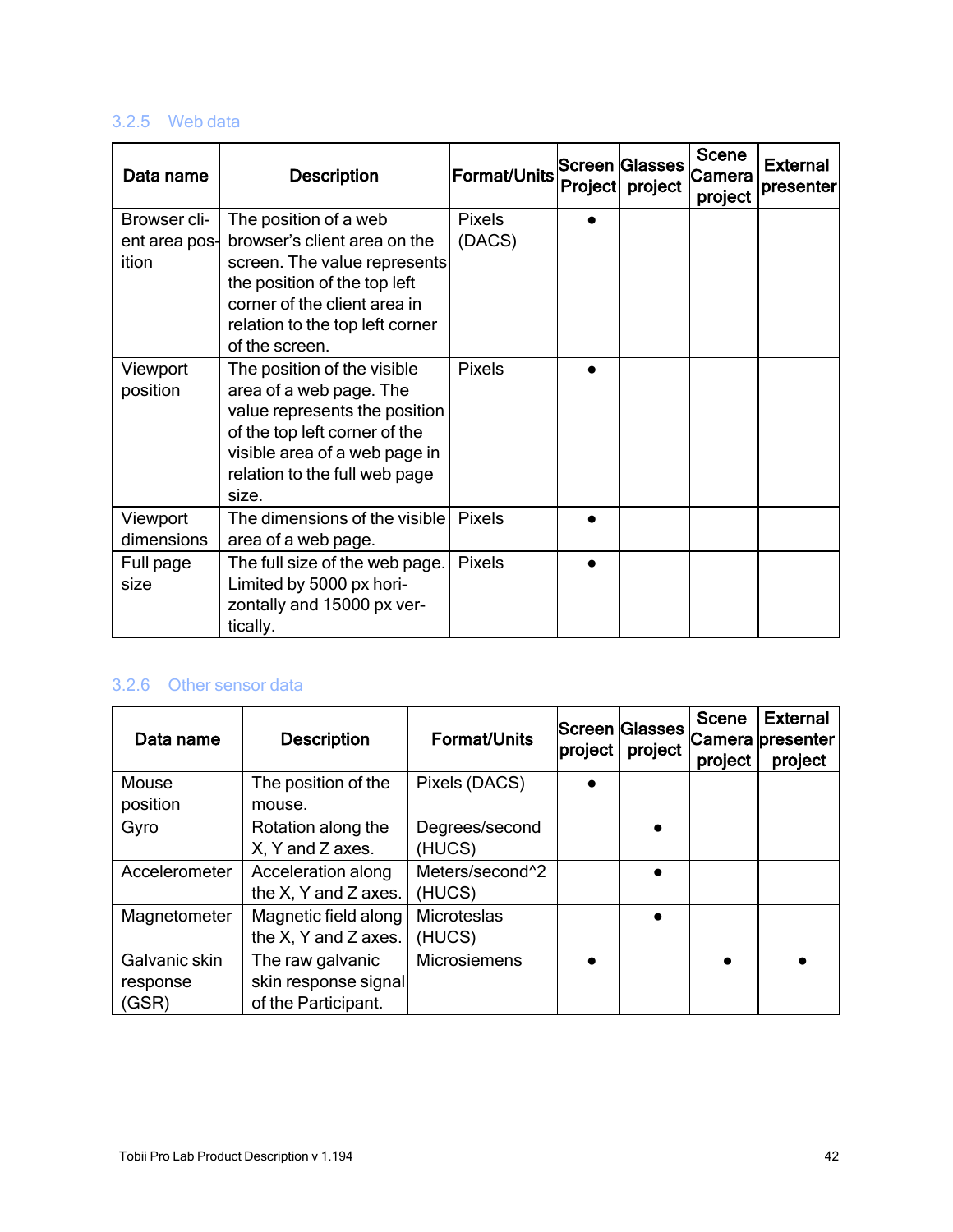### <span id="page-42-0"></span>3.3 Plof file format

The Pro Lab Output Format (plof) exports all data in a machine-readable format. The main goal for this format is to enable third-party software users an easy and robust import of Tobii Pro eye tracking data. All data stored in Pro Lab can be exported, including raw eye tracking data, eye movement data, manual event coding data, stimulus information data, areas of interest data, raw GSR data and GSR events.

For more detailed information about plof, request the "Tobii Pro Lab Output Format Reference guide" from Tobii Pro [Sales](https://www.tobiipro.com/contact/).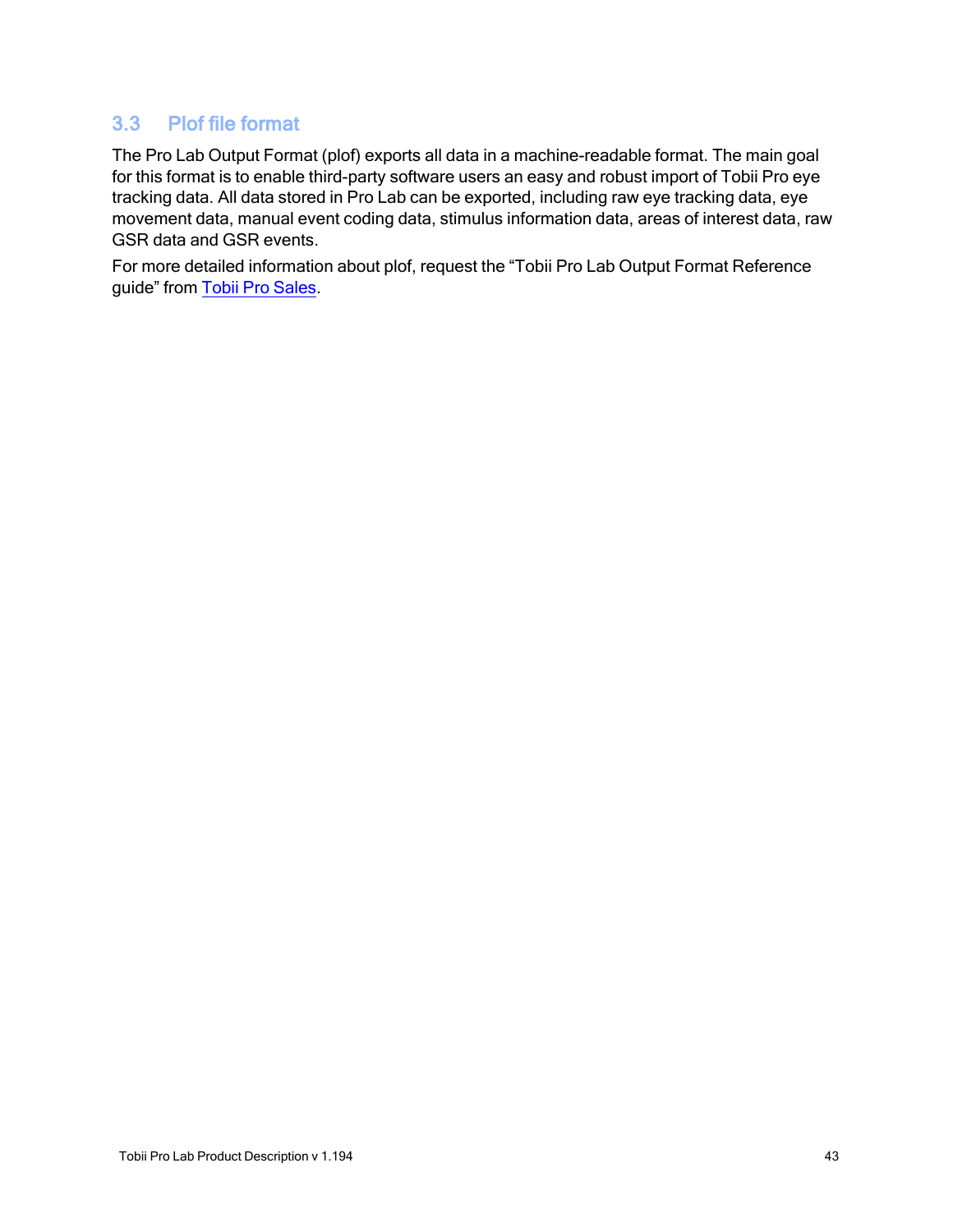# <span id="page-43-0"></span>Appendix A Customer Care, training, and warranty

#### <span id="page-43-1"></span>A1 Customer Care

If you need help, please contact Tobii [Customer](https://connect.tobiipro.com/) Care. In order to receive assistance as quickly as possible, make sure you have access to your Tobii device and, if possible, an Internet connection. You should also be able to supply the serial number of the device, which is located on the device.

#### <span id="page-43-2"></span>A1.1 Get help

Many questions can be answered by visiting Tobii Connect. It contains the latest information about contacting Customer Care, helpful articles and FAQs, links to downloads, and much more. Log in or register to see information about your account and to reach Customer Care on [Tobii](https://connect.tobiipro.com/) Con[nect.](https://connect.tobiipro.com/)

#### <span id="page-43-3"></span>A2 Training and education services

If you are new to eye tracking, or want to extend your knowledge about eye tracking research, sign up for one of our online sessions, onsite trainings, Tobii Academy, and more on [training](https://www.tobiipro.com/product-listing/online-initial-training/) and [education](https://www.tobiipro.com/product-listing/online-initial-training/) services.

#### <span id="page-43-4"></span>A3 Warranty information

Read more online about Tobii limited [warranty](https://www.tobiipro.com/siteassets/tobii-pro/documents/tobii-care-service-description.pdf/) and Tobii Care.